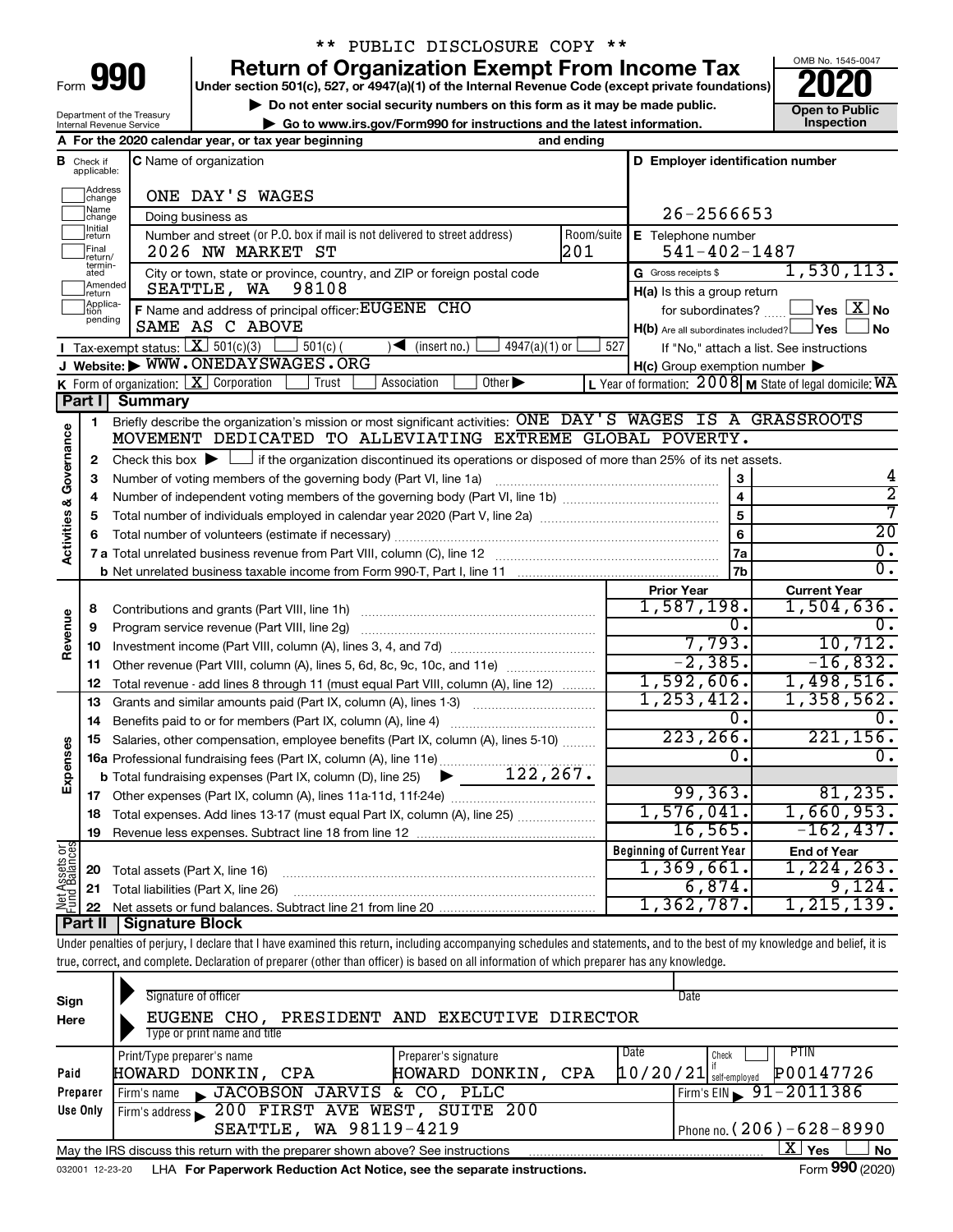|              | ONE DAY'S WAGES<br>Form 990 (2020)                                                                                                                                                      | $26 - 2566653$ | Page 2                                  |
|--------------|-----------------------------------------------------------------------------------------------------------------------------------------------------------------------------------------|----------------|-----------------------------------------|
|              | <b>Part III   Statement of Program Service Accomplishments</b>                                                                                                                          |                |                                         |
|              |                                                                                                                                                                                         |                |                                         |
| 1            | Briefly describe the organization's mission:<br>ONE DAY'S WAGES IS A MOVEMENT OF PEOPLE, STORIES, AND ACTIONS TO                                                                        |                |                                         |
|              | ALLEVIATE EXTREME GLOBAL POVERTY. ONE DAY'S WAGES PROMOTES AWARENESS,                                                                                                                   |                |                                         |
|              | INVITES GIVING, AND SUPPORTS SUSTAINABLE RELIEF THROUGH PARTNERSHIPS,                                                                                                                   |                |                                         |
|              | ESPECIALLY WITH SMALLER ORGANIZATIONS IN DEVELOPING REGIONS.                                                                                                                            |                |                                         |
| $\mathbf{2}$ | Did the organization undertake any significant program services during the year which were not listed on the                                                                            |                |                                         |
|              | prior Form 990 or 990-EZ?                                                                                                                                                               |                | $\Box$ Yes $[\overline{\mathrm{X}}]$ No |
|              | If "Yes," describe these new services on Schedule O.                                                                                                                                    |                | $\Box$ Yes $[\overline{\mathrm{X}}]$ No |
| 3            | Did the organization cease conducting, or make significant changes in how it conducts, any program services?                                                                            |                |                                         |
| 4            | If "Yes," describe these changes on Schedule O.<br>Describe the organization's program service accomplishments for each of its three largest program services, as measured by expenses. |                |                                         |
|              | Section 501(c)(3) and 501(c)(4) organizations are required to report the amount of grants and allocations to others, the total expenses, and                                            |                |                                         |
|              | revenue, if any, for each program service reported.                                                                                                                                     |                |                                         |
| 4a           | 1,435,536. including grants of \$1,358,562. ) (Revenue \$<br>(Expenses \$<br>(Code:                                                                                                     |                |                                         |
|              | ONE DAY'S WAGES ALLOWS DONORS TO CONTRIBUTE THE EQUIVALENT OF AN                                                                                                                        |                |                                         |
|              | INDIVIDUAL'S WAGES FOR ONE DAY. THE ORGANIZATION REVIEWS AND APPROVES                                                                                                                   |                |                                         |
|              | EXISTING POVERTY RELIEF ORGANIZATIONS TO RECEIVE FUNDS.                                                                                                                                 |                |                                         |
|              |                                                                                                                                                                                         |                |                                         |
|              |                                                                                                                                                                                         |                |                                         |
|              |                                                                                                                                                                                         |                |                                         |
|              |                                                                                                                                                                                         |                |                                         |
|              |                                                                                                                                                                                         |                |                                         |
|              |                                                                                                                                                                                         |                |                                         |
|              |                                                                                                                                                                                         |                |                                         |
|              |                                                                                                                                                                                         |                |                                         |
|              |                                                                                                                                                                                         |                |                                         |
| 4b           | (Code: ) (Expenses \$                                                                                                                                                                   |                | $\overline{\phantom{a}}$                |
|              |                                                                                                                                                                                         |                |                                         |
|              |                                                                                                                                                                                         |                |                                         |
|              |                                                                                                                                                                                         |                |                                         |
|              |                                                                                                                                                                                         |                |                                         |
|              |                                                                                                                                                                                         |                |                                         |
|              |                                                                                                                                                                                         |                |                                         |
|              |                                                                                                                                                                                         |                |                                         |
|              |                                                                                                                                                                                         |                |                                         |
|              |                                                                                                                                                                                         |                |                                         |
|              |                                                                                                                                                                                         |                |                                         |
|              |                                                                                                                                                                                         |                |                                         |
| 4c           | (Code: ) (Expenses \$<br>including grants of \$                                                                                                                                         | ) (Revenue \$  |                                         |
|              |                                                                                                                                                                                         |                |                                         |
|              |                                                                                                                                                                                         |                |                                         |
|              |                                                                                                                                                                                         |                |                                         |
|              |                                                                                                                                                                                         |                |                                         |
|              |                                                                                                                                                                                         |                |                                         |
|              |                                                                                                                                                                                         |                |                                         |
|              |                                                                                                                                                                                         |                |                                         |
|              |                                                                                                                                                                                         |                |                                         |
|              |                                                                                                                                                                                         |                |                                         |
|              |                                                                                                                                                                                         |                |                                         |
|              |                                                                                                                                                                                         |                |                                         |
| 4d           | Other program services (Describe on Schedule O.)                                                                                                                                        |                |                                         |
|              | (Expenses \$<br>(Revenue \$<br>including grants of \$                                                                                                                                   |                |                                         |
|              | 1,435,536.<br>4e Total program service expenses >                                                                                                                                       |                |                                         |
|              |                                                                                                                                                                                         |                | Form 990 (2020)                         |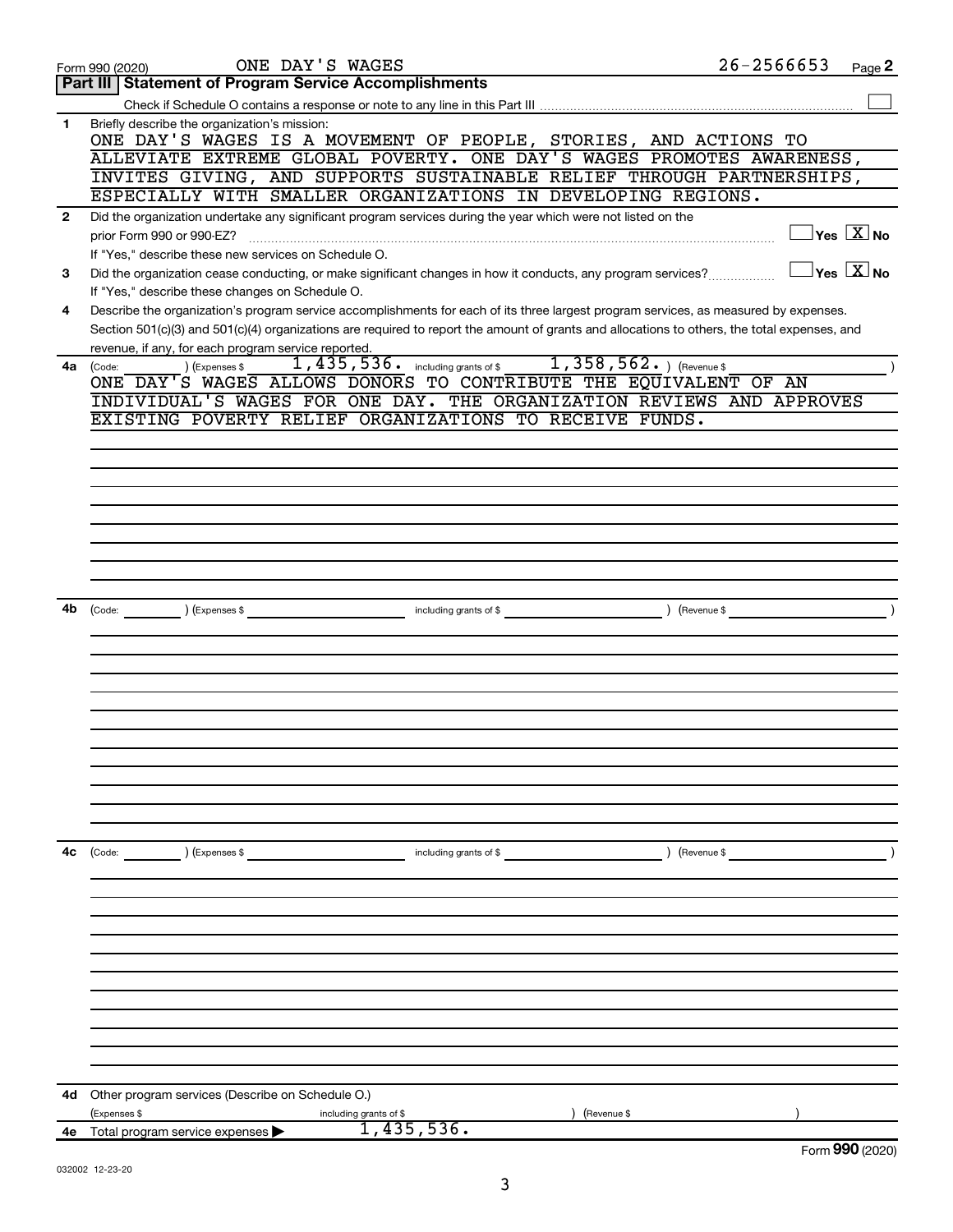|  | Form 990 (2020) |
|--|-----------------|

ONE DAY'S WAGES 26-2566653

**Part IV Checklist of Required Schedules**

|    |                                                                                                                                       |                          | Yes | No                      |
|----|---------------------------------------------------------------------------------------------------------------------------------------|--------------------------|-----|-------------------------|
| 1. | Is the organization described in section 501(c)(3) or 4947(a)(1) (other than a private foundation)?<br>If "Yes," complete Schedule A  | 1                        | х   |                         |
| 2  |                                                                                                                                       | $\mathbf{2}$             | X   |                         |
| 3  | Did the organization engage in direct or indirect political campaign activities on behalf of or in opposition to candidates for       |                          |     |                         |
|    | public office? If "Yes," complete Schedule C, Part I                                                                                  | 3                        |     | x                       |
| 4  | Section 501(c)(3) organizations. Did the organization engage in lobbying activities, or have a section 501(h) election in effect      |                          |     |                         |
|    |                                                                                                                                       | 4                        |     | х                       |
| 5  | Is the organization a section 501(c)(4), 501(c)(5), or 501(c)(6) organization that receives membership dues, assessments, or          |                          |     |                         |
|    |                                                                                                                                       | 5                        |     | х                       |
| 6  | Did the organization maintain any donor advised funds or any similar funds or accounts for which donors have the right to             |                          |     |                         |
|    | provide advice on the distribution or investment of amounts in such funds or accounts? If "Yes," complete Schedule D, Part I          | 6                        |     | x                       |
| 7  | Did the organization receive or hold a conservation easement, including easements to preserve open space,                             |                          |     |                         |
|    |                                                                                                                                       | $\overline{\phantom{a}}$ |     | х                       |
| 8  | Did the organization maintain collections of works of art, historical treasures, or other similar assets? If "Yes," complete          |                          |     |                         |
|    | Schedule D, Part III                                                                                                                  | 8                        |     | х                       |
| 9  | Did the organization report an amount in Part X, line 21, for escrow or custodial account liability, serve as a custodian for         |                          |     |                         |
|    | amounts not listed in Part X; or provide credit counseling, debt management, credit repair, or debt negotiation services?             |                          |     |                         |
|    |                                                                                                                                       | 9                        |     | х                       |
| 10 | Did the organization, directly or through a related organization, hold assets in donor-restricted endowments                          |                          |     |                         |
|    |                                                                                                                                       | 10                       |     | x                       |
| 11 | If the organization's answer to any of the following questions is "Yes," then complete Schedule D, Parts VI, VII, VIII, IX, or X      |                          |     |                         |
|    | as applicable.                                                                                                                        |                          |     |                         |
|    | a Did the organization report an amount for land, buildings, and equipment in Part X, line 10? If "Yes," complete Schedule D,         |                          |     |                         |
|    | Part VI                                                                                                                               | 11a                      | х   |                         |
|    | <b>b</b> Did the organization report an amount for investments - other securities in Part X, line 12, that is 5% or more of its total |                          |     |                         |
|    |                                                                                                                                       | 11b                      |     | x                       |
|    | c Did the organization report an amount for investments - program related in Part X, line 13, that is 5% or more of its total         |                          |     |                         |
|    |                                                                                                                                       | 11c                      |     | х                       |
|    | d Did the organization report an amount for other assets in Part X, line 15, that is 5% or more of its total assets reported in       |                          |     |                         |
|    |                                                                                                                                       | 11d                      |     | х<br>X                  |
|    |                                                                                                                                       | 11e                      |     |                         |
| f  | Did the organization's separate or consolidated financial statements for the tax year include a footnote that addresses               |                          |     | х                       |
|    | the organization's liability for uncertain tax positions under FIN 48 (ASC 740)? If "Yes," complete Schedule D, Part X                | 11f                      |     |                         |
|    | 12a Did the organization obtain separate, independent audited financial statements for the tax year? If "Yes," complete               |                          |     | x                       |
|    | <b>b</b> Was the organization included in consolidated, independent audited financial statements for the tax year?                    | 12a                      |     |                         |
|    | If "Yes." and if the organization answered "No" to line 12a. then completing Schedule D. Parts XI and XII is optional                 | 12 <sub>b</sub>          |     | х                       |
| 13 |                                                                                                                                       | 13                       |     | $\overline{\mathbf{X}}$ |
|    | 14a Did the organization maintain an office, employees, or agents outside of the United States?                                       | 14a                      |     | х                       |
|    | <b>b</b> Did the organization have aggregate revenues or expenses of more than \$10,000 from grantmaking, fundraising, business,      |                          |     |                         |
|    | investment, and program service activities outside the United States, or aggregate foreign investments valued at \$100,000            |                          |     |                         |
|    |                                                                                                                                       | 14b                      | х   |                         |
| 15 | Did the organization report on Part IX, column (A), line 3, more than \$5,000 of grants or other assistance to or for any             |                          |     |                         |
|    |                                                                                                                                       | 15                       | х   |                         |
| 16 | Did the organization report on Part IX, column (A), line 3, more than \$5,000 of aggregate grants or other assistance to              |                          |     |                         |
|    |                                                                                                                                       | 16                       |     | х                       |
| 17 | Did the organization report a total of more than \$15,000 of expenses for professional fundraising services on Part IX,               |                          |     |                         |
|    |                                                                                                                                       | 17                       |     | х                       |
| 18 | Did the organization report more than \$15,000 total of fundraising event gross income and contributions on Part VIII, lines          |                          |     |                         |
|    |                                                                                                                                       | 18                       | х   |                         |
| 19 | Did the organization report more than \$15,000 of gross income from gaming activities on Part VIII, line 9a? If "Yes,"                |                          |     |                         |
|    |                                                                                                                                       | 19                       |     | х                       |
|    |                                                                                                                                       | 20a                      |     | $\overline{\text{X}}$   |
|    |                                                                                                                                       | 20 <sub>b</sub>          |     |                         |
| 21 | Did the organization report more than \$5,000 of grants or other assistance to any domestic organization or                           |                          |     |                         |
|    |                                                                                                                                       | 21                       | х   |                         |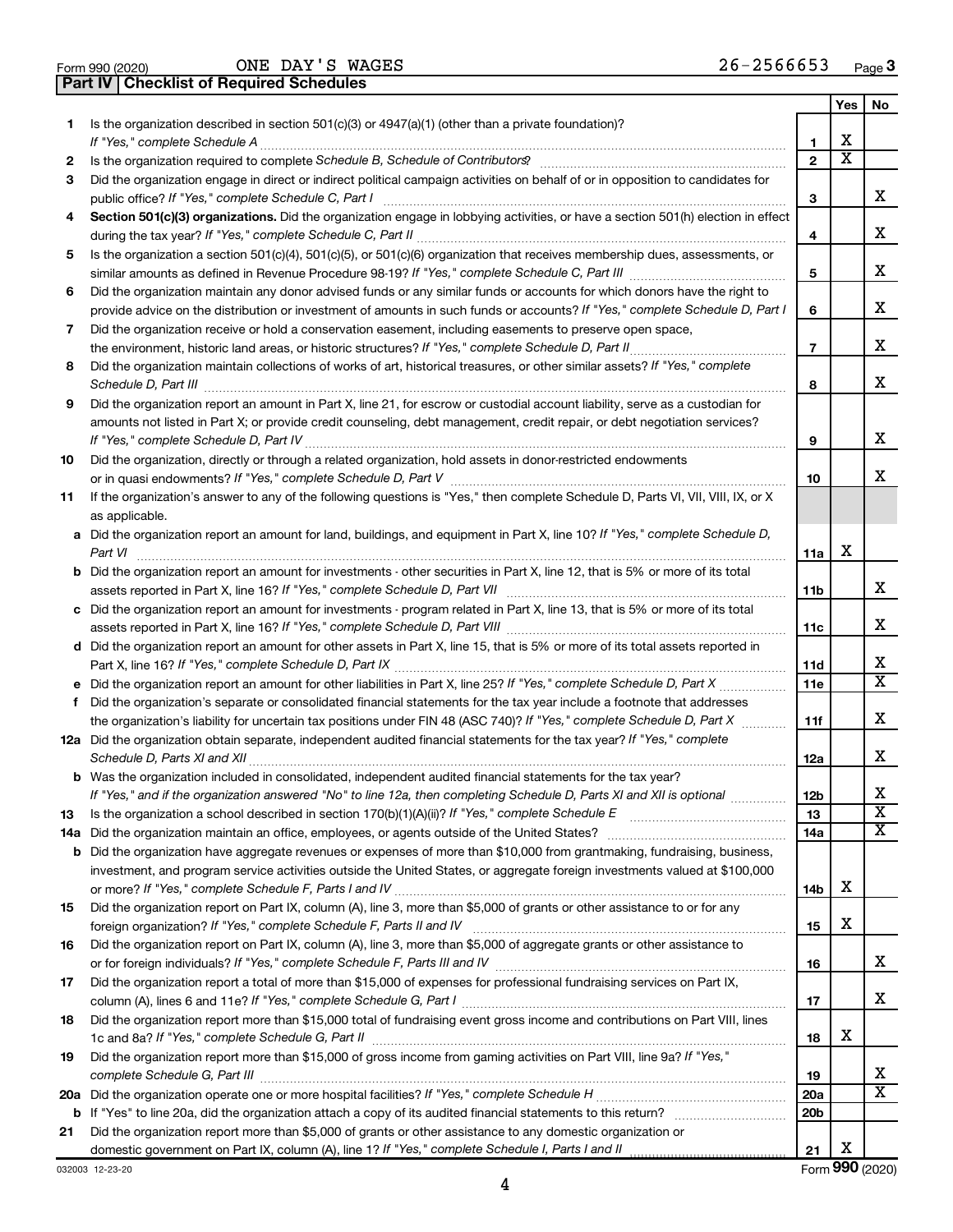|  | Form 990 (2020) |  |
|--|-----------------|--|
|  |                 |  |

ONE DAY'S WAGES 26-2566653

**Part IV Checklist of Required Schedules**

*(continued)*

|               |                                                                                                                                                                                                                                                   |                 | Yes                 | No                      |
|---------------|---------------------------------------------------------------------------------------------------------------------------------------------------------------------------------------------------------------------------------------------------|-----------------|---------------------|-------------------------|
| 22            | Did the organization report more than \$5,000 of grants or other assistance to or for domestic individuals on                                                                                                                                     | 22              |                     | x                       |
| 23            | Did the organization answer "Yes" to Part VII, Section A, line 3, 4, or 5 about compensation of the organization's current                                                                                                                        |                 |                     |                         |
|               | and former officers, directors, trustees, key employees, and highest compensated employees? If "Yes," complete                                                                                                                                    |                 |                     | x                       |
|               | Schedule J                                                                                                                                                                                                                                        | 23              |                     |                         |
|               | 24a Did the organization have a tax-exempt bond issue with an outstanding principal amount of more than \$100,000 as of the<br>last day of the year, that was issued after December 31, 2002? If "Yes," answer lines 24b through 24d and complete |                 |                     |                         |
|               | Schedule K. If "No," go to line 25a                                                                                                                                                                                                               | 24a             |                     | x                       |
|               |                                                                                                                                                                                                                                                   | 24 <sub>b</sub> |                     |                         |
|               | c Did the organization maintain an escrow account other than a refunding escrow at any time during the year to defease                                                                                                                            |                 |                     |                         |
|               | any tax-exempt bonds?                                                                                                                                                                                                                             | 24c             |                     |                         |
|               |                                                                                                                                                                                                                                                   | 24d             |                     |                         |
|               | 25a Section 501(c)(3), 501(c)(4), and 501(c)(29) organizations. Did the organization engage in an excess benefit                                                                                                                                  |                 |                     |                         |
|               |                                                                                                                                                                                                                                                   | 25a             |                     | x                       |
|               | <b>b</b> Is the organization aware that it engaged in an excess benefit transaction with a disqualified person in a prior year, and                                                                                                               |                 |                     |                         |
|               | that the transaction has not been reported on any of the organization's prior Forms 990 or 990-EZ? If "Yes," complete                                                                                                                             |                 |                     |                         |
|               | Schedule L, Part I                                                                                                                                                                                                                                | 25b             |                     | х                       |
| 26            | Did the organization report any amount on Part X, line 5 or 22, for receivables from or payables to any current                                                                                                                                   |                 |                     |                         |
|               | or former officer, director, trustee, key employee, creator or founder, substantial contributor, or 35%                                                                                                                                           |                 |                     |                         |
|               | controlled entity or family member of any of these persons? If "Yes," complete Schedule L, Part II                                                                                                                                                | 26              |                     | x                       |
| 27            | Did the organization provide a grant or other assistance to any current or former officer, director, trustee, key employee,                                                                                                                       |                 |                     |                         |
|               | creator or founder, substantial contributor or employee thereof, a grant selection committee member, or to a 35% controlled                                                                                                                       |                 |                     | x                       |
|               | entity (including an employee thereof) or family member of any of these persons? If "Yes," complete Schedule L, Part III                                                                                                                          | 27              |                     |                         |
| 28            | Was the organization a party to a business transaction with one of the following parties (see Schedule L, Part IV<br>instructions, for applicable filing thresholds, conditions, and exceptions):                                                 |                 |                     |                         |
|               | a A current or former officer, director, trustee, key employee, creator or founder, or substantial contributor? If                                                                                                                                |                 |                     |                         |
|               |                                                                                                                                                                                                                                                   | 28a             |                     | х                       |
|               |                                                                                                                                                                                                                                                   | 28 <sub>b</sub> |                     | X                       |
|               | c A 35% controlled entity of one or more individuals and/or organizations described in lines 28a or 28b?If                                                                                                                                        |                 |                     |                         |
|               |                                                                                                                                                                                                                                                   | 28c             |                     | х                       |
| 29            |                                                                                                                                                                                                                                                   | 29              |                     | $\overline{\text{x}}$   |
| 30            | Did the organization receive contributions of art, historical treasures, or other similar assets, or qualified conservation                                                                                                                       |                 |                     |                         |
|               |                                                                                                                                                                                                                                                   | 30              |                     | х                       |
| 31            | Did the organization liquidate, terminate, or dissolve and cease operations? If "Yes," complete Schedule N, Part I                                                                                                                                | 31              |                     | $\overline{\textbf{X}}$ |
| 32            | Did the organization sell, exchange, dispose of, or transfer more than 25% of its net assets? If "Yes," complete<br>Schedule N, Part II                                                                                                           | 32              |                     | х                       |
| 33            | Did the organization own 100% of an entity disregarded as separate from the organization under Regulations                                                                                                                                        |                 |                     |                         |
|               |                                                                                                                                                                                                                                                   | 33              |                     | х                       |
| 34            | Was the organization related to any tax-exempt or taxable entity? If "Yes," complete Schedule R, Part II, III, or IV, and                                                                                                                         |                 |                     |                         |
|               | Part V, line 1                                                                                                                                                                                                                                    | 34              |                     | х                       |
|               |                                                                                                                                                                                                                                                   | 35a             |                     | $\overline{\text{X}}$   |
|               | b If "Yes" to line 35a, did the organization receive any payment from or engage in any transaction with a controlled entity                                                                                                                       |                 |                     |                         |
|               |                                                                                                                                                                                                                                                   | 35 <sub>b</sub> |                     |                         |
| 36            | Section 501(c)(3) organizations. Did the organization make any transfers to an exempt non-charitable related organization?                                                                                                                        | 36              |                     | х                       |
| 37            | Did the organization conduct more than 5% of its activities through an entity that is not a related organization                                                                                                                                  |                 |                     |                         |
|               | and that is treated as a partnership for federal income tax purposes? If "Yes," complete Schedule R, Part VI                                                                                                                                      | 37              |                     | x                       |
| 38            | Did the organization complete Schedule O and provide explanations in Schedule O for Part VI, lines 11b and 19?                                                                                                                                    |                 |                     |                         |
|               |                                                                                                                                                                                                                                                   | 38              | X                   |                         |
| <b>Part V</b> | <b>Statements Regarding Other IRS Filings and Tax Compliance</b>                                                                                                                                                                                  |                 |                     |                         |
|               |                                                                                                                                                                                                                                                   |                 |                     |                         |
|               |                                                                                                                                                                                                                                                   |                 | Yes                 | No                      |
|               | 1a                                                                                                                                                                                                                                                |                 |                     |                         |
|               | b Enter the number of Forms W-2G included in line 1a. Enter -0- if not applicable<br>1b                                                                                                                                                           |                 |                     |                         |
|               | c Did the organization comply with backup withholding rules for reportable payments to vendors and reportable gaming                                                                                                                              |                 | X                   |                         |
|               |                                                                                                                                                                                                                                                   | 1c              | $000 \text{ hours}$ |                         |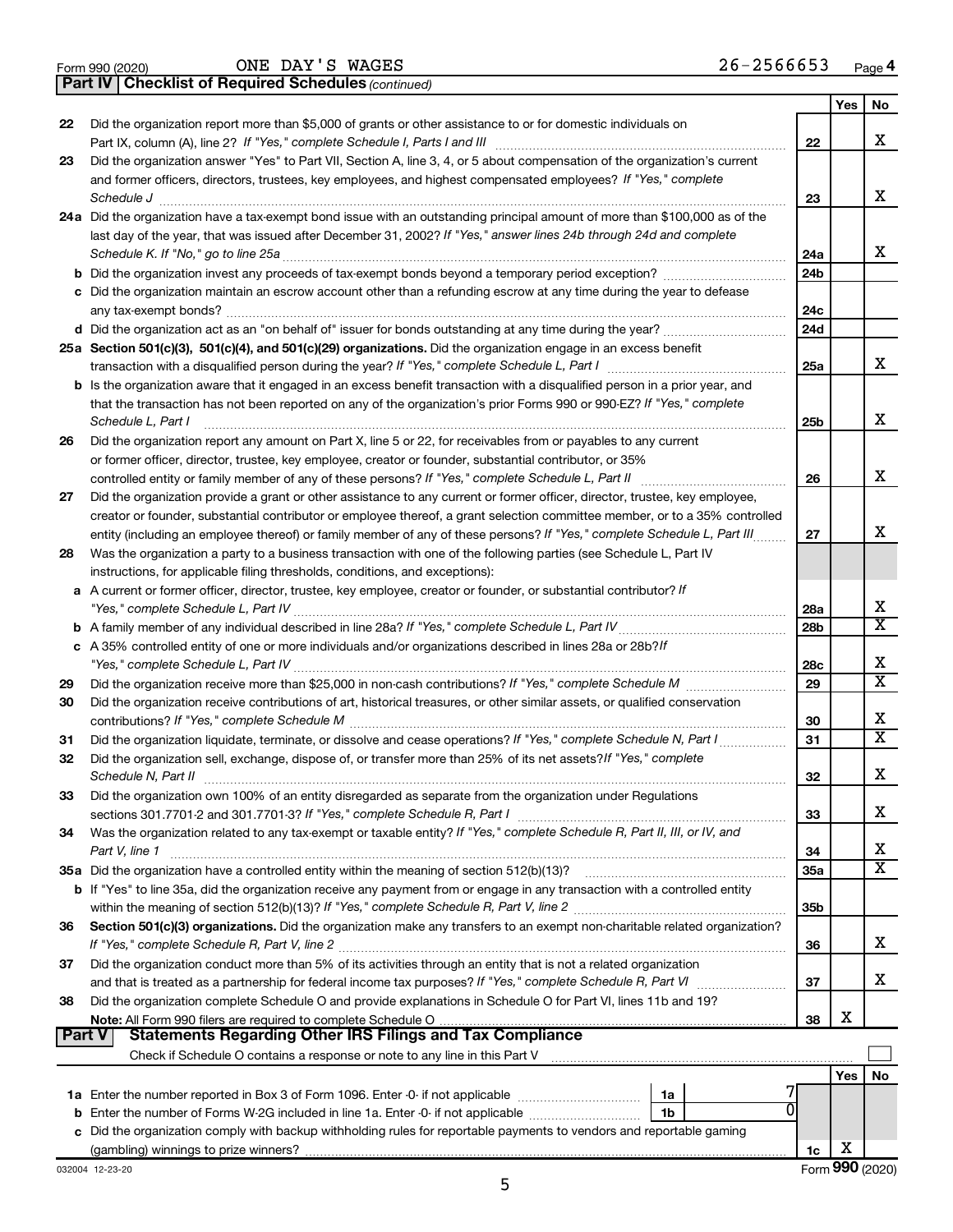| د.<br>n<br>-- |  |
|---------------|--|
|               |  |

**14a 14b**

**15**

**16**

~~~~~~

**13b**

 $~\cdots$ 

**Yes No**

X

|               | ONE DAY'S WAGES<br>Form 990 (2020)                                                                                                              | $26 - 2566653$  |                |     | Page      |
|---------------|-------------------------------------------------------------------------------------------------------------------------------------------------|-----------------|----------------|-----|-----------|
| <b>Part V</b> | Statements Regarding Other IRS Filings and Tax Compliance (continued)                                                                           |                 |                |     |           |
|               |                                                                                                                                                 |                 |                | Yes | <b>No</b> |
|               | 2a Enter the number of employees reported on Form W-3, Transmittal of Wage and Tax Statements,                                                  |                 |                |     |           |
|               | filed for the calendar year ending with or within the year covered by this return                                                               | 7<br>2a         |                |     |           |
| b             | If at least one is reported on line 2a, did the organization file all required federal employment tax returns?                                  |                 | 2 <sub>b</sub> | х   |           |
|               | Note: If the sum of lines 1a and 2a is greater than 250, you may be required to e-file (see instructions) <i>marroummann</i>                    |                 |                |     |           |
| За            | Did the organization have unrelated business gross income of \$1,000 or more during the year?                                                   |                 | За             |     | х         |
|               |                                                                                                                                                 |                 | 3b             |     |           |
|               | 4a At any time during the calendar year, did the organization have an interest in, or a signature or other authority over, a                    |                 |                |     |           |
|               |                                                                                                                                                 |                 | 4a             |     | X         |
|               | <b>b</b> If "Yes," enter the name of the foreign country $\blacktriangleright$                                                                  |                 |                |     |           |
|               | See instructions for filing requirements for FinCEN Form 114, Report of Foreign Bank and Financial Accounts (FBAR).                             |                 |                |     |           |
| 5a            |                                                                                                                                                 |                 | 5a             |     | X         |
| b             |                                                                                                                                                 |                 | 5b             |     | х         |
| с             |                                                                                                                                                 |                 | 5с             |     |           |
|               | 6a Does the organization have annual gross receipts that are normally greater than \$100,000, and did the organization solicit                  |                 |                |     |           |
|               |                                                                                                                                                 |                 | 6a             |     | X         |
| b             | If "Yes," did the organization include with every solicitation an express statement that such contributions or gifts                            |                 |                |     |           |
|               |                                                                                                                                                 |                 | 6b             |     |           |
| 7             | Organizations that may receive deductible contributions under section 170(c).                                                                   |                 |                |     |           |
| а             | Did the organization receive a payment in excess of \$75 made partly as a contribution and partly for goods and services provided to the payor? |                 | 7a             | х   |           |
| b             |                                                                                                                                                 |                 | 7b             | х   |           |
|               | Did the organization sell, exchange, or otherwise dispose of tangible personal property for which it was required                               |                 |                |     |           |
|               |                                                                                                                                                 |                 | 7c             |     | х         |
| d             |                                                                                                                                                 | 7d              |                |     |           |
|               | Did the organization receive any funds, directly or indirectly, to pay premiums on a personal benefit contract?                                 |                 | 7e             |     | X         |
| Ť             | Did the organization, during the year, pay premiums, directly or indirectly, on a personal benefit contract?                                    |                 | 7f             |     | х         |
| g             | If the organization received a contribution of qualified intellectual property, did the organization file Form 8899 as required?                |                 | 7g             |     |           |
| h             | If the organization received a contribution of cars, boats, airplanes, or other vehicles, did the organization file a Form 1098-C?              |                 | 7h             |     |           |
| 8             | Sponsoring organizations maintaining donor advised funds. Did a donor advised fund maintained by the                                            |                 |                |     |           |
|               |                                                                                                                                                 |                 | 8              |     |           |
| 9             | Sponsoring organizations maintaining donor advised funds.                                                                                       |                 |                |     |           |
| а             | Did the sponsoring organization make any taxable distributions under section 4966?                                                              |                 | 9а             |     |           |
| b             |                                                                                                                                                 |                 | 9b             |     |           |
| 10            | Section 501(c)(7) organizations. Enter:                                                                                                         |                 |                |     |           |
| а             |                                                                                                                                                 | 10a             |                |     |           |
| b             | Gross receipts, included on Form 990, Part VIII, line 12, for public use of club facilities                                                     | 10 <sub>b</sub> |                |     |           |
| 11            | Section 501(c)(12) organizations. Enter:                                                                                                        |                 |                |     |           |
| а             |                                                                                                                                                 | 11a             |                |     |           |
| b             | Gross income from other sources (Do not net amounts due or paid to other sources against                                                        |                 |                |     |           |
|               | amounts due or received from them.)                                                                                                             | 11b             |                |     |           |
|               | 12a Section 4947(a)(1) non-exempt charitable trusts. Is the organization filing Form 990 in lieu of Form 1041?                                  |                 | 12a            |     |           |
|               | <b>b</b> If "Yes," enter the amount of tax-exempt interest received or accrued during the year                                                  | 12b             |                |     |           |
| 13            | Section 501(c)(29) qualified nonprofit health insurance issuers.                                                                                |                 |                |     |           |
| a             |                                                                                                                                                 |                 | 13a            |     |           |
|               | Note: See the instructions for additional information the organization must report on Schedule O.                                               |                 |                |     |           |

**14 a** Did the organization receive any payments for indoor tanning services during the tax year? ~~~~~~~~~~~~~~~~

excess parachute payment(s) during the year? ~~~~~~~~~~~~~~~~~~~~~~~~~~~~~~~~~~~~~~~

**15** Is the organization subject to the section 4960 tax on payment(s) of more than \$1,000,000 in remuneration or

Is the organization an educational institution subject to the section 4968 excise tax on net investment income?

**b** If "Yes," has it filed a Form 720 to report these payments? If "No," provide an explanation on Schedule O

**c 13c** Enter the amount of reserves on hand ~~~~~~~~~~~~~~~~~~~~~~~~~~~~~~

organization is licensed to issue qualified health plans ~~~~~~~~~~~~~~~~~~~~~~

**b** Enter the amount of reserves the organization is required to maintain by the states in which the

If "Yes," see instructions and file Form 4720, Schedule N.

If "Yes," complete Form 4720, Schedule O.

Form (2020) **990**

X

X

X

**16**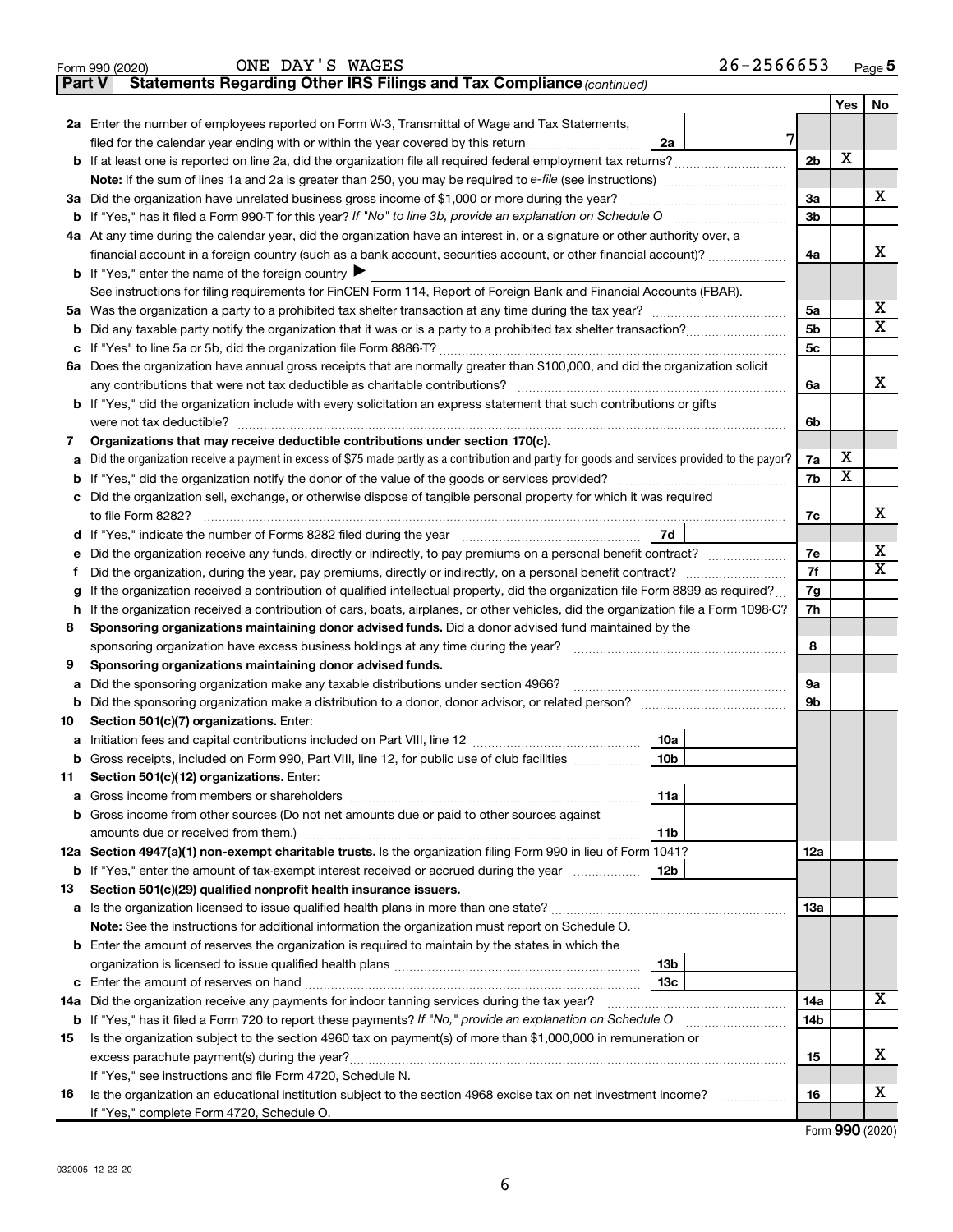|     | Check if Schedule O contains a response or note to any line in this Part VI [11] [12] Check if Schedule O contains a response or note to any line in this Part VI                                                              |                 |                         | $\overline{\mathbf{x}}$ |  |  |  |
|-----|--------------------------------------------------------------------------------------------------------------------------------------------------------------------------------------------------------------------------------|-----------------|-------------------------|-------------------------|--|--|--|
|     | <b>Section A. Governing Body and Management</b>                                                                                                                                                                                |                 |                         |                         |  |  |  |
|     |                                                                                                                                                                                                                                |                 | Yes                     | No                      |  |  |  |
|     | 1a Enter the number of voting members of the governing body at the end of the tax year<br>1a                                                                                                                                   |                 |                         |                         |  |  |  |
|     | If there are material differences in voting rights among members of the governing body, or if the governing                                                                                                                    |                 |                         |                         |  |  |  |
|     | body delegated broad authority to an executive committee or similar committee, explain on Schedule O.                                                                                                                          |                 |                         |                         |  |  |  |
| b   | Enter the number of voting members included on line 1a, above, who are independent<br>1b                                                                                                                                       |                 |                         |                         |  |  |  |
| 2   | Did any officer, director, trustee, or key employee have a family relationship or a business relationship with any other                                                                                                       |                 |                         |                         |  |  |  |
|     | officer, director, trustee, or key employee?                                                                                                                                                                                   | $\mathbf{2}$    | X                       |                         |  |  |  |
| З   | Did the organization delegate control over management duties customarily performed by or under the direct supervision                                                                                                          |                 |                         |                         |  |  |  |
|     |                                                                                                                                                                                                                                | 3               |                         | х                       |  |  |  |
| 4   | Did the organization make any significant changes to its governing documents since the prior Form 990 was filed?                                                                                                               | $\overline{4}$  |                         | $\overline{\mathbf{x}}$ |  |  |  |
| 5   |                                                                                                                                                                                                                                |                 |                         |                         |  |  |  |
| 6   |                                                                                                                                                                                                                                | 6               |                         | $\overline{\mathbf{X}}$ |  |  |  |
| 7a  | Did the organization have members, stockholders, or other persons who had the power to elect or appoint one or                                                                                                                 |                 |                         |                         |  |  |  |
|     |                                                                                                                                                                                                                                | 7a              |                         | х                       |  |  |  |
|     | <b>b</b> Are any governance decisions of the organization reserved to (or subject to approval by) members, stockholders, or                                                                                                    |                 |                         |                         |  |  |  |
|     |                                                                                                                                                                                                                                | 7b              |                         | х                       |  |  |  |
| 8   | Did the organization contemporaneously document the meetings held or written actions undertaken during the year by the following:                                                                                              |                 |                         |                         |  |  |  |
| а   |                                                                                                                                                                                                                                | 8a              | х                       |                         |  |  |  |
| b   |                                                                                                                                                                                                                                | 8b              | $\overline{\textbf{x}}$ |                         |  |  |  |
| 9   | Is there any officer, director, trustee, or key employee listed in Part VII, Section A, who cannot be reached at the                                                                                                           |                 |                         |                         |  |  |  |
|     |                                                                                                                                                                                                                                | 9               |                         | х                       |  |  |  |
|     | Section B. Policies (This Section B requests information about policies not required by the Internal Revenue Code.)                                                                                                            |                 |                         |                         |  |  |  |
|     |                                                                                                                                                                                                                                |                 | Yes                     | No                      |  |  |  |
|     |                                                                                                                                                                                                                                | <b>10a</b>      |                         | х                       |  |  |  |
|     | b If "Yes," did the organization have written policies and procedures governing the activities of such chapters, affiliates,                                                                                                   |                 |                         |                         |  |  |  |
|     |                                                                                                                                                                                                                                | 10 <sub>b</sub> |                         |                         |  |  |  |
|     | 11a Has the organization provided a complete copy of this Form 990 to all members of its governing body before filing the form?                                                                                                | 11a             | $\overline{\mathbf{X}}$ |                         |  |  |  |
|     | <b>b</b> Describe in Schedule O the process, if any, used by the organization to review this Form 990.                                                                                                                         |                 |                         |                         |  |  |  |
| 12a |                                                                                                                                                                                                                                | 12a             | х                       |                         |  |  |  |
| b   | Were officers, directors, or trustees, and key employees required to disclose annually interests that could give rise to conflicts?                                                                                            | 12 <sub>b</sub> | $\overline{\textbf{x}}$ |                         |  |  |  |
| с   | Did the organization regularly and consistently monitor and enforce compliance with the policy? If "Yes," describe                                                                                                             |                 |                         |                         |  |  |  |
|     | in Schedule O how this was done                                                                                                                                                                                                | 12c             | х                       |                         |  |  |  |
| 13  | Did the organization have a written whistleblower policy?                                                                                                                                                                      | 13              |                         | х                       |  |  |  |
| 14  |                                                                                                                                                                                                                                | 14              |                         | $\overline{\mathbf{X}}$ |  |  |  |
| 15  | Did the process for determining compensation of the following persons include a review and approval by independent                                                                                                             |                 |                         |                         |  |  |  |
|     | persons, comparability data, and contemporaneous substantiation of the deliberation and decision?                                                                                                                              |                 |                         |                         |  |  |  |
| а   | The organization's CEO, Executive Director, or top management official manufactured content of the organization's CEO, Executive Director, or top management official manufactured content of the organization's CEO, Executiv | 15a             |                         | х                       |  |  |  |
|     |                                                                                                                                                                                                                                | 15b             |                         | $\overline{\mathbf{X}}$ |  |  |  |
|     | If "Yes" to line 15a or 15b, describe the process in Schedule O (see instructions).                                                                                                                                            |                 |                         |                         |  |  |  |
|     | 16a Did the organization invest in, contribute assets to, or participate in a joint venture or similar arrangement with a                                                                                                      |                 |                         |                         |  |  |  |
|     | taxable entity during the year?                                                                                                                                                                                                | 16a             |                         | х                       |  |  |  |
|     | b If "Yes," did the organization follow a written policy or procedure requiring the organization to evaluate its participation                                                                                                 |                 |                         |                         |  |  |  |
|     | in joint venture arrangements under applicable federal tax law, and take steps to safeguard the organization's                                                                                                                 |                 |                         |                         |  |  |  |
|     | exempt status with respect to such arrangements?                                                                                                                                                                               | 16b             |                         |                         |  |  |  |
|     | <b>Section C. Disclosure</b>                                                                                                                                                                                                   |                 |                         |                         |  |  |  |
| 17  | List the states with which a copy of this Form 990 is required to be filed $\blacktriangleright\texttt{WA}$                                                                                                                    |                 |                         |                         |  |  |  |
| 18  | Section 6104 requires an organization to make its Forms 1023 (1024 or 1024-A, if applicable), 990, and 990-T (Section 501(c)(3)s only) available                                                                               |                 |                         |                         |  |  |  |
|     | for public inspection. Indicate how you made these available. Check all that apply.                                                                                                                                            |                 |                         |                         |  |  |  |
|     | $\lfloor x \rfloor$ Upon request<br>$ \mathbf{X} $ Own website<br>Another's website<br>Other (explain on Schedule O)                                                                                                           |                 |                         |                         |  |  |  |
| 19  | Describe on Schedule O whether (and if so, how) the organization made its governing documents, conflict of interest policy, and financial                                                                                      |                 |                         |                         |  |  |  |
|     | statements available to the public during the tax year.                                                                                                                                                                        |                 |                         |                         |  |  |  |
| 20  | State the name, address, and telephone number of the person who possesses the organization's books and records                                                                                                                 |                 |                         |                         |  |  |  |
|     | ANN TARLETON - 425-205-8505                                                                                                                                                                                                    |                 |                         |                         |  |  |  |
|     | 12026 251ST AVE SE, MONROE, WA<br>98272                                                                                                                                                                                        |                 |                         |                         |  |  |  |

**Part VI** Governance, Management, and Disclosure For each "Yes" response to lines 2 through 7b below, and for a "No" response

Form 990 (2020)  $\qquad \qquad \text{ONE } \text{DAY } \text{'S } \text{ WAGES}$ 

*to line 8a, 8b, or 10b below, describe the circumstances, processes, or changes on Schedule O. See instructions.*

**6**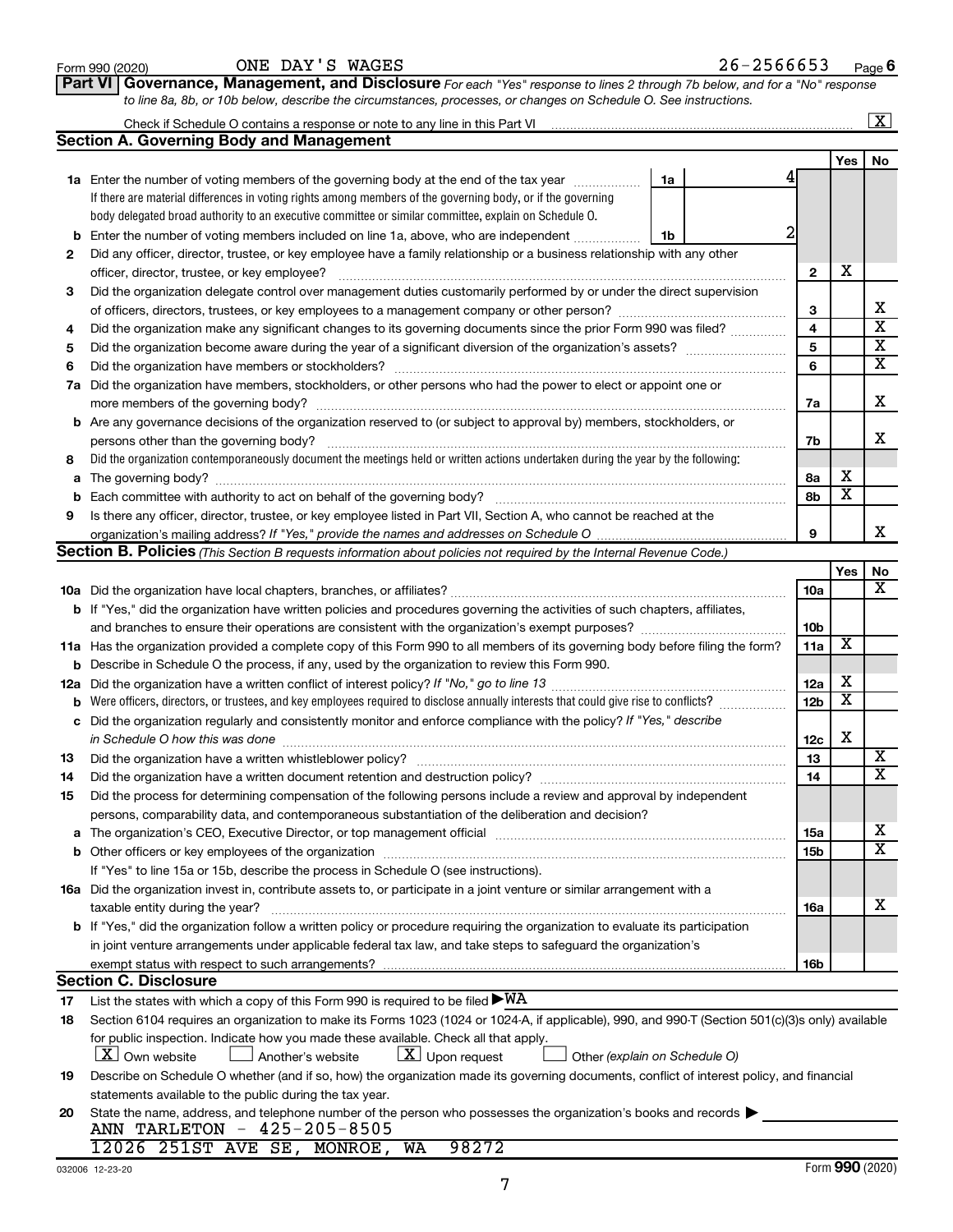$\Box$ 

| Part VII Compensation of Officers, Directors, Trustees, Key Employees, Highest Compensated |  |  |  |
|--------------------------------------------------------------------------------------------|--|--|--|
| <b>Employees, and Independent Contractors</b>                                              |  |  |  |

Check if Schedule O contains a response or note to any line in this Part VII

**Section A. Officers, Directors, Trustees, Key Employees, and Highest Compensated Employees**

**1a**  Complete this table for all persons required to be listed. Report compensation for the calendar year ending with or within the organization's tax year.  $\bullet$  List all of the organization's current officers, directors, trustees (whether individuals or organizations), regardless of amount of compensation.

Enter -0- in columns (D), (E), and (F) if no compensation was paid.

**•** List all of the organization's current key employees, if any. See instructions for definition of "key employee."

• List the organization's five *current* highest compensated employees (other than an officer, director, trustee, or key employee) who received reportable compensation (Box 5 of Form W-2 and/or Box 7 of Form 1099-MISC) of more than \$100,000 from the organization and any related organizations.

 $\bullet$  List all of the organization's former officers, key employees, and highest compensated employees who received more than \$100,000 of reportable compensation from the organization and any related organizations.

**•** List all of the organization's former directors or trustees that received, in the capacity as a former director or trustee of the organization, more than \$10,000 of reportable compensation from the organization and any related organizations.

See instructions for the order in which to list the persons above.

Check this box if neither the organization nor any related organization compensated any current officer, director, or trustee.  $\Box$ 

| (A)                              | (B)            |                                |                       |             | (C)          |                                 |        | (D)             | (E)             | (F)                |
|----------------------------------|----------------|--------------------------------|-----------------------|-------------|--------------|---------------------------------|--------|-----------------|-----------------|--------------------|
| Name and title                   | Average        |                                |                       | Position    |              | (do not check more than one     |        | Reportable      | Reportable      | Estimated          |
|                                  | hours per      |                                |                       |             |              | box, unless person is both an   |        | compensation    | compensation    | amount of          |
|                                  | week           |                                |                       |             |              | officer and a director/trustee) |        | from            | from related    | other              |
|                                  | (list any      |                                |                       |             |              |                                 |        | the             | organizations   | compensation       |
|                                  | hours for      |                                |                       |             |              |                                 |        | organization    | (W-2/1099-MISC) | from the           |
|                                  | related        |                                |                       |             |              |                                 |        | (W-2/1099-MISC) |                 | organization       |
|                                  | organizations  |                                |                       |             |              |                                 |        |                 |                 | and related        |
|                                  | below<br>line) | Individual trustee or director | Institutional trustee | Officer     | Key employee | Highest compensated<br>employee | Former |                 |                 | organizations      |
| (1) EUGENE CHO                   | 2.00           |                                |                       |             |              |                                 |        |                 |                 |                    |
| PRESIDENT AND EXECUTIVE DIRECTOR |                | $\mathbf X$                    |                       | $\mathbf x$ |              |                                 |        | 22,067.         | 0.              | $\boldsymbol{0}$ . |
| (2) MICHAEL CHANG                | 2.00           |                                |                       |             |              |                                 |        |                 |                 |                    |
| TREASURER                        |                | $\mathbf X$                    |                       | $\mathbf X$ |              |                                 |        | 0.              | 0.              | $\mathbf 0$ .      |
| (3) CINDY BRANDT                 | 2.00           |                                |                       |             |              |                                 |        |                 |                 |                    |
| SECRETARY                        |                | $\mathbf X$                    |                       | $\mathbf x$ |              |                                 |        | 0.              | 0.              | $\mathbf 0$ .      |
| (4) MINHEE CHO                   | 2.00           |                                |                       |             |              |                                 |        |                 |                 |                    |
| DIRECTOR                         |                | $\mathbf X$                    |                       |             |              |                                 |        | $\mathbf 0$ .   | 0.              | $\mathbf 0$ .      |
|                                  |                |                                |                       |             |              |                                 |        |                 |                 |                    |
|                                  |                |                                |                       |             |              |                                 |        |                 |                 |                    |
|                                  |                |                                |                       |             |              |                                 |        |                 |                 |                    |
|                                  |                |                                |                       |             |              |                                 |        |                 |                 |                    |
|                                  |                |                                |                       |             |              |                                 |        |                 |                 |                    |
|                                  |                |                                |                       |             |              |                                 |        |                 |                 |                    |
|                                  |                |                                |                       |             |              |                                 |        |                 |                 |                    |
|                                  |                |                                |                       |             |              |                                 |        |                 |                 |                    |
|                                  |                |                                |                       |             |              |                                 |        |                 |                 |                    |
|                                  |                |                                |                       |             |              |                                 |        |                 |                 |                    |
|                                  |                |                                |                       |             |              |                                 |        |                 |                 |                    |
|                                  |                |                                |                       |             |              |                                 |        |                 |                 |                    |
|                                  |                |                                |                       |             |              |                                 |        |                 |                 |                    |
|                                  |                |                                |                       |             |              |                                 |        |                 |                 |                    |
|                                  |                |                                |                       |             |              |                                 |        |                 |                 |                    |
|                                  |                |                                |                       |             |              |                                 |        |                 |                 |                    |
|                                  |                |                                |                       |             |              |                                 |        |                 |                 |                    |
|                                  |                |                                |                       |             |              |                                 |        |                 |                 |                    |
|                                  |                |                                |                       |             |              |                                 |        |                 |                 |                    |
|                                  |                |                                |                       |             |              |                                 |        |                 |                 |                    |
|                                  |                |                                |                       |             |              |                                 |        |                 |                 |                    |
|                                  |                |                                |                       |             |              |                                 |        |                 |                 |                    |
|                                  |                |                                |                       |             |              |                                 |        |                 |                 |                    |
|                                  |                |                                |                       |             |              |                                 |        |                 |                 |                    |

Form (2020) **990**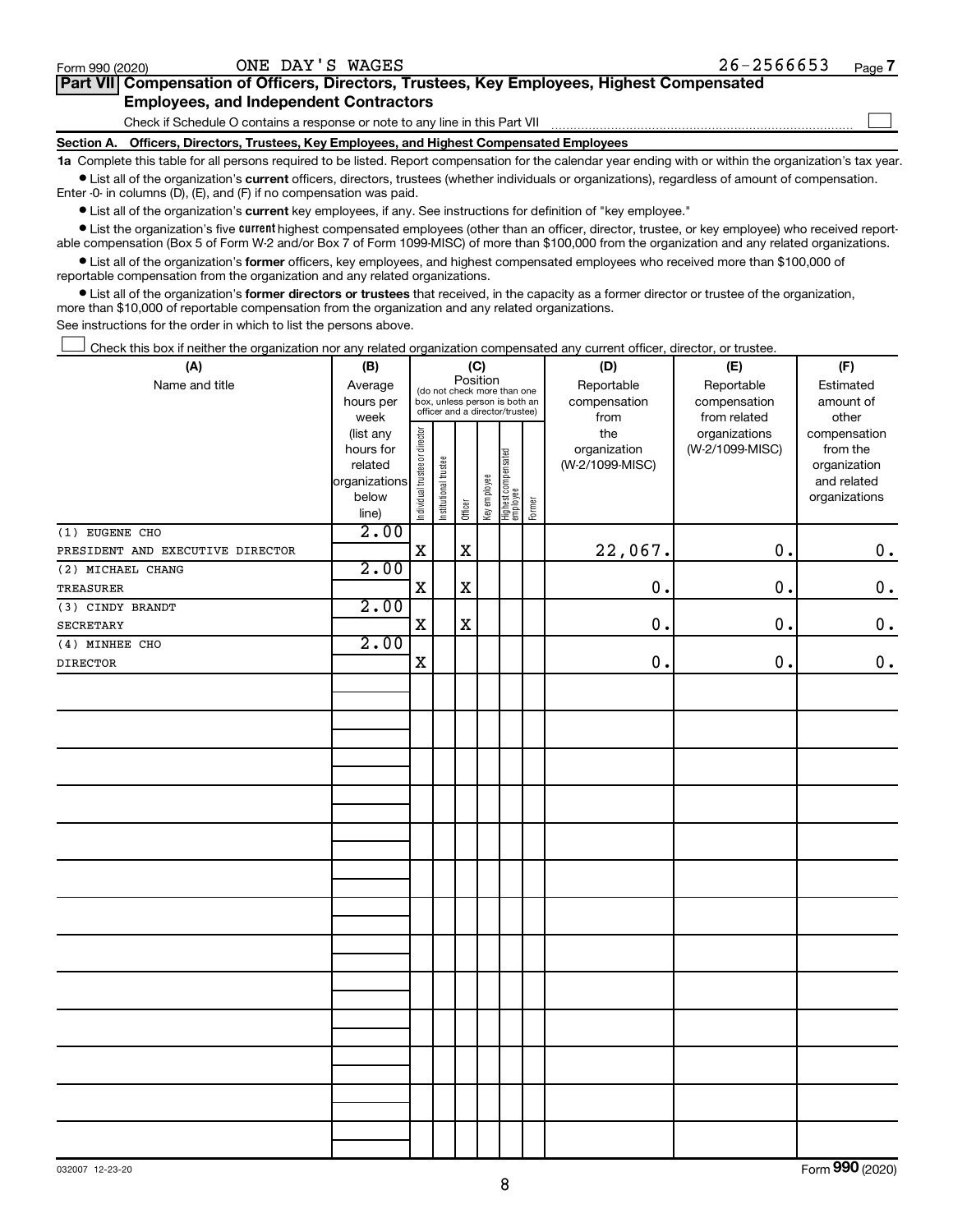|    | ONE DAY'S WAGES<br>Form 990 (2020)                                                                                                                                                                                                                     |                                                                      |                                |                       |                 |              |                                                                                                 |        |                                           | 26-2566653                                        |              |                                                                          | Page 8                               |
|----|--------------------------------------------------------------------------------------------------------------------------------------------------------------------------------------------------------------------------------------------------------|----------------------------------------------------------------------|--------------------------------|-----------------------|-----------------|--------------|-------------------------------------------------------------------------------------------------|--------|-------------------------------------------|---------------------------------------------------|--------------|--------------------------------------------------------------------------|--------------------------------------|
|    | Part VII Section A. Officers, Directors, Trustees, Key Employees, and Highest Compensated Employees (continued)                                                                                                                                        |                                                                      |                                |                       |                 |              |                                                                                                 |        |                                           |                                                   |              |                                                                          |                                      |
|    | (A)<br>Name and title                                                                                                                                                                                                                                  | (B)<br>Average<br>hours per<br>week                                  |                                |                       | (C)<br>Position |              | (do not check more than one<br>box, unless person is both an<br>officer and a director/trustee) |        | (D)<br>Reportable<br>compensation<br>from | (E)<br>Reportable<br>compensation<br>from related |              | (F)<br>Estimated<br>amount of<br>other                                   |                                      |
|    |                                                                                                                                                                                                                                                        | (list any<br>hours for<br>related<br>organizations<br>below<br>line) | Individual trustee or director | Institutional trustee | Officer         | Key employee | Highest compensated<br>  employee                                                               | Former | the<br>organization<br>(W-2/1099-MISC)    | organizations<br>(W-2/1099-MISC)                  |              | compensation<br>from the<br>organization<br>and related<br>organizations |                                      |
|    |                                                                                                                                                                                                                                                        |                                                                      |                                |                       |                 |              |                                                                                                 |        |                                           |                                                   |              |                                                                          |                                      |
|    |                                                                                                                                                                                                                                                        |                                                                      |                                |                       |                 |              |                                                                                                 |        |                                           |                                                   |              |                                                                          |                                      |
|    |                                                                                                                                                                                                                                                        |                                                                      |                                |                       |                 |              |                                                                                                 |        |                                           |                                                   |              |                                                                          |                                      |
|    |                                                                                                                                                                                                                                                        |                                                                      |                                |                       |                 |              |                                                                                                 |        |                                           |                                                   |              |                                                                          |                                      |
|    |                                                                                                                                                                                                                                                        |                                                                      |                                |                       |                 |              |                                                                                                 |        |                                           |                                                   |              |                                                                          |                                      |
|    |                                                                                                                                                                                                                                                        |                                                                      |                                |                       |                 |              |                                                                                                 |        |                                           |                                                   |              |                                                                          |                                      |
|    |                                                                                                                                                                                                                                                        |                                                                      |                                |                       |                 |              |                                                                                                 |        |                                           |                                                   |              |                                                                          |                                      |
|    |                                                                                                                                                                                                                                                        |                                                                      |                                |                       |                 |              |                                                                                                 |        |                                           |                                                   |              |                                                                          |                                      |
|    | 1b Subtotal                                                                                                                                                                                                                                            |                                                                      |                                |                       |                 |              |                                                                                                 |        | 22,067.                                   | $\overline{0}$ .                                  |              |                                                                          | $\overline{0}$ .                     |
|    | c Total from continuation sheets to Part VII, Section A manufactured by                                                                                                                                                                                |                                                                      |                                |                       |                 |              |                                                                                                 |        | $\overline{0}$ .<br>22,067.               | 0.<br>0.                                          |              |                                                                          | $\overline{0}$ .<br>$\overline{0}$ . |
| 2  | Total number of individuals (including but not limited to those listed above) who received more than \$100,000 of reportable                                                                                                                           |                                                                      |                                |                       |                 |              |                                                                                                 |        |                                           |                                                   |              |                                                                          |                                      |
|    | compensation from the organization $\blacktriangleright$                                                                                                                                                                                               |                                                                      |                                |                       |                 |              |                                                                                                 |        |                                           |                                                   |              |                                                                          | 0                                    |
|    |                                                                                                                                                                                                                                                        |                                                                      |                                |                       |                 |              |                                                                                                 |        |                                           |                                                   |              | Yes                                                                      | No                                   |
| 3  | Did the organization list any former officer, director, trustee, key employee, or highest compensated employee on<br>line 1a? If "Yes," complete Schedule J for such individual [11] manufacture manufacture in the set of the set o                   |                                                                      |                                |                       |                 |              |                                                                                                 |        |                                           |                                                   | з            |                                                                          | х                                    |
|    | For any individual listed on line 1a, is the sum of reportable compensation and other compensation from the organization<br>and related organizations greater than \$150,000? If "Yes," complete Schedule J for such individual                        |                                                                      |                                |                       |                 |              |                                                                                                 |        |                                           |                                                   | 4            |                                                                          | x                                    |
| 5  | Did any person listed on line 1a receive or accrue compensation from any unrelated organization or individual for services                                                                                                                             |                                                                      |                                |                       |                 |              |                                                                                                 |        |                                           |                                                   | 5            |                                                                          | x                                    |
|    | <b>Section B. Independent Contractors</b>                                                                                                                                                                                                              |                                                                      |                                |                       |                 |              |                                                                                                 |        |                                           |                                                   |              |                                                                          |                                      |
| 1. | Complete this table for your five highest compensated independent contractors that received more than \$100,000 of compensation from<br>the organization. Report compensation for the calendar year ending with or within the organization's tax year. |                                                                      |                                |                       |                 |              |                                                                                                 |        |                                           |                                                   |              |                                                                          |                                      |
|    | (A)<br>Name and business address                                                                                                                                                                                                                       |                                                                      |                                | <b>NONE</b>           |                 |              |                                                                                                 |        | (B)<br>Description of services            |                                                   | Compensation | (C)                                                                      |                                      |
|    |                                                                                                                                                                                                                                                        |                                                                      |                                |                       |                 |              |                                                                                                 |        |                                           |                                                   |              |                                                                          |                                      |
|    |                                                                                                                                                                                                                                                        |                                                                      |                                |                       |                 |              |                                                                                                 |        |                                           |                                                   |              |                                                                          |                                      |
|    |                                                                                                                                                                                                                                                        |                                                                      |                                |                       |                 |              |                                                                                                 |        |                                           |                                                   |              |                                                                          |                                      |
|    |                                                                                                                                                                                                                                                        |                                                                      |                                |                       |                 |              |                                                                                                 |        |                                           |                                                   |              |                                                                          |                                      |
| 2  | Total number of independent contractors (including but not limited to those listed above) who received more than<br>\$100,000 of compensation from the organization                                                                                    |                                                                      |                                |                       |                 |              | O                                                                                               |        |                                           |                                                   |              |                                                                          |                                      |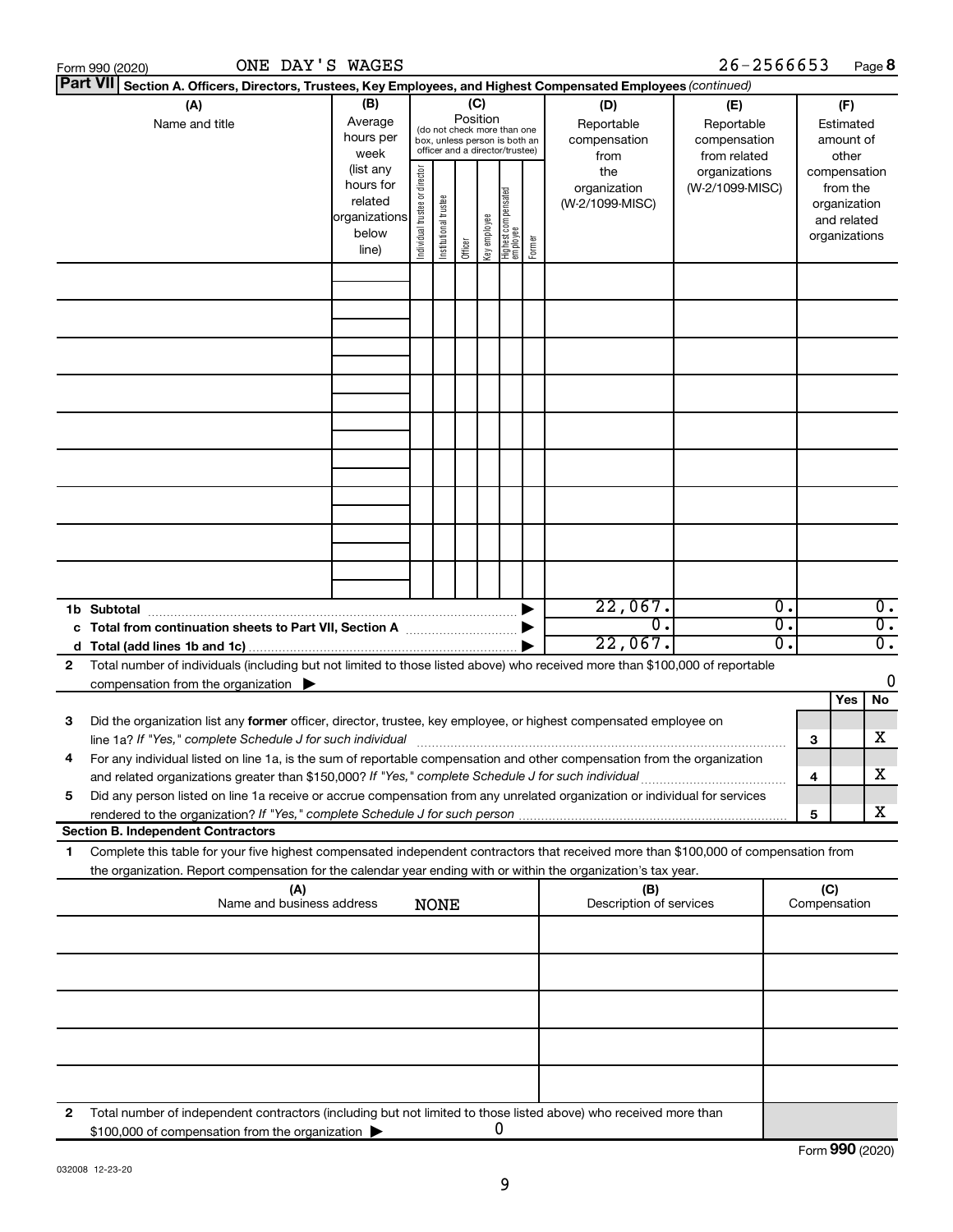|                                                           | <b>Part VIII</b>                 | <b>Statement of Revenue</b>                                                                                                                                                                                                                                                                                                                                  |                                             |                      |                                                                                       |                             |                                                                 |
|-----------------------------------------------------------|----------------------------------|--------------------------------------------------------------------------------------------------------------------------------------------------------------------------------------------------------------------------------------------------------------------------------------------------------------------------------------------------------------|---------------------------------------------|----------------------|---------------------------------------------------------------------------------------|-----------------------------|-----------------------------------------------------------------|
|                                                           |                                  |                                                                                                                                                                                                                                                                                                                                                              |                                             |                      |                                                                                       |                             |                                                                 |
|                                                           |                                  |                                                                                                                                                                                                                                                                                                                                                              |                                             | (A)<br>Total revenue | $\overline{(\overline{B})}$<br>Related or exempt<br>function revenue business revenue | $\overline{C}$<br>Unrelated | (D)<br>Revenue excluded<br>from tax under<br>sections 512 - 514 |
| Contributions, Gifts, Grants<br>and Other Similar Amounts | b<br>с<br>d<br>f<br>a            | 1a<br>1 a Federated campaigns<br>1 <sub>b</sub><br>Membership dues<br>1 <sub>c</sub><br>Fundraising events<br>1 <sub>d</sub><br>Related organizations<br>.<br>Government grants (contributions)<br>1e<br>All other contributions, gifts, grants, and<br>similar amounts not included above<br>1f<br>$1g$ \$<br>Noncash contributions included in lines 1a-1f | 218,403.<br>5,000.<br>1,281,233.<br>11,812. | $\rceil$ 1,504,636.  |                                                                                       |                             |                                                                 |
|                                                           |                                  |                                                                                                                                                                                                                                                                                                                                                              | <b>Business Code</b>                        |                      |                                                                                       |                             |                                                                 |
| Program Service<br>Revenue                                | 2a<br>b<br>c<br>d<br>е<br>f<br>a | <u> 1989 - Johann Barn, fransk politik (d. 1989)</u><br>the contract of the contract of the contract of the contract of<br><u> 1989 - Johann Barbara, martin amerikan basar da</u>                                                                                                                                                                           | ▶                                           |                      |                                                                                       |                             |                                                                 |
|                                                           | 3                                | Investment income (including dividends, interest, and                                                                                                                                                                                                                                                                                                        |                                             |                      |                                                                                       |                             |                                                                 |
|                                                           | 4<br>5                           | Income from investment of tax-exempt bond proceeds                                                                                                                                                                                                                                                                                                           |                                             | 10,712.              |                                                                                       |                             | 10,712.                                                         |
|                                                           | 6а<br>b<br>с<br>d                | (i) Real<br>Gross rents<br>  6a<br>6b<br>Less: rental expenses<br>Rental income or (loss)<br>6с<br>Net rental income or (loss)                                                                                                                                                                                                                               | (ii) Personal                               |                      |                                                                                       |                             |                                                                 |
|                                                           |                                  | (i) Securities<br>7 a Gross amount from sales of<br>assets other than inventory<br>7а<br><b>b</b> Less: cost or other basis<br>and sales expenses<br>7b                                                                                                                                                                                                      | (ii) Other                                  |                      |                                                                                       |                             |                                                                 |
| Revenue                                                   |                                  |                                                                                                                                                                                                                                                                                                                                                              |                                             |                      |                                                                                       |                             |                                                                 |
|                                                           |                                  |                                                                                                                                                                                                                                                                                                                                                              | $\blacktriangleright$                       |                      |                                                                                       |                             |                                                                 |
| ਨੋ<br>$\tilde{\vec{a}}$                                   |                                  | 8 a Gross income from fundraising events (not $\begin{bmatrix} \end{bmatrix}$<br>$218,403.$ of<br>including \$<br>contributions reported on line 1c). See<br>l 8a l<br>8b                                                                                                                                                                                    | 14,172.<br>29,466.                          |                      |                                                                                       |                             |                                                                 |
|                                                           |                                  | c Net income or (loss) from fundraising events                                                                                                                                                                                                                                                                                                               |                                             | $-15, 294.$          |                                                                                       |                             | $-15,294.$                                                      |
|                                                           |                                  | 9 a Gross income from gaming activities. See<br> 9a<br>9 <sub>b</sub><br><b>b</b> Less: direct expenses <b>manually</b>                                                                                                                                                                                                                                      |                                             |                      |                                                                                       |                             |                                                                 |
|                                                           |                                  | c Net income or (loss) from gaming activities                                                                                                                                                                                                                                                                                                                |                                             |                      |                                                                                       |                             |                                                                 |
|                                                           |                                  | 10 a Gross sales of inventory, less returns<br> 10a <br>10bl<br><b>b</b> Less: cost of goods sold                                                                                                                                                                                                                                                            | 322.<br>2,131.                              |                      |                                                                                       |                             |                                                                 |
|                                                           |                                  | c Net income or (loss) from sales of inventory                                                                                                                                                                                                                                                                                                               |                                             | $-1,809$ .           |                                                                                       |                             | $-1,809.$                                                       |
| Miscellaneous<br>Revenue                                  | 11a<br>b                         | MISCELLANEOUS                                                                                                                                                                                                                                                                                                                                                | <b>Business Code</b><br>900099              | 271.                 |                                                                                       |                             | 271.                                                            |
|                                                           | c                                |                                                                                                                                                                                                                                                                                                                                                              |                                             |                      |                                                                                       |                             |                                                                 |
|                                                           |                                  |                                                                                                                                                                                                                                                                                                                                                              |                                             |                      |                                                                                       |                             |                                                                 |
|                                                           |                                  |                                                                                                                                                                                                                                                                                                                                                              | ▶                                           | 271.                 |                                                                                       |                             |                                                                 |
|                                                           | 12                               |                                                                                                                                                                                                                                                                                                                                                              |                                             | 1,498,516.           | $\overline{0}$ .                                                                      | $0$ .                       | $-6,120.$                                                       |

Form 990 (2020) **ONE** DAY'S WAGES 26-2566653 Page

032009 12-23-20

26-2566653 Page 9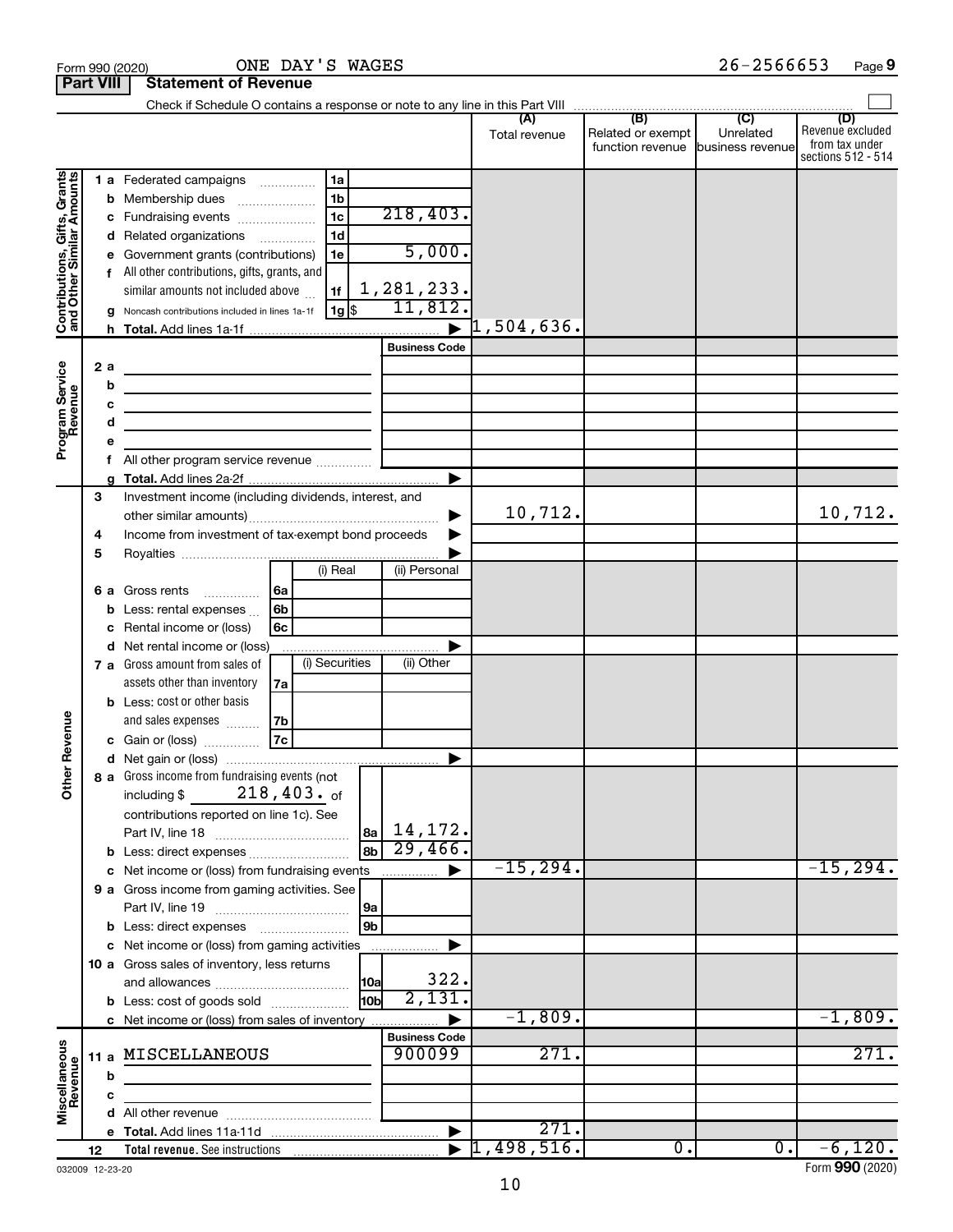**Part IX Statement of Functional Expenses**

*Section 501(c)(3) and 501(c)(4) organizations must complete all columns. All other organizations must complete column (A).*

|              | Check if Schedule O contains a response or note to any line in this Part IX                          |                       |                                    |                                           |                                |
|--------------|------------------------------------------------------------------------------------------------------|-----------------------|------------------------------------|-------------------------------------------|--------------------------------|
|              | Do not include amounts reported on lines 6b,<br>7b, 8b, 9b, and 10b of Part VIII.                    | (A)<br>Total expenses | (B)<br>Program service<br>expenses | (C)<br>Management and<br>general expenses | (D)<br>Fundraising<br>expenses |
| 1.           | Grants and other assistance to domestic organizations                                                |                       |                                    |                                           |                                |
|              | and domestic governments. See Part IV, line 21                                                       | 1,265,680.            | 1,265,680.                         |                                           |                                |
| $\mathbf{2}$ | Grants and other assistance to domestic                                                              |                       |                                    |                                           |                                |
|              | individuals. See Part IV, line 22                                                                    |                       |                                    |                                           |                                |
| 3            | Grants and other assistance to foreign                                                               |                       |                                    |                                           |                                |
|              | organizations, foreign governments, and foreign                                                      |                       |                                    |                                           |                                |
|              | individuals. See Part IV, lines 15 and 16                                                            | 92,882.               | 92,882.                            |                                           |                                |
| 4            | Benefits paid to or for members                                                                      |                       |                                    |                                           |                                |
| 5            | Compensation of current officers, directors,                                                         |                       |                                    |                                           |                                |
|              | trustees, and key employees                                                                          | 20, 319.              | 5,080.                             |                                           | 15,239.                        |
| 6            | Compensation not included above to disqualified                                                      |                       |                                    |                                           |                                |
|              | persons (as defined under section 4958(f)(1)) and                                                    |                       |                                    |                                           |                                |
|              | persons described in section 4958(c)(3)(B)                                                           |                       |                                    |                                           |                                |
| 7            |                                                                                                      | 164,840.              | 47,849.                            | 22,475.                                   | 94,516.                        |
| 8            | Pension plan accruals and contributions (include                                                     |                       |                                    |                                           |                                |
|              | section 401(k) and 403(b) employer contributions)                                                    |                       |                                    |                                           |                                |
| 9            | Other employee benefits                                                                              | 19,609.<br>16,388.    |                                    | 19,609.<br>16,388.                        |                                |
| 10           |                                                                                                      |                       |                                    |                                           |                                |
| 11           | Fees for services (nonemployees):                                                                    |                       |                                    |                                           |                                |
| a            |                                                                                                      | 316.                  |                                    | 316.                                      |                                |
| b            |                                                                                                      | 16, 375.              |                                    | 16, 375.                                  |                                |
| c            |                                                                                                      |                       |                                    |                                           |                                |
| d            | Professional fundraising services. See Part IV, line 17                                              |                       |                                    |                                           |                                |
| f            | Investment management fees                                                                           |                       |                                    |                                           |                                |
| a            | Other. (If line 11g amount exceeds 10% of line 25,                                                   |                       |                                    |                                           |                                |
|              | column (A) amount, list line 11g expenses on Sch O.)                                                 |                       |                                    |                                           |                                |
| 12           |                                                                                                      | 1,855.                |                                    |                                           | 1,855.                         |
| 13           |                                                                                                      | 2,916.                |                                    | 1,475.                                    | 1,441.                         |
| 14           |                                                                                                      | 13,617.               | 3,404.                             | 3,404.                                    | 6,809.                         |
| 15           |                                                                                                      |                       |                                    |                                           |                                |
| 16           |                                                                                                      | 16,500.               |                                    | 16,500.                                   |                                |
| 17           | Travel                                                                                               |                       |                                    |                                           |                                |
| 18           | Payments of travel or entertainment expenses                                                         |                       |                                    |                                           |                                |
|              | for any federal, state, or local public officials                                                    |                       |                                    |                                           |                                |
| 19           | Conferences, conventions, and meetings                                                               | $1,110$ .             |                                    | 1,110.                                    |                                |
| 20           | Interest                                                                                             |                       |                                    |                                           |                                |
| 21           |                                                                                                      |                       |                                    |                                           |                                |
| 22           | Depreciation, depletion, and amortization                                                            | 3,425.                |                                    |                                           |                                |
| 23           | Insurance                                                                                            |                       |                                    | 3,425.                                    |                                |
| 24           | Other expenses. Itemize expenses not covered<br>above (List miscellaneous expenses on line 24e. If   |                       |                                    |                                           |                                |
|              | line 24e amount exceeds 10% of line 25, column (A)<br>amount, list line 24e expenses on Schedule O.) |                       |                                    |                                           |                                |
| a            | CREDIT CARD FEES                                                                                     | 20,641.               | 20,641.                            |                                           |                                |
|              | OTHER EXPENSES                                                                                       | 4,480.                |                                    | 2,073.                                    | 2,407.                         |
| с            |                                                                                                      |                       |                                    |                                           |                                |
| d            |                                                                                                      |                       |                                    |                                           |                                |
| е            | All other expenses                                                                                   |                       |                                    |                                           |                                |
| 25           | Total functional expenses. Add lines 1 through 24e                                                   | 1,660,953.            | 1,435,536.                         | 103, 150.                                 | 122, 267.                      |
| 26           | Joint costs. Complete this line only if the organization                                             |                       |                                    |                                           |                                |
|              | reported in column (B) joint costs from a combined                                                   |                       |                                    |                                           |                                |
|              | educational campaign and fundraising solicitation.                                                   |                       |                                    |                                           |                                |
|              | Check here $\blacktriangleright$<br>if following SOP 98-2 (ASC 958-720)                              |                       |                                    |                                           |                                |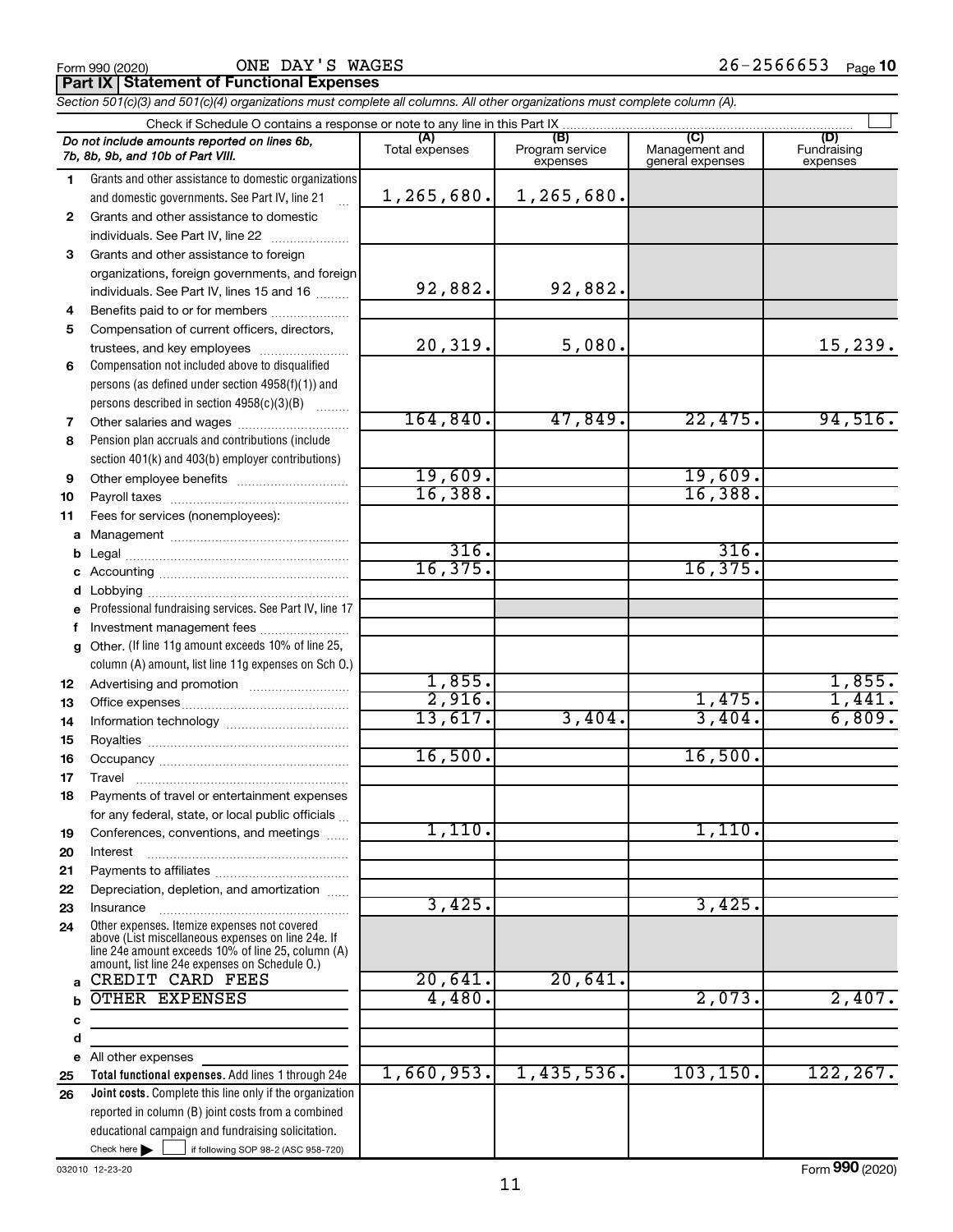|                             |    |                                                                                                                                                                                                                                |                         | (A)               |                 | (B)          |
|-----------------------------|----|--------------------------------------------------------------------------------------------------------------------------------------------------------------------------------------------------------------------------------|-------------------------|-------------------|-----------------|--------------|
|                             |    |                                                                                                                                                                                                                                |                         | Beginning of year |                 | End of year  |
|                             | 1. |                                                                                                                                                                                                                                |                         | 265,828.          | 1               | 104, 236.    |
|                             | 2  |                                                                                                                                                                                                                                |                         | 1,078,276.        | $\overline{2}$  | 1, 113, 989. |
|                             | З  |                                                                                                                                                                                                                                |                         | 21,421.           | 3               |              |
|                             | 4  |                                                                                                                                                                                                                                |                         |                   | 4               |              |
|                             | 5  | Loans and other receivables from any current or former officer, director,                                                                                                                                                      |                         |                   |                 |              |
|                             |    | trustee, key employee, creator or founder, substantial contributor, or 35%                                                                                                                                                     |                         |                   |                 |              |
|                             |    | controlled entity or family member of any of these persons                                                                                                                                                                     |                         |                   | 5               |              |
|                             | 6  | Loans and other receivables from other disqualified persons (as defined                                                                                                                                                        |                         |                   |                 |              |
|                             |    | under section $4958(f)(1)$ , and persons described in section $4958(c)(3)(B)$                                                                                                                                                  | $\sim$                  |                   | 6               |              |
|                             | 7  |                                                                                                                                                                                                                                |                         |                   | 7               |              |
| Assets                      | 8  |                                                                                                                                                                                                                                |                         | 3,746.            | 8               | 5,648.       |
|                             | 9  | Prepaid expenses and deferred charges [11] [11] prepaid expenses and deferred charges [11] [11] minimum and the Prepaid expenses and deferred charges [11] minimum and the Prepaid experiment of Prepaid experiment and the Pr |                         |                   | 9               |              |
|                             |    | 10a Land, buildings, and equipment: cost or other                                                                                                                                                                              |                         |                   |                 |              |
|                             |    | basis. Complete Part VI of Schedule D  10a                                                                                                                                                                                     |                         |                   |                 |              |
|                             |    |                                                                                                                                                                                                                                | $\frac{15,662}{15,662}$ | 0.                | 10 <sub>c</sub> | 0.           |
|                             | 11 |                                                                                                                                                                                                                                |                         |                   | 11              |              |
|                             | 12 |                                                                                                                                                                                                                                |                         |                   | 12              |              |
|                             | 13 |                                                                                                                                                                                                                                |                         |                   | 13              |              |
|                             | 14 |                                                                                                                                                                                                                                |                         | 390.              | 14              | 390.         |
|                             | 15 |                                                                                                                                                                                                                                |                         |                   | 15              |              |
|                             | 16 |                                                                                                                                                                                                                                |                         | 1,369,661.        | 16              | 1, 224, 263. |
|                             | 17 |                                                                                                                                                                                                                                |                         | 6,874.            | 17              | 9,124.       |
|                             | 18 |                                                                                                                                                                                                                                |                         |                   | 18              |              |
|                             | 19 |                                                                                                                                                                                                                                |                         |                   | 19              |              |
|                             | 20 |                                                                                                                                                                                                                                |                         |                   | 20              |              |
|                             | 21 | Escrow or custodial account liability. Complete Part IV of Schedule D                                                                                                                                                          |                         |                   | 21              |              |
|                             | 22 | Loans and other payables to any current or former officer, director,                                                                                                                                                           |                         |                   |                 |              |
| Liabilities                 |    | trustee, key employee, creator or founder, substantial contributor, or 35%                                                                                                                                                     |                         |                   |                 |              |
|                             |    | controlled entity or family member of any of these persons                                                                                                                                                                     |                         |                   | 22              |              |
|                             | 23 | Secured mortgages and notes payable to unrelated third parties                                                                                                                                                                 |                         |                   | 23              |              |
|                             | 24 | Unsecured notes and loans payable to unrelated third parties                                                                                                                                                                   |                         |                   | 24              |              |
|                             | 25 | Other liabilities (including federal income tax, payables to related third                                                                                                                                                     |                         |                   |                 |              |
|                             |    | parties, and other liabilities not included on lines 17-24). Complete Part X                                                                                                                                                   |                         |                   |                 |              |
|                             |    | of Schedule D                                                                                                                                                                                                                  |                         |                   | 25              |              |
|                             | 26 | Total liabilities. Add lines 17 through 25                                                                                                                                                                                     |                         | 6,874.            | 26              | 9,124.       |
|                             |    | Organizations that follow FASB ASC 958, check here $\blacktriangleright \lfloor \underline{X} \rfloor$                                                                                                                         |                         |                   |                 |              |
|                             |    | and complete lines 27, 28, 32, and 33.                                                                                                                                                                                         |                         |                   |                 |              |
|                             | 27 |                                                                                                                                                                                                                                |                         | 1,362,787.        | 27              | 1,215,139.   |
|                             | 28 |                                                                                                                                                                                                                                |                         |                   | 28              |              |
|                             |    | Organizations that do not follow FASB ASC 958, check here $\blacktriangleright$                                                                                                                                                |                         |                   |                 |              |
|                             |    | and complete lines 29 through 33.                                                                                                                                                                                              |                         |                   |                 |              |
|                             | 29 |                                                                                                                                                                                                                                |                         |                   | 29              |              |
| Net Assets or Fund Balances | 30 | Paid-in or capital surplus, or land, building, or equipment fund                                                                                                                                                               |                         |                   | 30              |              |
|                             | 31 | Retained earnings, endowment, accumulated income, or other funds                                                                                                                                                               |                         |                   | 31              |              |
|                             | 32 |                                                                                                                                                                                                                                |                         | 1,362,787.        | 32              | 1, 215, 139. |
|                             | 33 |                                                                                                                                                                                                                                |                         | 1,369,661.        | 33              | 1, 224, 263. |

Form (2020) **990**

**Part X Balance Sheet**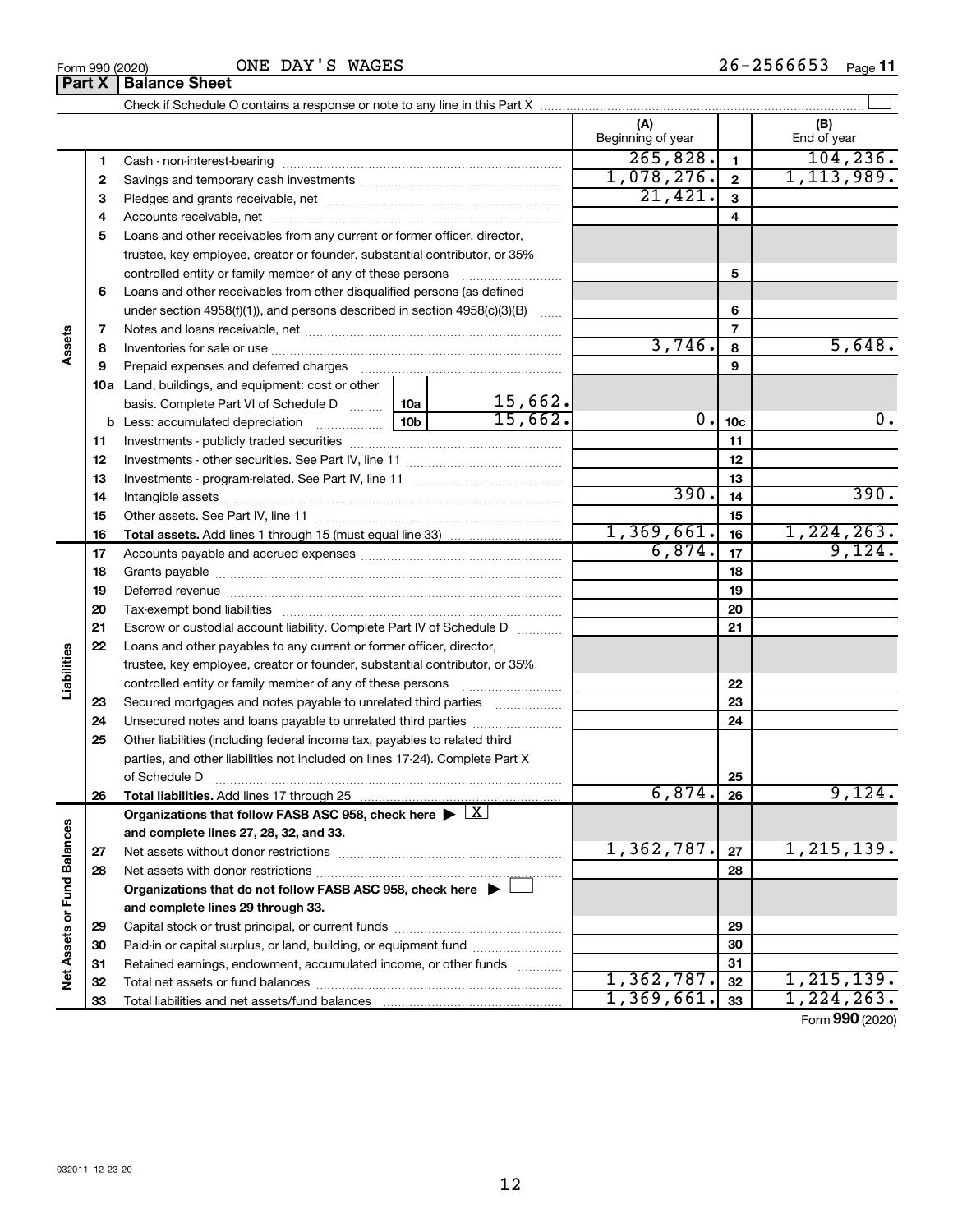|    | ONE DAY'S WAGES<br>Form 990 (2020)                                                                                                   |                         | 26-2566653     |              | Page 12          |
|----|--------------------------------------------------------------------------------------------------------------------------------------|-------------------------|----------------|--------------|------------------|
|    | Part XI<br><b>Reconciliation of Net Assets</b>                                                                                       |                         |                |              |                  |
|    |                                                                                                                                      |                         |                |              |                  |
|    |                                                                                                                                      |                         |                |              |                  |
| 1  |                                                                                                                                      | $\mathbf 1$             | 1,498,516.     |              |                  |
| 2  |                                                                                                                                      | $\mathbf{2}$            | 1,660,953.     |              |                  |
| 3  | Revenue less expenses. Subtract line 2 from line 1                                                                                   | 3                       | $-162, 437.$   |              |                  |
| 4  |                                                                                                                                      | $\overline{\mathbf{4}}$ | 1,362,787.     |              |                  |
| 5  |                                                                                                                                      | 5                       |                |              |                  |
| 6  |                                                                                                                                      | 6                       |                |              |                  |
| 7  | Investment expenses www.communication.com/www.communication.com/www.communication.com/www.com                                        | $\overline{7}$          |                |              |                  |
| 8  |                                                                                                                                      | 8                       |                |              | 14,789.          |
| 9  | Other changes in net assets or fund balances (explain on Schedule O)                                                                 | 9                       |                |              | $\overline{0}$ . |
| 10 | Net assets or fund balances at end of year. Combine lines 3 through 9 (must equal Part X, line 32,                                   |                         |                |              |                  |
|    |                                                                                                                                      | 10                      | 1,215,139.     |              |                  |
|    | Part XII Financial Statements and Reporting                                                                                          |                         |                |              |                  |
|    |                                                                                                                                      |                         |                |              |                  |
|    |                                                                                                                                      |                         |                | Yes          | No               |
| 1  | $\lfloor x \rfloor$ Accrual<br>Accounting method used to prepare the Form 990: $\Box$ Cash<br>Other                                  |                         |                |              |                  |
|    | If the organization changed its method of accounting from a prior year or checked "Other," explain in Schedule O.                    |                         |                |              |                  |
|    |                                                                                                                                      |                         | 2a             |              | x                |
|    | If "Yes," check a box below to indicate whether the financial statements for the year were compiled or reviewed on a                 |                         |                |              |                  |
|    | separate basis, consolidated basis, or both:                                                                                         |                         |                |              |                  |
|    | Separate basis<br>Both consolidated and separate basis<br>Consolidated basis                                                         |                         |                |              |                  |
|    |                                                                                                                                      |                         | 2 <sub>b</sub> |              | x                |
|    | If "Yes," check a box below to indicate whether the financial statements for the year were audited on a separate basis,              |                         |                |              |                  |
|    | consolidated basis, or both:                                                                                                         |                         |                |              |                  |
|    | Separate basis<br>Consolidated basis<br>Both consolidated and separate basis                                                         |                         |                |              |                  |
|    | c If "Yes" to line 2a or 2b, does the organization have a committee that assumes responsibility for oversight of the audit,          |                         |                |              |                  |
|    | review, or compilation of its financial statements and selection of an independent accountant?                                       |                         | 2c             |              |                  |
|    | If the organization changed either its oversight process or selection process during the tax year, explain on Schedule O.            |                         |                |              |                  |
|    | 3a As a result of a federal award, was the organization required to undergo an audit or audits as set forth in the Single Audit      |                         |                |              |                  |
|    |                                                                                                                                      |                         | 3a             |              | x                |
|    | <b>b</b> If "Yes," did the organization undergo the required audit or audits? If the organization did not undergo the required audit |                         |                |              |                  |
|    |                                                                                                                                      |                         | Зb             | $000 \text{$ |                  |

Form (2020) **990**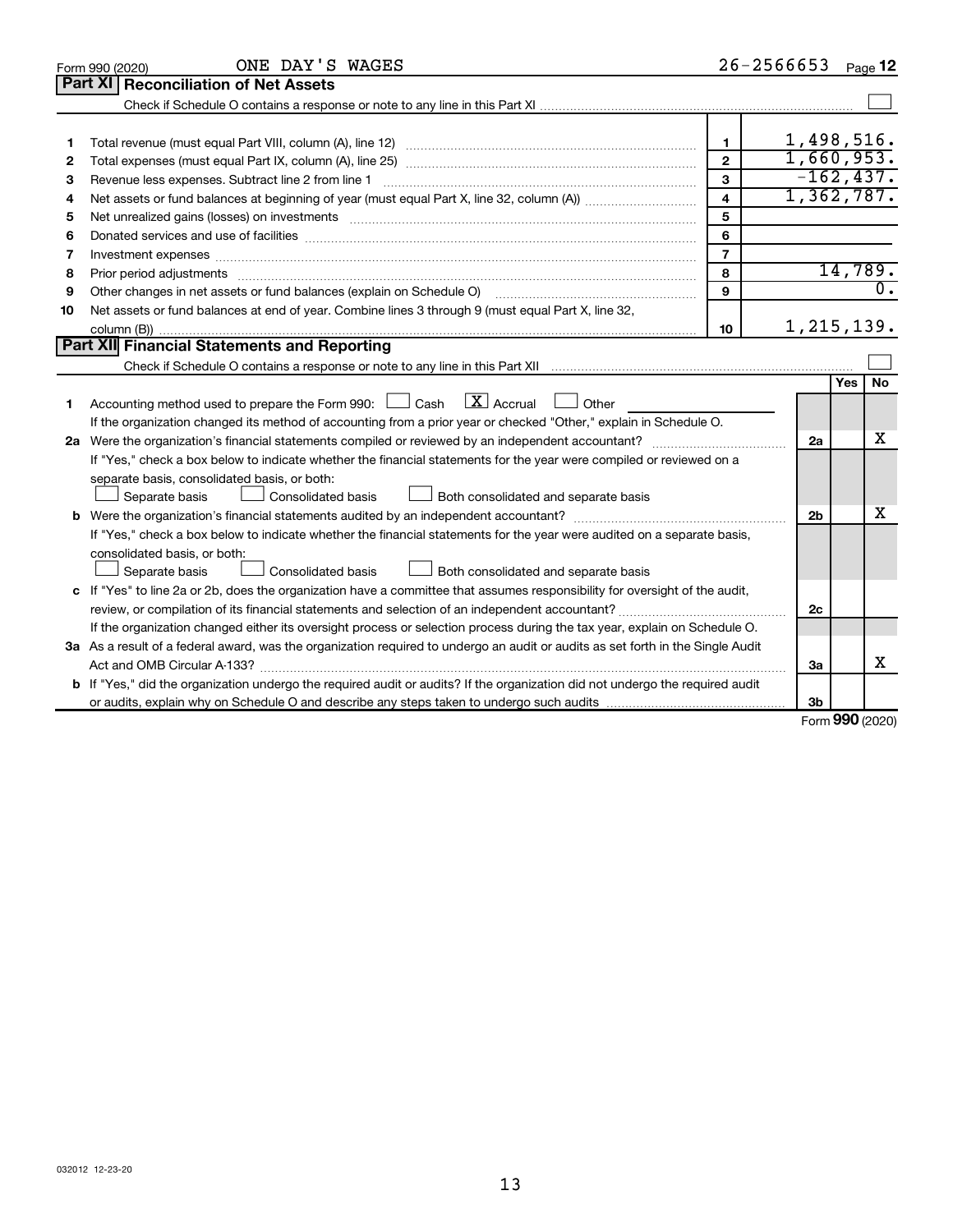| <b>SCHEDULE A</b> |  |
|-------------------|--|
|-------------------|--|

Department of the Treasury Internal Revenue Service

|  |  | (Form 990 or 990-EZ) |
|--|--|----------------------|
|  |  |                      |

## Form 990 or 990-EZ) **Public Charity Status and Public Support**<br>
Complete if the organization is a section 501(c)(3) organization or a section<br> **2020**

**4947(a)(1) nonexempt charitable trust. | Attach to Form 990 or Form 990-EZ.** 

| <b>P</b> Allach to Form 330 or Form 330-LL.                              |
|--------------------------------------------------------------------------|
| ▶ Go to www.irs.gov/Form990 for instructions and the latest information. |

| <b>Open to Public</b><br>Inspection |
|-------------------------------------|

OMB No. 1545-0047

|        | Name of the organization                                                                                                                                                                                            | ONE DAY'S WAGES |                                                       |                                                                |    |                            |  | <b>Employer identification number</b><br>26-2566653 |
|--------|---------------------------------------------------------------------------------------------------------------------------------------------------------------------------------------------------------------------|-----------------|-------------------------------------------------------|----------------------------------------------------------------|----|----------------------------|--|-----------------------------------------------------|
| Part I | Reason for Public Charity Status. (All organizations must complete this part.) See instructions.                                                                                                                    |                 |                                                       |                                                                |    |                            |  |                                                     |
|        |                                                                                                                                                                                                                     |                 |                                                       |                                                                |    |                            |  |                                                     |
|        | The organization is not a private foundation because it is: (For lines 1 through 12, check only one box.)                                                                                                           |                 |                                                       |                                                                |    |                            |  |                                                     |
| 1.     | A church, convention of churches, or association of churches described in section 170(b)(1)(A)(i).                                                                                                                  |                 |                                                       |                                                                |    |                            |  |                                                     |
| 2      | A school described in section 170(b)(1)(A)(ii). (Attach Schedule E (Form 990 or 990-EZ).)                                                                                                                           |                 |                                                       |                                                                |    |                            |  |                                                     |
| з      | A hospital or a cooperative hospital service organization described in section 170(b)(1)(A)(iii).                                                                                                                   |                 |                                                       |                                                                |    |                            |  |                                                     |
| 4      | A medical research organization operated in conjunction with a hospital described in section 170(b)(1)(A)(iii). Enter the hospital's name,<br>city, and state:                                                      |                 |                                                       |                                                                |    |                            |  |                                                     |
| 5.     | An organization operated for the benefit of a college or university owned or operated by a governmental unit described in                                                                                           |                 |                                                       |                                                                |    |                            |  |                                                     |
|        | section 170(b)(1)(A)(iv). (Complete Part II.)                                                                                                                                                                       |                 |                                                       |                                                                |    |                            |  |                                                     |
| 6.     | A federal, state, or local government or governmental unit described in section 170(b)(1)(A)(v).                                                                                                                    |                 |                                                       |                                                                |    |                            |  |                                                     |
|        | 7 $ X $ An organization that normally receives a substantial part of its support from a governmental unit or from the general public described in                                                                   |                 |                                                       |                                                                |    |                            |  |                                                     |
|        | section 170(b)(1)(A)(vi). (Complete Part II.)                                                                                                                                                                       |                 |                                                       |                                                                |    |                            |  |                                                     |
| 8      | A community trust described in section 170(b)(1)(A)(vi). (Complete Part II.)                                                                                                                                        |                 |                                                       |                                                                |    |                            |  |                                                     |
| 9      | An agricultural research organization described in section 170(b)(1)(A)(ix) operated in conjunction with a land-grant college                                                                                       |                 |                                                       |                                                                |    |                            |  |                                                     |
|        | or university or a non-land-grant college of agriculture (see instructions). Enter the name, city, and state of the college or                                                                                      |                 |                                                       |                                                                |    |                            |  |                                                     |
|        | university:                                                                                                                                                                                                         |                 |                                                       |                                                                |    |                            |  |                                                     |
| 10     | An organization that normally receives (1) more than 33 1/3% of its support from contributions, membership fees, and gross receipts from                                                                            |                 |                                                       |                                                                |    |                            |  |                                                     |
|        | activities related to its exempt functions, subject to certain exceptions; and (2) no more than 33 1/3% of its support from gross investment                                                                        |                 |                                                       |                                                                |    |                            |  |                                                     |
|        | income and unrelated business taxable income (less section 511 tax) from businesses acquired by the organization after June 30, 1975.                                                                               |                 |                                                       |                                                                |    |                            |  |                                                     |
|        | See section 509(a)(2). (Complete Part III.)                                                                                                                                                                         |                 |                                                       |                                                                |    |                            |  |                                                     |
| 11     | An organization organized and operated exclusively to test for public safety. See section 509(a)(4).                                                                                                                |                 |                                                       |                                                                |    |                            |  |                                                     |
| 12     | An organization organized and operated exclusively for the benefit of, to perform the functions of, or to carry out the purposes of one or                                                                          |                 |                                                       |                                                                |    |                            |  |                                                     |
|        | more publicly supported organizations described in section 509(a)(1) or section 509(a)(2). See section 509(a)(3). Check the box in                                                                                  |                 |                                                       |                                                                |    |                            |  |                                                     |
|        | lines 12a through 12d that describes the type of supporting organization and complete lines 12e, 12f, and 12g.                                                                                                      |                 |                                                       |                                                                |    |                            |  |                                                     |
| а      | Type I. A supporting organization operated, supervised, or controlled by its supported organization(s), typically by giving                                                                                         |                 |                                                       |                                                                |    |                            |  |                                                     |
|        | the supported organization(s) the power to regularly appoint or elect a majority of the directors or trustees of the supporting                                                                                     |                 |                                                       |                                                                |    |                            |  |                                                     |
|        | organization. You must complete Part IV, Sections A and B.                                                                                                                                                          |                 |                                                       |                                                                |    |                            |  |                                                     |
| b      | Type II. A supporting organization supervised or controlled in connection with its supported organization(s), by having                                                                                             |                 |                                                       |                                                                |    |                            |  |                                                     |
|        | control or management of the supporting organization vested in the same persons that control or manage the supported                                                                                                |                 |                                                       |                                                                |    |                            |  |                                                     |
|        | organization(s). You must complete Part IV, Sections A and C.                                                                                                                                                       |                 |                                                       |                                                                |    |                            |  |                                                     |
| с      | Type III functionally integrated. A supporting organization operated in connection with, and functionally integrated with,                                                                                          |                 |                                                       |                                                                |    |                            |  |                                                     |
|        | its supported organization(s) (see instructions). You must complete Part IV, Sections A, D, and E.                                                                                                                  |                 |                                                       |                                                                |    |                            |  |                                                     |
| d      | Type III non-functionally integrated. A supporting organization operated in connection with its supported organization(s)                                                                                           |                 |                                                       |                                                                |    |                            |  |                                                     |
|        | that is not functionally integrated. The organization generally must satisfy a distribution requirement and an attentiveness                                                                                        |                 |                                                       |                                                                |    |                            |  |                                                     |
|        | requirement (see instructions). You must complete Part IV, Sections A and D, and Part V.<br>Check this box if the organization received a written determination from the IRS that it is a Type I, Type II, Type III |                 |                                                       |                                                                |    |                            |  |                                                     |
|        | functionally integrated, or Type III non-functionally integrated supporting organization.                                                                                                                           |                 |                                                       |                                                                |    |                            |  |                                                     |
|        | f Enter the number of supported organizations                                                                                                                                                                       |                 |                                                       |                                                                |    |                            |  |                                                     |
|        | g Provide the following information about the supported organization(s).                                                                                                                                            |                 |                                                       |                                                                |    |                            |  |                                                     |
|        | (i) Name of supported                                                                                                                                                                                               | (ii) EIN        | (iii) Type of organization                            | (iv) Is the organization listed<br>in your governing document? |    | (v) Amount of monetary     |  | (vi) Amount of other                                |
|        | organization                                                                                                                                                                                                        |                 | (described on lines 1-10<br>above (see instructions)) | Yes                                                            | No | support (see instructions) |  | support (see instructions)                          |
|        |                                                                                                                                                                                                                     |                 |                                                       |                                                                |    |                            |  |                                                     |
|        |                                                                                                                                                                                                                     |                 |                                                       |                                                                |    |                            |  |                                                     |
|        |                                                                                                                                                                                                                     |                 |                                                       |                                                                |    |                            |  |                                                     |
|        |                                                                                                                                                                                                                     |                 |                                                       |                                                                |    |                            |  |                                                     |
|        |                                                                                                                                                                                                                     |                 |                                                       |                                                                |    |                            |  |                                                     |
|        |                                                                                                                                                                                                                     |                 |                                                       |                                                                |    |                            |  |                                                     |
|        |                                                                                                                                                                                                                     |                 |                                                       |                                                                |    |                            |  |                                                     |
|        |                                                                                                                                                                                                                     |                 |                                                       |                                                                |    |                            |  |                                                     |
|        |                                                                                                                                                                                                                     |                 |                                                       |                                                                |    |                            |  |                                                     |
| Total  |                                                                                                                                                                                                                     |                 |                                                       |                                                                |    |                            |  |                                                     |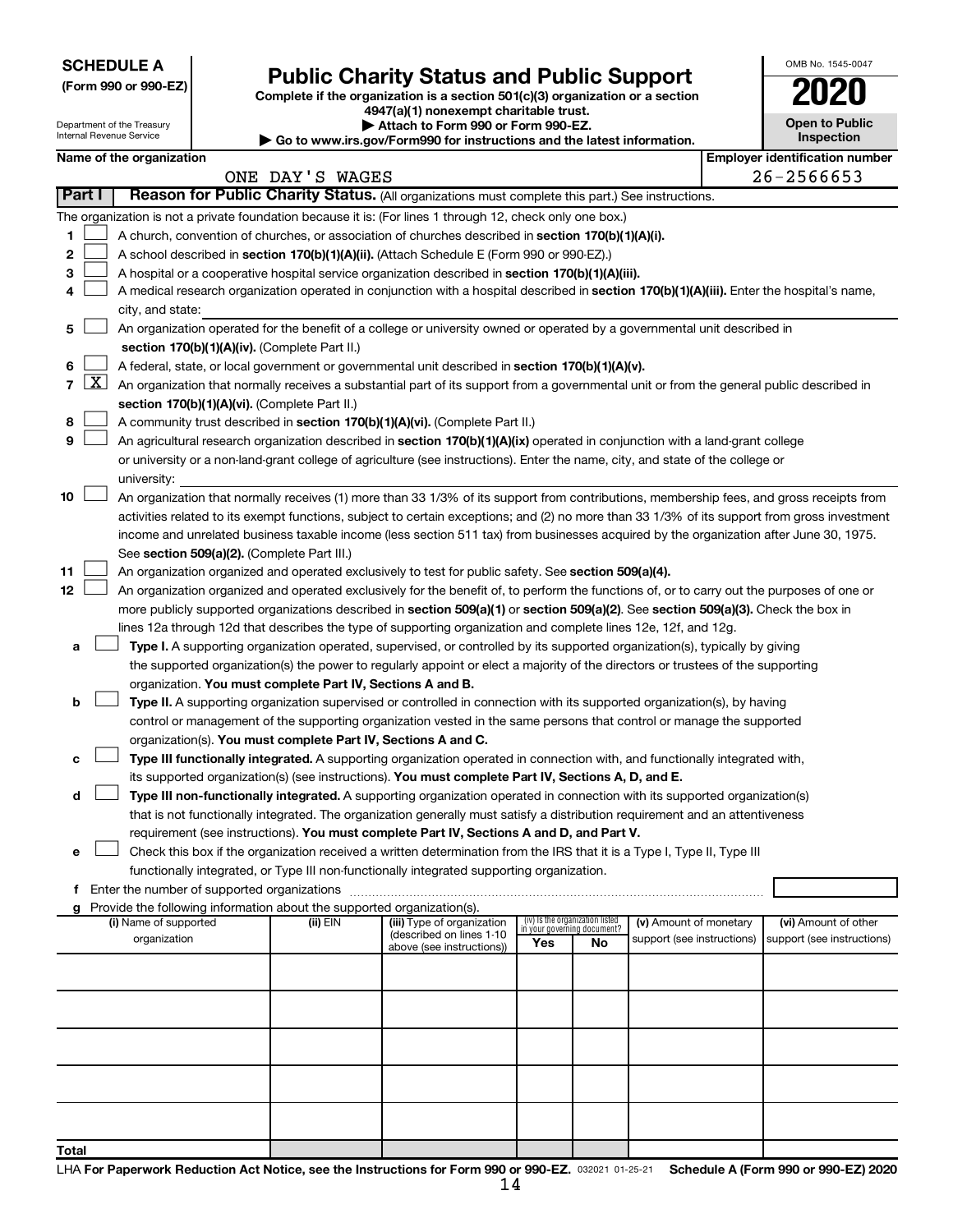#### Schedule A (Form 990 or 990-EZ) 2020 Page ONE DAY'S WAGES 26-2566653

**Part II Support Schedule for Organizations Described in Sections 170(b)(1)(A)(iv) and 170(b)(1)(A)(vi)**

(Complete only if you checked the box on line 5, 7, or 8 of Part I or if the organization failed to qualify under Part III. If the organization fails to qualify under the tests listed below, please complete Part III.)

| <b>Section A. Public Support</b>                                                                                                                                                                                                                                                                                                                                           |          |          |            |            |          |                                          |
|----------------------------------------------------------------------------------------------------------------------------------------------------------------------------------------------------------------------------------------------------------------------------------------------------------------------------------------------------------------------------|----------|----------|------------|------------|----------|------------------------------------------|
| Calendar year (or fiscal year beginning in)                                                                                                                                                                                                                                                                                                                                | (a) 2016 | (b) 2017 | $(c)$ 2018 | $(d)$ 2019 | (e) 2020 | (f) Total                                |
| 1 Gifts, grants, contributions, and                                                                                                                                                                                                                                                                                                                                        |          |          |            |            |          |                                          |
| membership fees received. (Do not                                                                                                                                                                                                                                                                                                                                          |          |          |            |            |          |                                          |
| include any "unusual grants.")                                                                                                                                                                                                                                                                                                                                             | 983,898. | 1230576. | 1398734.   | 1587198.   | 1504636. | 6705042.                                 |
| 2 Tax revenues levied for the organ-                                                                                                                                                                                                                                                                                                                                       |          |          |            |            |          |                                          |
| ization's benefit and either paid to                                                                                                                                                                                                                                                                                                                                       |          |          |            |            |          |                                          |
| or expended on its behalf                                                                                                                                                                                                                                                                                                                                                  |          |          |            |            |          |                                          |
| 3 The value of services or facilities                                                                                                                                                                                                                                                                                                                                      |          |          |            |            |          |                                          |
| furnished by a governmental unit to                                                                                                                                                                                                                                                                                                                                        |          |          |            |            |          |                                          |
| the organization without charge                                                                                                                                                                                                                                                                                                                                            |          |          |            |            |          |                                          |
| 4 Total. Add lines 1 through 3                                                                                                                                                                                                                                                                                                                                             | 983,898. | 1230576. | 1398734.   | 1587198.   | 1504636. | 6705042.                                 |
| 5 The portion of total contributions                                                                                                                                                                                                                                                                                                                                       |          |          |            |            |          |                                          |
| by each person (other than a                                                                                                                                                                                                                                                                                                                                               |          |          |            |            |          |                                          |
| governmental unit or publicly                                                                                                                                                                                                                                                                                                                                              |          |          |            |            |          |                                          |
| supported organization) included                                                                                                                                                                                                                                                                                                                                           |          |          |            |            |          |                                          |
| on line 1 that exceeds 2% of the                                                                                                                                                                                                                                                                                                                                           |          |          |            |            |          |                                          |
| amount shown on line 11,                                                                                                                                                                                                                                                                                                                                                   |          |          |            |            |          |                                          |
| column (f)                                                                                                                                                                                                                                                                                                                                                                 |          |          |            |            |          | 463,158.                                 |
| 6 Public support. Subtract line 5 from line 4.                                                                                                                                                                                                                                                                                                                             |          |          |            |            |          | 6241884.                                 |
| <b>Section B. Total Support</b>                                                                                                                                                                                                                                                                                                                                            |          |          |            |            |          |                                          |
| Calendar year (or fiscal year beginning in)                                                                                                                                                                                                                                                                                                                                | (a) 2016 | (b) 2017 | $(c)$ 2018 | $(d)$ 2019 | (e) 2020 | (f) Total                                |
| 7 Amounts from line 4                                                                                                                                                                                                                                                                                                                                                      | 983,898. | 1230576. | 1398734.   | 1587198.   | 1504636. | 6705042.                                 |
| 8 Gross income from interest,                                                                                                                                                                                                                                                                                                                                              |          |          |            |            |          |                                          |
| dividends, payments received on                                                                                                                                                                                                                                                                                                                                            |          |          |            |            |          |                                          |
| securities loans, rents, royalties,                                                                                                                                                                                                                                                                                                                                        |          |          |            |            |          |                                          |
| and income from similar sources                                                                                                                                                                                                                                                                                                                                            | 2,119.   | 3,030.   | 1,377.     | 7,793.     | 10,712.  | 25,031.                                  |
| <b>9</b> Net income from unrelated business                                                                                                                                                                                                                                                                                                                                |          |          |            |            |          |                                          |
| activities, whether or not the                                                                                                                                                                                                                                                                                                                                             |          |          |            |            |          |                                          |
| business is regularly carried on                                                                                                                                                                                                                                                                                                                                           |          |          |            |            |          |                                          |
| 10 Other income. Do not include gain                                                                                                                                                                                                                                                                                                                                       |          |          |            |            |          |                                          |
| or loss from the sale of capital                                                                                                                                                                                                                                                                                                                                           |          |          |            |            |          |                                          |
|                                                                                                                                                                                                                                                                                                                                                                            | 140.     | 370.     | 588.       | 278.       | 271.     | 1,647.                                   |
| assets (Explain in Part VI.)<br>11 Total support. Add lines 7 through 10                                                                                                                                                                                                                                                                                                   |          |          |            |            |          | 6731720.                                 |
| <b>12</b> Gross receipts from related activities, etc. (see instructions)                                                                                                                                                                                                                                                                                                  |          |          |            |            | 12       | 74,914.                                  |
| 13 First 5 years. If the Form 990 is for the organization's first, second, third, fourth, or fifth tax year as a section 501(c)(3)                                                                                                                                                                                                                                         |          |          |            |            |          |                                          |
| organization, check this box and stop here                                                                                                                                                                                                                                                                                                                                 |          |          |            |            |          |                                          |
| <b>Section C. Computation of Public Support Percentage</b>                                                                                                                                                                                                                                                                                                                 |          |          |            |            |          |                                          |
|                                                                                                                                                                                                                                                                                                                                                                            |          |          |            |            | 14       | 92.72<br>%                               |
|                                                                                                                                                                                                                                                                                                                                                                            |          |          |            |            | 15       | 92.11<br>$\%$                            |
| 16a 33 1/3% support test - 2020. If the organization did not check the box on line 13, and line 14 is 33 1/3% or more, check this box and                                                                                                                                                                                                                                  |          |          |            |            |          |                                          |
|                                                                                                                                                                                                                                                                                                                                                                            |          |          |            |            |          | $\blacktriangleright$ $\boxed{\text{X}}$ |
| stop here. The organization qualifies as a publicly supported organization manufactured content and the support of the state of the state of the state of the state of the state of the state of the state of the state of the<br>b 33 1/3% support test - 2019. If the organization did not check a box on line 13 or 16a, and line 15 is 33 1/3% or more, check this box |          |          |            |            |          |                                          |
|                                                                                                                                                                                                                                                                                                                                                                            |          |          |            |            |          |                                          |
|                                                                                                                                                                                                                                                                                                                                                                            |          |          |            |            |          |                                          |
| 17a 10% -facts-and-circumstances test - 2020. If the organization did not check a box on line 13, 16a, or 16b, and line 14 is 10% or more,                                                                                                                                                                                                                                 |          |          |            |            |          |                                          |
| and if the organization meets the facts-and-circumstances test, check this box and stop here. Explain in Part VI how the organization                                                                                                                                                                                                                                      |          |          |            |            |          |                                          |
| meets the facts-and-circumstances test. The organization qualifies as a publicly supported organization                                                                                                                                                                                                                                                                    |          |          |            |            |          |                                          |
| <b>b 10%</b> -facts-and-circumstances test - 2019. If the organization did not check a box on line 13, 16a, 16b, or 17a, and line 15 is 10% or                                                                                                                                                                                                                             |          |          |            |            |          |                                          |
| more, and if the organization meets the facts-and-circumstances test, check this box and stop here. Explain in Part VI how the                                                                                                                                                                                                                                             |          |          |            |            |          |                                          |
| organization meets the facts-and-circumstances test. The organization qualifies as a publicly supported organization                                                                                                                                                                                                                                                       |          |          |            |            |          |                                          |
| 18 Private foundation. If the organization did not check a box on line 13, 16a, 16b, 17a, or 17b, check this box and see instructions                                                                                                                                                                                                                                      |          |          |            |            |          |                                          |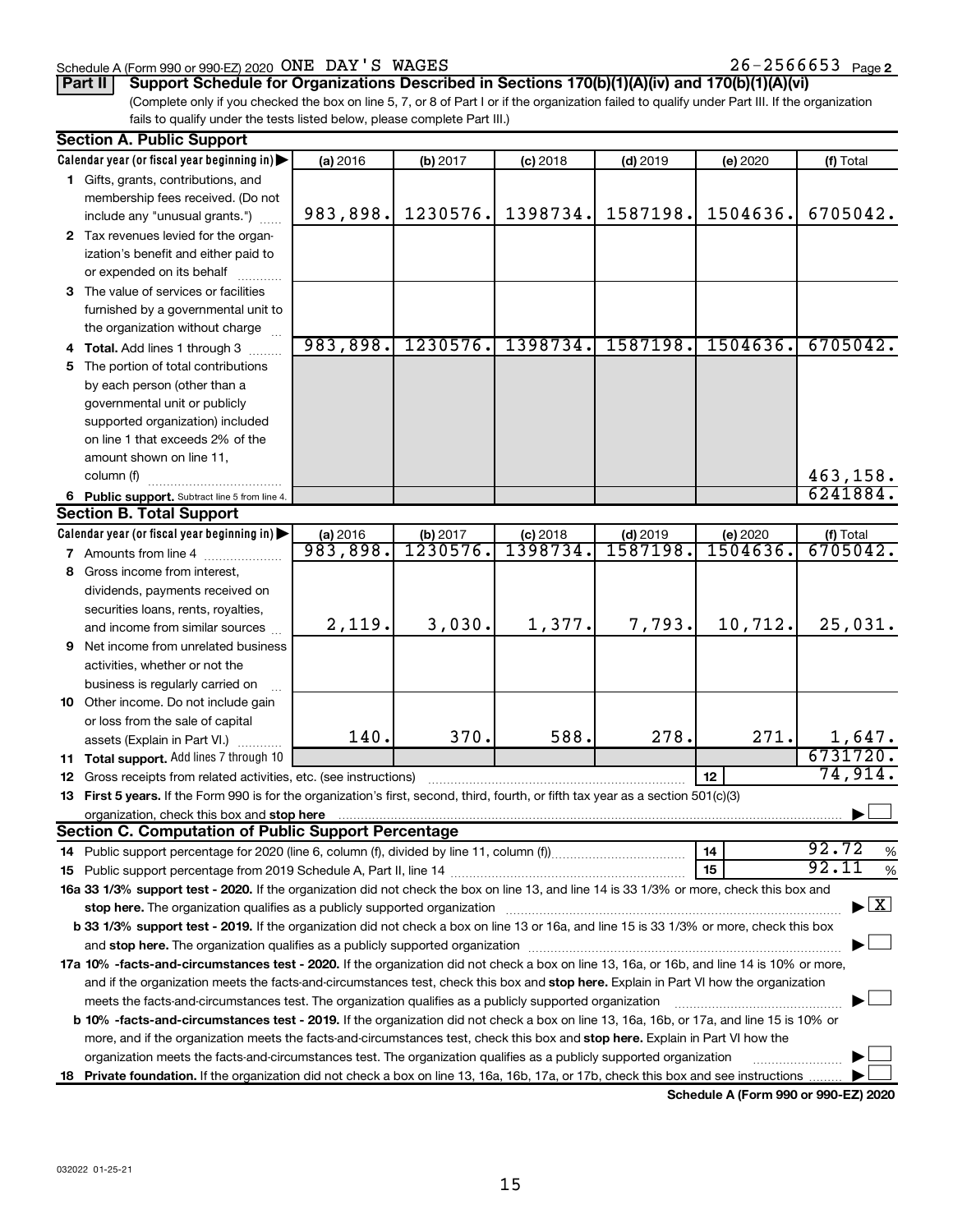#### Schedule A (Form 990 or 990-EZ) 2020 Page ONE DAY'S WAGES 26-2566653

### **Part III Support Schedule for Organizations Described in Section 509(a)(2)**

26-2566653 Page 3

(Complete only if you checked the box on line 10 of Part I or if the organization failed to qualify under Part II. If the organization fails to qualify under the tests listed below, please complete Part II.)

| <b>Section A. Public Support</b>                                                                                                                                                                                                         |          |          |          |            |          |           |
|------------------------------------------------------------------------------------------------------------------------------------------------------------------------------------------------------------------------------------------|----------|----------|----------|------------|----------|-----------|
| Calendar year (or fiscal year beginning in)                                                                                                                                                                                              | (a) 2016 | (b) 2017 | (c) 2018 | $(d)$ 2019 | (e) 2020 | (f) Total |
| 1 Gifts, grants, contributions, and                                                                                                                                                                                                      |          |          |          |            |          |           |
| membership fees received. (Do not                                                                                                                                                                                                        |          |          |          |            |          |           |
| include any "unusual grants.")                                                                                                                                                                                                           |          |          |          |            |          |           |
| <b>2</b> Gross receipts from admissions,                                                                                                                                                                                                 |          |          |          |            |          |           |
| merchandise sold or services per-                                                                                                                                                                                                        |          |          |          |            |          |           |
| formed, or facilities furnished in                                                                                                                                                                                                       |          |          |          |            |          |           |
| any activity that is related to the<br>organization's tax-exempt purpose                                                                                                                                                                 |          |          |          |            |          |           |
| 3 Gross receipts from activities that                                                                                                                                                                                                    |          |          |          |            |          |           |
|                                                                                                                                                                                                                                          |          |          |          |            |          |           |
| are not an unrelated trade or bus-                                                                                                                                                                                                       |          |          |          |            |          |           |
| iness under section 513                                                                                                                                                                                                                  |          |          |          |            |          |           |
| 4 Tax revenues levied for the organ-                                                                                                                                                                                                     |          |          |          |            |          |           |
| ization's benefit and either paid to                                                                                                                                                                                                     |          |          |          |            |          |           |
| or expended on its behalf<br>.                                                                                                                                                                                                           |          |          |          |            |          |           |
| 5 The value of services or facilities                                                                                                                                                                                                    |          |          |          |            |          |           |
| furnished by a governmental unit to                                                                                                                                                                                                      |          |          |          |            |          |           |
| the organization without charge                                                                                                                                                                                                          |          |          |          |            |          |           |
| <b>6 Total.</b> Add lines 1 through 5                                                                                                                                                                                                    |          |          |          |            |          |           |
| 7a Amounts included on lines 1, 2, and                                                                                                                                                                                                   |          |          |          |            |          |           |
| 3 received from disqualified persons                                                                                                                                                                                                     |          |          |          |            |          |           |
| <b>b</b> Amounts included on lines 2 and 3 received                                                                                                                                                                                      |          |          |          |            |          |           |
| from other than disqualified persons that<br>exceed the greater of \$5,000 or 1% of the                                                                                                                                                  |          |          |          |            |          |           |
| amount on line 13 for the year                                                                                                                                                                                                           |          |          |          |            |          |           |
| c Add lines 7a and 7b                                                                                                                                                                                                                    |          |          |          |            |          |           |
| 8 Public support. (Subtract line 7c from line 6.)                                                                                                                                                                                        |          |          |          |            |          |           |
| <b>Section B. Total Support</b>                                                                                                                                                                                                          |          |          |          |            |          |           |
| Calendar year (or fiscal year beginning in)                                                                                                                                                                                              | (a) 2016 | (b) 2017 | (c) 2018 | $(d)$ 2019 | (e) 2020 | (f) Total |
| <b>9</b> Amounts from line 6                                                                                                                                                                                                             |          |          |          |            |          |           |
| <b>10a</b> Gross income from interest,                                                                                                                                                                                                   |          |          |          |            |          |           |
| dividends, payments received on                                                                                                                                                                                                          |          |          |          |            |          |           |
| securities loans, rents, royalties,<br>and income from similar sources                                                                                                                                                                   |          |          |          |            |          |           |
| <b>b</b> Unrelated business taxable income                                                                                                                                                                                               |          |          |          |            |          |           |
| (less section 511 taxes) from businesses                                                                                                                                                                                                 |          |          |          |            |          |           |
| acquired after June 30, 1975                                                                                                                                                                                                             |          |          |          |            |          |           |
|                                                                                                                                                                                                                                          |          |          |          |            |          |           |
| c Add lines 10a and 10b<br><b>11</b> Net income from unrelated business                                                                                                                                                                  |          |          |          |            |          |           |
| activities not included in line 10b.                                                                                                                                                                                                     |          |          |          |            |          |           |
| whether or not the business is                                                                                                                                                                                                           |          |          |          |            |          |           |
| regularly carried on                                                                                                                                                                                                                     |          |          |          |            |          |           |
| 12 Other income. Do not include gain<br>or loss from the sale of capital                                                                                                                                                                 |          |          |          |            |          |           |
| assets (Explain in Part VI.)                                                                                                                                                                                                             |          |          |          |            |          |           |
| <b>13</b> Total support. (Add lines 9, 10c, 11, and 12.)                                                                                                                                                                                 |          |          |          |            |          |           |
| 14 First 5 years. If the Form 990 is for the organization's first, second, third, fourth, or fifth tax year as a section 501(c)(3) organization,                                                                                         |          |          |          |            |          |           |
| check this box and stop here <b>construction and construction</b> and check this box and stop here <b>construction</b> and construction and construction and construction and construction and construction and construction and constru |          |          |          |            |          |           |
| Section C. Computation of Public Support Percentage                                                                                                                                                                                      |          |          |          |            |          |           |
| 15 Public support percentage for 2020 (line 8, column (f), divided by line 13, column (f) <i>manumeronominium</i>                                                                                                                        |          |          |          |            | 15       | %         |
| 16 Public support percentage from 2019 Schedule A, Part III, line 15                                                                                                                                                                     |          |          |          |            | 16       | %         |
| Section D. Computation of Investment Income Percentage                                                                                                                                                                                   |          |          |          |            |          |           |
| 17 Investment income percentage for 2020 (line 10c, column (f), divided by line 13, column (f))                                                                                                                                          |          |          |          |            | 17       | %         |
| 18 Investment income percentage from 2019 Schedule A, Part III, line 17                                                                                                                                                                  |          |          |          |            | 18       | %         |
| 19a 33 1/3% support tests - 2020. If the organization did not check the box on line 14, and line 15 is more than 33 1/3%, and line 17 is not                                                                                             |          |          |          |            |          |           |
| more than 33 1/3%, check this box and stop here. The organization qualifies as a publicly supported organization                                                                                                                         |          |          |          |            |          |           |
| b 33 1/3% support tests - 2019. If the organization did not check a box on line 14 or line 19a, and line 16 is more than 33 1/3%, and                                                                                                    |          |          |          |            |          |           |
| line 18 is not more than 33 1/3%, check this box and stop here. The organization qualifies as a publicly supported organization                                                                                                          |          |          |          |            |          |           |
|                                                                                                                                                                                                                                          |          |          |          |            |          |           |
|                                                                                                                                                                                                                                          |          |          |          |            |          |           |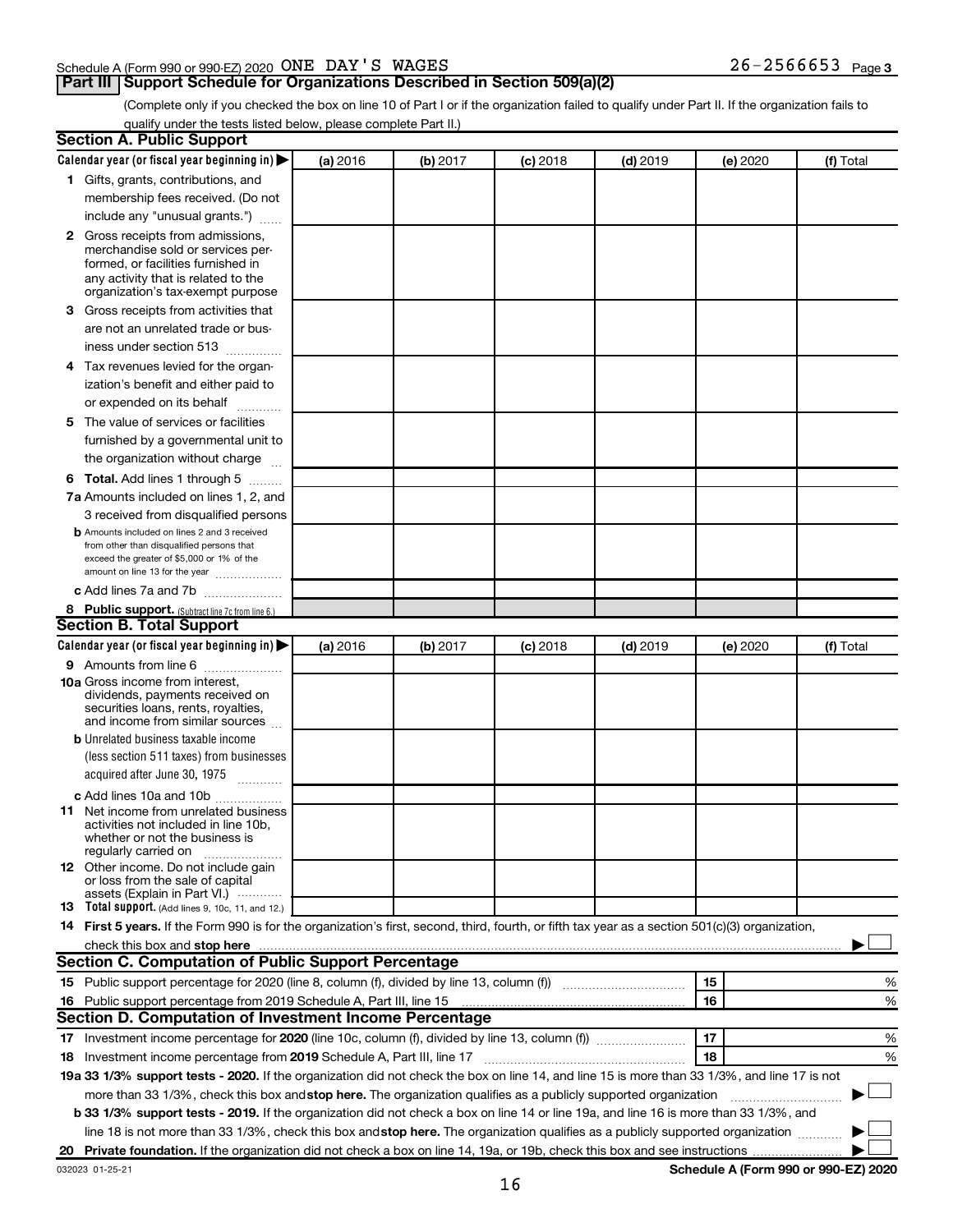**Yes No**

#### **Part IV Supporting Organizations**

(Complete only if you checked a box in line 12 on Part I. If you checked box 12a, Part I, complete Sections A and B. If you checked box 12b, Part I, complete Sections A and C. If you checked box 12c, Part I, complete Sections A, D, and E. If you checked box 12d, Part I, complete Sections A and D, and complete Part V.)

#### **Section A. All Supporting Organizations**

- **1** Are all of the organization's supported organizations listed by name in the organization's governing documents? If "No," describe in Part VI how the supported organizations are designated. If designated by *class or purpose, describe the designation. If historic and continuing relationship, explain.*
- **2** Did the organization have any supported organization that does not have an IRS determination of status under section 509(a)(1) or (2)? If "Yes," explain in Part **VI** how the organization determined that the supported *organization was described in section 509(a)(1) or (2).*
- **3a** Did the organization have a supported organization described in section 501(c)(4), (5), or (6)? If "Yes," answer *lines 3b and 3c below.*
- **b** Did the organization confirm that each supported organization qualified under section 501(c)(4), (5), or (6) and satisfied the public support tests under section 509(a)(2)? If "Yes," describe in Part VI when and how the *organization made the determination.*
- **c** Did the organization ensure that all support to such organizations was used exclusively for section 170(c)(2)(B) purposes? If "Yes," explain in Part VI what controls the organization put in place to ensure such use.
- **4 a** *If* Was any supported organization not organized in the United States ("foreign supported organization")? *"Yes," and if you checked box 12a or 12b in Part I, answer lines 4b and 4c below.*
- **b** Did the organization have ultimate control and discretion in deciding whether to make grants to the foreign supported organization? If "Yes," describe in Part VI how the organization had such control and discretion *despite being controlled or supervised by or in connection with its supported organizations.*
- **c** Did the organization support any foreign supported organization that does not have an IRS determination under sections 501(c)(3) and 509(a)(1) or (2)? If "Yes," explain in Part VI what controls the organization used *to ensure that all support to the foreign supported organization was used exclusively for section 170(c)(2)(B) purposes.*
- **5a** Did the organization add, substitute, or remove any supported organizations during the tax year? If "Yes," answer lines 5b and 5c below (if applicable). Also, provide detail in **Part VI,** including (i) the names and EIN *numbers of the supported organizations added, substituted, or removed; (ii) the reasons for each such action; (iii) the authority under the organization's organizing document authorizing such action; and (iv) how the action was accomplished (such as by amendment to the organizing document).*
- **b Type I or Type II only.** Was any added or substituted supported organization part of a class already designated in the organization's organizing document?
- **c Substitutions only.**  Was the substitution the result of an event beyond the organization's control?
- **6** Did the organization provide support (whether in the form of grants or the provision of services or facilities) to **Part VI.** support or benefit one or more of the filing organization's supported organizations? If "Yes," provide detail in anyone other than (i) its supported organizations, (ii) individuals that are part of the charitable class benefited by one or more of its supported organizations, or (iii) other supporting organizations that also
- **7** Did the organization provide a grant, loan, compensation, or other similar payment to a substantial contributor regard to a substantial contributor? If "Yes," complete Part I of Schedule L (Form 990 or 990-EZ). (as defined in section 4958(c)(3)(C)), a family member of a substantial contributor, or a 35% controlled entity with
- **8** Did the organization make a loan to a disqualified person (as defined in section 4958) not described in line 7? *If "Yes," complete Part I of Schedule L (Form 990 or 990-EZ).*
- **9 a** Was the organization controlled directly or indirectly at any time during the tax year by one or more in section 509(a)(1) or (2))? If "Yes," provide detail in **Part VI.** disqualified persons, as defined in section 4946 (other than foundation managers and organizations described
- **b** Did one or more disqualified persons (as defined in line 9a) hold a controlling interest in any entity in which the supporting organization had an interest? If "Yes," provide detail in Part VI.
- **c** Did a disqualified person (as defined in line 9a) have an ownership interest in, or derive any personal benefit from, assets in which the supporting organization also had an interest? If "Yes," provide detail in Part VI.
- **10 a** Was the organization subject to the excess business holdings rules of section 4943 because of section supporting organizations)? If "Yes," answer line 10b below. 4943(f) (regarding certain Type II supporting organizations, and all Type III non-functionally integrated
- **b** Did the organization have any excess business holdings in the tax year? (Use Schedule C, Form 4720, to *determine whether the organization had excess business holdings.)*

**1 2 3a 3b 3c 4a 4b 4c 5a 5b 5c 6 7 8 9a 9b 9c 10a**

**10b**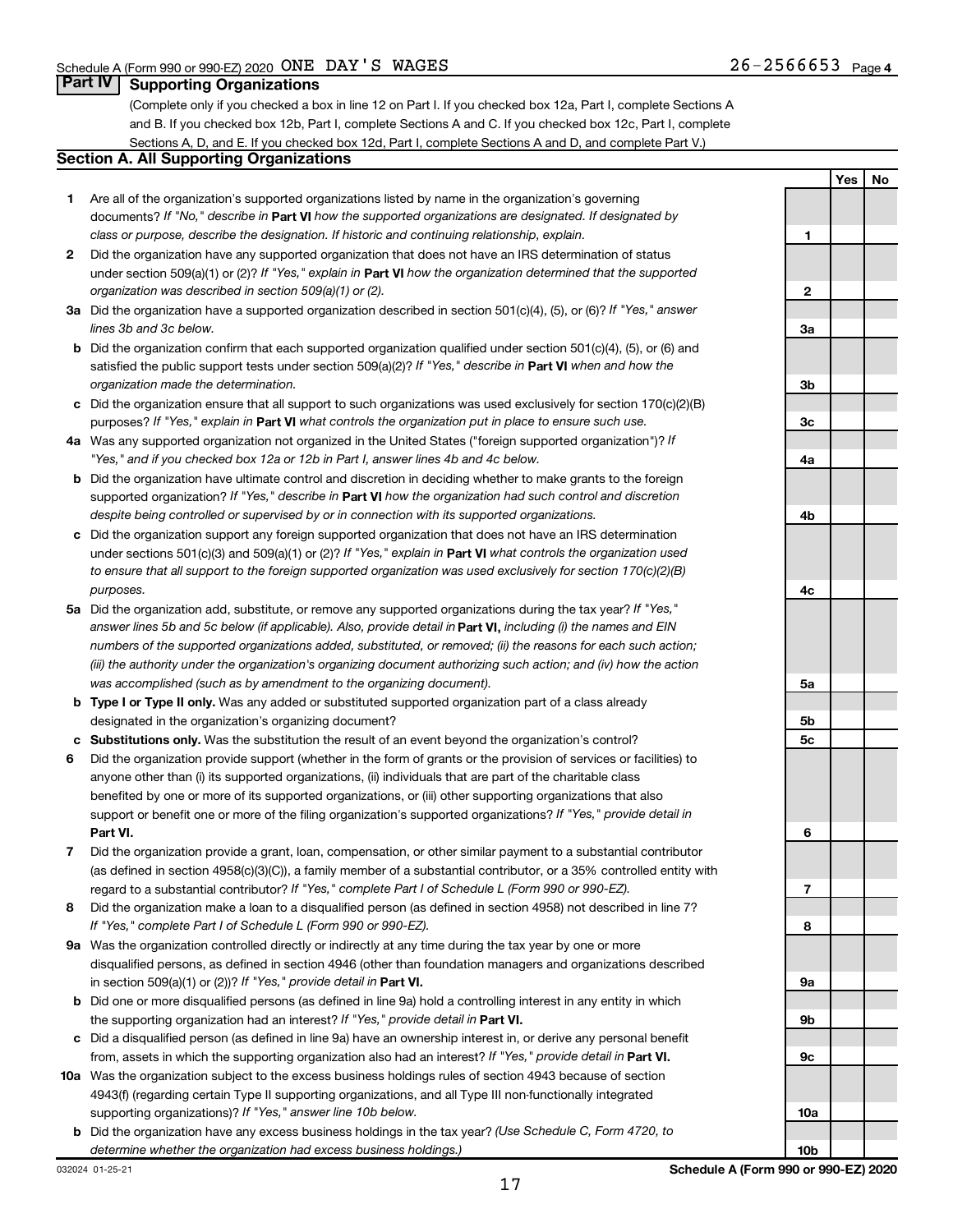|    |                                                                                                                                                                                                                                                            |              | Yes | No |
|----|------------------------------------------------------------------------------------------------------------------------------------------------------------------------------------------------------------------------------------------------------------|--------------|-----|----|
| 11 | Has the organization accepted a gift or contribution from any of the following persons?                                                                                                                                                                    |              |     |    |
|    | a A person who directly or indirectly controls, either alone or together with persons described in lines 11b and                                                                                                                                           |              |     |    |
|    | 11c below, the governing body of a supported organization?                                                                                                                                                                                                 | 11a          |     |    |
|    | <b>b</b> A family member of a person described in line 11a above?                                                                                                                                                                                          | 11b          |     |    |
|    | c A 35% controlled entity of a person described in line 11a or 11b above? If "Yes" to line 11a, 11b, or 11c, provide                                                                                                                                       |              |     |    |
|    | detail in Part VI.                                                                                                                                                                                                                                         | 11c          |     |    |
|    | <b>Section B. Type I Supporting Organizations</b>                                                                                                                                                                                                          |              |     |    |
|    |                                                                                                                                                                                                                                                            |              | Yes | No |
| 1  | Did the governing body, members of the governing body, officers acting in their official capacity, or membership of one or                                                                                                                                 |              |     |    |
|    | more supported organizations have the power to regularly appoint or elect at least a majority of the organization's officers,                                                                                                                              |              |     |    |
|    | directors, or trustees at all times during the tax year? If "No," describe in Part VI how the supported organization(s)                                                                                                                                    |              |     |    |
|    | effectively operated, supervised, or controlled the organization's activities. If the organization had more than one supported<br>organization, describe how the powers to appoint and/or remove officers, directors, or trustees were allocated among the |              |     |    |
|    | supported organizations and what conditions or restrictions, if any, applied to such powers during the tax year.                                                                                                                                           | 1            |     |    |
| 2  | Did the organization operate for the benefit of any supported organization other than the supported                                                                                                                                                        |              |     |    |
|    | organization(s) that operated, supervised, or controlled the supporting organization? If "Yes," explain in                                                                                                                                                 |              |     |    |
|    | Part VI how providing such benefit carried out the purposes of the supported organization(s) that operated,                                                                                                                                                |              |     |    |
|    | supervised, or controlled the supporting organization.                                                                                                                                                                                                     | $\mathbf{2}$ |     |    |
|    | <b>Section C. Type II Supporting Organizations</b>                                                                                                                                                                                                         |              |     |    |
|    |                                                                                                                                                                                                                                                            |              | Yes | No |
| 1  | Were a majority of the organization's directors or trustees during the tax year also a majority of the directors                                                                                                                                           |              |     |    |
|    | or trustees of each of the organization's supported organization(s)? If "No," describe in Part VI how control                                                                                                                                              |              |     |    |
|    | or management of the supporting organization was vested in the same persons that controlled or managed                                                                                                                                                     |              |     |    |
|    | the supported organization(s).                                                                                                                                                                                                                             | 1            |     |    |
|    | Section D. All Type III Supporting Organizations                                                                                                                                                                                                           |              |     |    |
|    |                                                                                                                                                                                                                                                            |              | Yes | No |
| 1  | Did the organization provide to each of its supported organizations, by the last day of the fifth month of the                                                                                                                                             |              |     |    |
|    | organization's tax year, (i) a written notice describing the type and amount of support provided during the prior tax                                                                                                                                      |              |     |    |
|    | year, (ii) a copy of the Form 990 that was most recently filed as of the date of notification, and (iii) copies of the                                                                                                                                     |              |     |    |
|    | organization's governing documents in effect on the date of notification, to the extent not previously provided?                                                                                                                                           | 1            |     |    |
| 2  | Were any of the organization's officers, directors, or trustees either (i) appointed or elected by the supported                                                                                                                                           |              |     |    |
|    | organization(s) or (ii) serving on the governing body of a supported organization? If "No," explain in Part VI how                                                                                                                                         |              |     |    |
|    | the organization maintained a close and continuous working relationship with the supported organization(s).                                                                                                                                                | $\mathbf{2}$ |     |    |
| 3  | By reason of the relationship described in line 2, above, did the organization's supported organizations have a                                                                                                                                            |              |     |    |
|    | significant voice in the organization's investment policies and in directing the use of the organization's                                                                                                                                                 |              |     |    |
|    | income or assets at all times during the tax year? If "Yes," describe in Part VI the role the organization's                                                                                                                                               |              |     |    |
|    | supported organizations played in this regard.                                                                                                                                                                                                             | 3            |     |    |
|    | Section E. Type III Functionally Integrated Supporting Organizations                                                                                                                                                                                       |              |     |    |
| 1  | Check the box next to the method that the organization used to satisfy the Integral Part Test during the yealsee instructions).                                                                                                                            |              |     |    |
| a  | The organization satisfied the Activities Test. Complete line 2 below.                                                                                                                                                                                     |              |     |    |
| b  | The organization is the parent of each of its supported organizations. Complete line 3 below.                                                                                                                                                              |              |     |    |
| с  | The organization supported a governmental entity. Describe in Part VI how you supported a governmental entity (see instructions).                                                                                                                          |              |     |    |
| 2  | Activities Test. Answer lines 2a and 2b below.                                                                                                                                                                                                             |              | Yes | No |
| а  | Did substantially all of the organization's activities during the tax year directly further the exempt purposes of                                                                                                                                         |              |     |    |
|    | the supported organization(s) to which the organization was responsive? If "Yes," then in Part VI identify                                                                                                                                                 |              |     |    |
|    | those supported organizations and explain how these activities directly furthered their exempt purposes,                                                                                                                                                   |              |     |    |
|    | how the organization was responsive to those supported organizations, and how the organization determined                                                                                                                                                  |              |     |    |
|    | that these activities constituted substantially all of its activities.                                                                                                                                                                                     | 2a           |     |    |
| b  | Did the activities described in line 2a, above, constitute activities that, but for the organization's involvement,                                                                                                                                        |              |     |    |
|    | one or more of the organization's supported organization(s) would have been engaged in? If "Yes," explain in                                                                                                                                               |              |     |    |
|    | Part VI the reasons for the organization's position that its supported organization(s) would have engaged in                                                                                                                                               |              |     |    |
|    | these activities but for the organization's involvement.                                                                                                                                                                                                   | 2b           |     |    |
| з  | Parent of Supported Organizations. Answer lines 3a and 3b below.                                                                                                                                                                                           |              |     |    |
| а  | Did the organization have the power to regularly appoint or elect a majority of the officers, directors, or                                                                                                                                                |              |     |    |
|    | trustees of each of the supported organizations? If "Yes" or "No" provide details in Part VI.                                                                                                                                                              | За           |     |    |
| b  | Did the organization exercise a substantial degree of direction over the policies, programs, and activities of each                                                                                                                                        |              |     |    |
|    | of its supported organizations? If "Yes," describe in Part VI the role played by the organization in this regard.                                                                                                                                          | 3b           |     |    |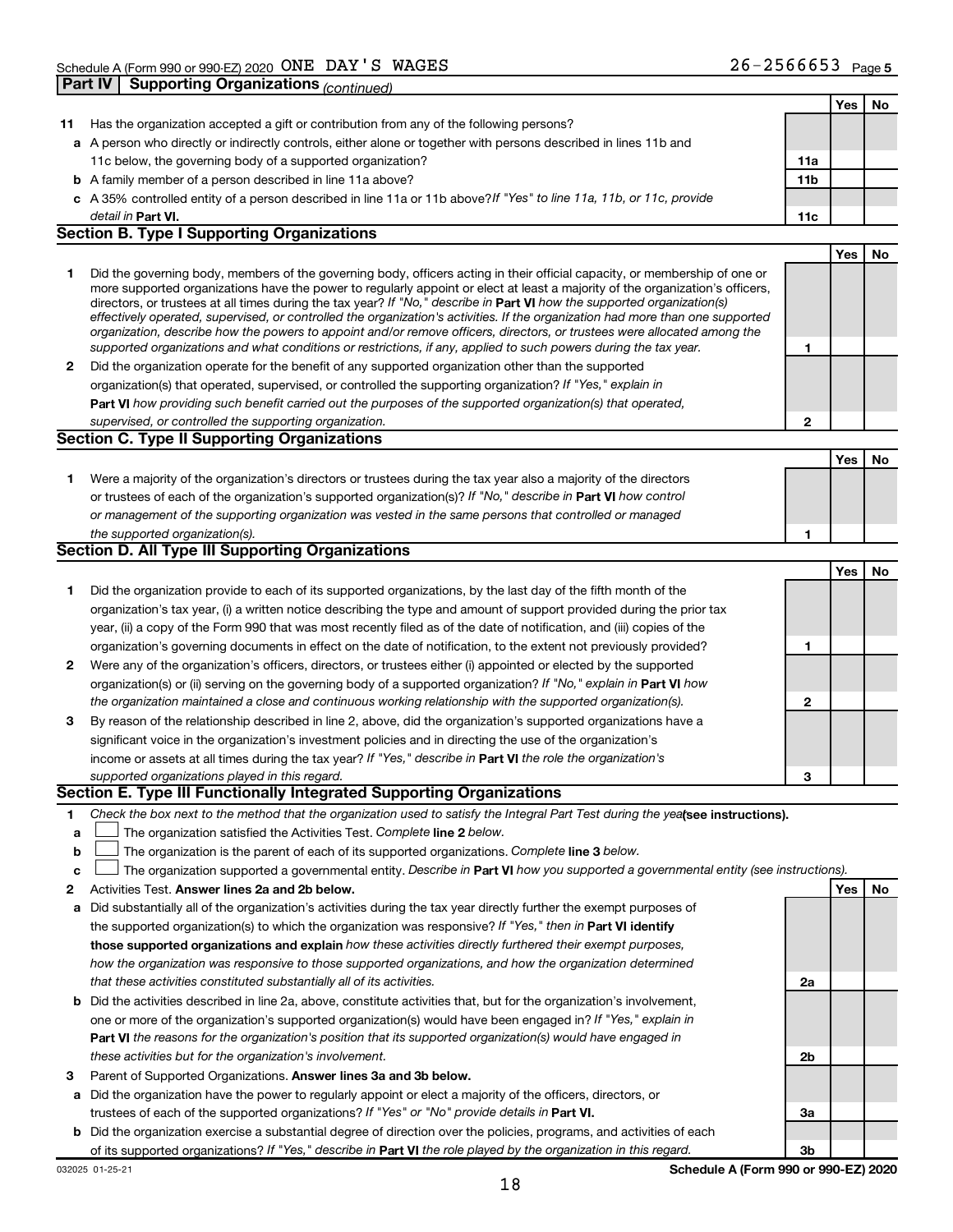#### Schedule A (Form 990 or 990-EZ) 2020 Page ONE DAY'S WAGES 26-2566653

1 **Letter See instructions.** Check here if the organization satisfied the Integral Part Test as a qualifying trust on Nov. 20, 1970 (*explain in* Part **VI**). See instructions. **Part V Type III Non-Functionally Integrated 509(a)(3) Supporting Organizations** 

All other Type III non-functionally integrated supporting organizations must complete Sections A through E.

| Section A - Adjusted Net Income |                                                                                                                                   |                | (A) Prior Year | (B) Current Year<br>(optional) |
|---------------------------------|-----------------------------------------------------------------------------------------------------------------------------------|----------------|----------------|--------------------------------|
| 1                               | Net short-term capital gain                                                                                                       | 1              |                |                                |
| $\mathbf{2}$                    | Recoveries of prior-year distributions                                                                                            | $\mathbf{2}$   |                |                                |
| 3                               | Other gross income (see instructions)                                                                                             | 3              |                |                                |
| 4                               | Add lines 1 through 3.                                                                                                            | 4              |                |                                |
| 5                               | Depreciation and depletion                                                                                                        | 5              |                |                                |
| 6                               | Portion of operating expenses paid or incurred for production or                                                                  |                |                |                                |
|                                 | collection of gross income or for management, conservation, or                                                                    |                |                |                                |
|                                 | maintenance of property held for production of income (see instructions)                                                          | 6              |                |                                |
| 7                               | Other expenses (see instructions)                                                                                                 | $\overline{7}$ |                |                                |
| 8                               | Adjusted Net Income (subtract lines 5, 6, and 7 from line 4)                                                                      | 8              |                |                                |
|                                 | <b>Section B - Minimum Asset Amount</b>                                                                                           |                | (A) Prior Year | (B) Current Year<br>(optional) |
| 1                               | Aggregate fair market value of all non-exempt-use assets (see                                                                     |                |                |                                |
|                                 | instructions for short tax year or assets held for part of year):                                                                 |                |                |                                |
|                                 | a Average monthly value of securities                                                                                             | 1a             |                |                                |
|                                 | <b>b</b> Average monthly cash balances                                                                                            | 1 <sub>b</sub> |                |                                |
|                                 | c Fair market value of other non-exempt-use assets                                                                                | 1c             |                |                                |
|                                 | <b>d</b> Total (add lines 1a, 1b, and 1c)                                                                                         | 1d             |                |                                |
|                                 | e Discount claimed for blockage or other factors                                                                                  |                |                |                                |
|                                 | (explain in detail in <b>Part VI</b> ):                                                                                           |                |                |                                |
| $\mathbf{2}$                    | Acquisition indebtedness applicable to non-exempt-use assets                                                                      | $\mathbf{2}$   |                |                                |
| 3                               | Subtract line 2 from line 1d.                                                                                                     | 3              |                |                                |
| 4                               | Cash deemed held for exempt use. Enter 0.015 of line 3 (for greater amount,                                                       |                |                |                                |
|                                 | see instructions)                                                                                                                 | 4              |                |                                |
| 5                               | Net value of non-exempt-use assets (subtract line 4 from line 3)                                                                  | 5              |                |                                |
| 6                               | Multiply line 5 by 0.035.                                                                                                         | 6              |                |                                |
| 7                               | Recoveries of prior-year distributions                                                                                            | $\overline{7}$ |                |                                |
| 8                               | Minimum Asset Amount (add line 7 to line 6)                                                                                       | 8              |                |                                |
|                                 | <b>Section C - Distributable Amount</b>                                                                                           |                |                | <b>Current Year</b>            |
| 1                               | Adjusted net income for prior year (from Section A, line 8, column A)                                                             | 1              |                |                                |
| $\mathbf{2}$                    | Enter 0.85 of line 1.                                                                                                             | $\mathbf{2}$   |                |                                |
| З                               | Minimum asset amount for prior year (from Section B, line 8, column A)                                                            | 3              |                |                                |
| 4                               | Enter greater of line 2 or line 3.                                                                                                | 4              |                |                                |
| 5                               | Income tax imposed in prior year                                                                                                  | 5              |                |                                |
| 6                               | <b>Distributable Amount.</b> Subtract line 5 from line 4, unless subject to                                                       |                |                |                                |
|                                 | emergency temporary reduction (see instructions).                                                                                 | 6              |                |                                |
| $\overline{7}$                  | Check here if the current year is the organization's first as a non-functionally integrated Type III supporting organization (see |                |                |                                |

instructions).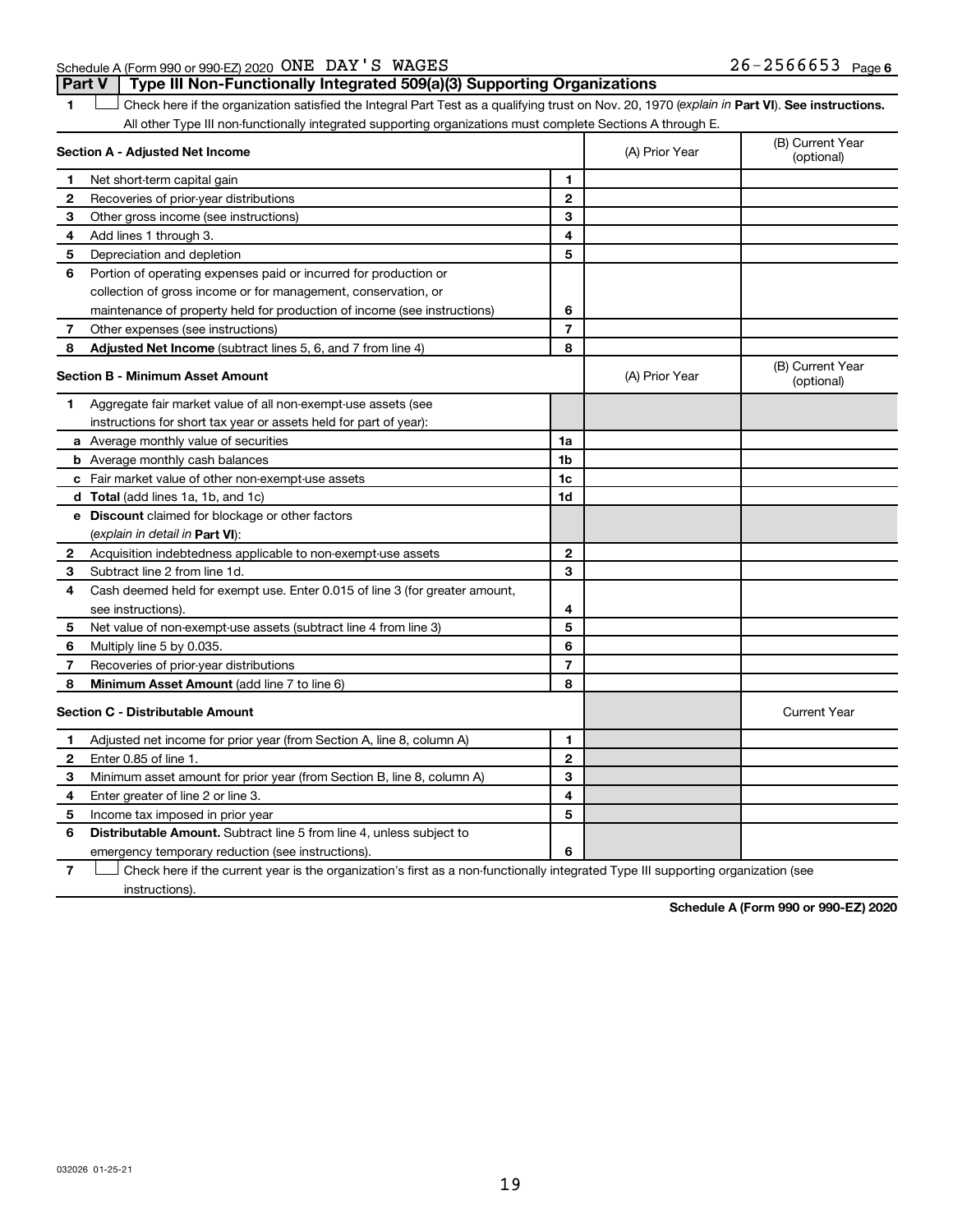|    | Type III Non-Functionally Integrated 509(a)(3) Supporting Organizations (continued)<br><b>Part V</b> |                                                                                            |                             |                                       |    |                                         |  |
|----|------------------------------------------------------------------------------------------------------|--------------------------------------------------------------------------------------------|-----------------------------|---------------------------------------|----|-----------------------------------------|--|
|    |                                                                                                      | <b>Section D - Distributions</b>                                                           |                             |                                       |    | <b>Current Year</b>                     |  |
| 1  |                                                                                                      | Amounts paid to supported organizations to accomplish exempt purposes                      |                             | 1                                     |    |                                         |  |
| 2  | Amounts paid to perform activity that directly furthers exempt purposes of supported                 |                                                                                            |                             |                                       |    |                                         |  |
|    |                                                                                                      | organizations, in excess of income from activity                                           |                             | 2                                     |    |                                         |  |
| 3  |                                                                                                      | Administrative expenses paid to accomplish exempt purposes of supported organizations      |                             | 3                                     |    |                                         |  |
| 4  |                                                                                                      | Amounts paid to acquire exempt-use assets                                                  |                             |                                       | 4  |                                         |  |
| 5  |                                                                                                      | Qualified set-aside amounts (prior IRS approval required - provide details in Part VI)     |                             |                                       | 5  |                                         |  |
| 6  |                                                                                                      | Other distributions ( <i>describe in Part VI</i> ). See instructions.                      |                             |                                       | 6  |                                         |  |
| 7  |                                                                                                      | Total annual distributions. Add lines 1 through 6.                                         |                             |                                       | 7  |                                         |  |
| 8  |                                                                                                      | Distributions to attentive supported organizations to which the organization is responsive |                             |                                       |    |                                         |  |
|    |                                                                                                      | (provide details in Part VI). See instructions.                                            |                             |                                       | 8  |                                         |  |
| 9  |                                                                                                      | Distributable amount for 2020 from Section C, line 6                                       |                             |                                       | 9  |                                         |  |
| 10 |                                                                                                      | Line 8 amount divided by line 9 amount                                                     |                             |                                       | 10 |                                         |  |
|    |                                                                                                      |                                                                                            | (i)                         | (ii)                                  |    | (iii)                                   |  |
|    |                                                                                                      | <b>Section E - Distribution Allocations (see instructions)</b>                             | <b>Excess Distributions</b> | <b>Underdistributions</b><br>Pre-2020 |    | <b>Distributable</b><br>Amount for 2020 |  |
| 1  |                                                                                                      | Distributable amount for 2020 from Section C, line 6                                       |                             |                                       |    |                                         |  |
| 2  |                                                                                                      | Underdistributions, if any, for years prior to 2020 (reason-                               |                             |                                       |    |                                         |  |
|    |                                                                                                      | able cause required - explain in Part VI). See instructions.                               |                             |                                       |    |                                         |  |
| 3  |                                                                                                      | Excess distributions carryover, if any, to 2020                                            |                             |                                       |    |                                         |  |
|    | a From 2015                                                                                          |                                                                                            |                             |                                       |    |                                         |  |
|    | $b$ From 2016                                                                                        |                                                                                            |                             |                                       |    |                                         |  |
|    | c From 2017                                                                                          |                                                                                            |                             |                                       |    |                                         |  |
|    | d From 2018                                                                                          |                                                                                            |                             |                                       |    |                                         |  |
|    | e From 2019                                                                                          |                                                                                            |                             |                                       |    |                                         |  |
|    |                                                                                                      | f Total of lines 3a through 3e                                                             |                             |                                       |    |                                         |  |
|    |                                                                                                      | g Applied to underdistributions of prior years                                             |                             |                                       |    |                                         |  |
|    |                                                                                                      | h Applied to 2020 distributable amount                                                     |                             |                                       |    |                                         |  |
| Ť. |                                                                                                      | Carryover from 2015 not applied (see instructions)                                         |                             |                                       |    |                                         |  |
|    |                                                                                                      | Remainder. Subtract lines 3g, 3h, and 3i from line 3f.                                     |                             |                                       |    |                                         |  |
| 4  |                                                                                                      | Distributions for 2020 from Section D,                                                     |                             |                                       |    |                                         |  |
|    | line $7:$                                                                                            |                                                                                            |                             |                                       |    |                                         |  |
|    |                                                                                                      | a Applied to underdistributions of prior years                                             |                             |                                       |    |                                         |  |
|    |                                                                                                      | <b>b</b> Applied to 2020 distributable amount                                              |                             |                                       |    |                                         |  |
| с  |                                                                                                      | Remainder. Subtract lines 4a and 4b from line 4.                                           |                             |                                       |    |                                         |  |
| 5  |                                                                                                      | Remaining underdistributions for years prior to 2020, if                                   |                             |                                       |    |                                         |  |
|    |                                                                                                      | any. Subtract lines 3g and 4a from line 2. For result greater                              |                             |                                       |    |                                         |  |
|    |                                                                                                      | than zero, explain in Part VI. See instructions.                                           |                             |                                       |    |                                         |  |
| 6  |                                                                                                      | Remaining underdistributions for 2020. Subtract lines 3h                                   |                             |                                       |    |                                         |  |
|    |                                                                                                      | and 4b from line 1. For result greater than zero, explain in                               |                             |                                       |    |                                         |  |
|    |                                                                                                      | <b>Part VI.</b> See instructions.                                                          |                             |                                       |    |                                         |  |
| 7  |                                                                                                      | Excess distributions carryover to 2021. Add lines 3j                                       |                             |                                       |    |                                         |  |
|    | and 4c.                                                                                              |                                                                                            |                             |                                       |    |                                         |  |
| 8  |                                                                                                      | Breakdown of line 7:                                                                       |                             |                                       |    |                                         |  |
|    |                                                                                                      | a Excess from 2016                                                                         |                             |                                       |    |                                         |  |
|    |                                                                                                      | <b>b</b> Excess from 2017                                                                  |                             |                                       |    |                                         |  |
|    |                                                                                                      | c Excess from 2018                                                                         |                             |                                       |    |                                         |  |
|    |                                                                                                      | d Excess from 2019                                                                         |                             |                                       |    |                                         |  |
|    |                                                                                                      | e Excess from 2020                                                                         |                             |                                       |    |                                         |  |
|    |                                                                                                      |                                                                                            |                             |                                       |    |                                         |  |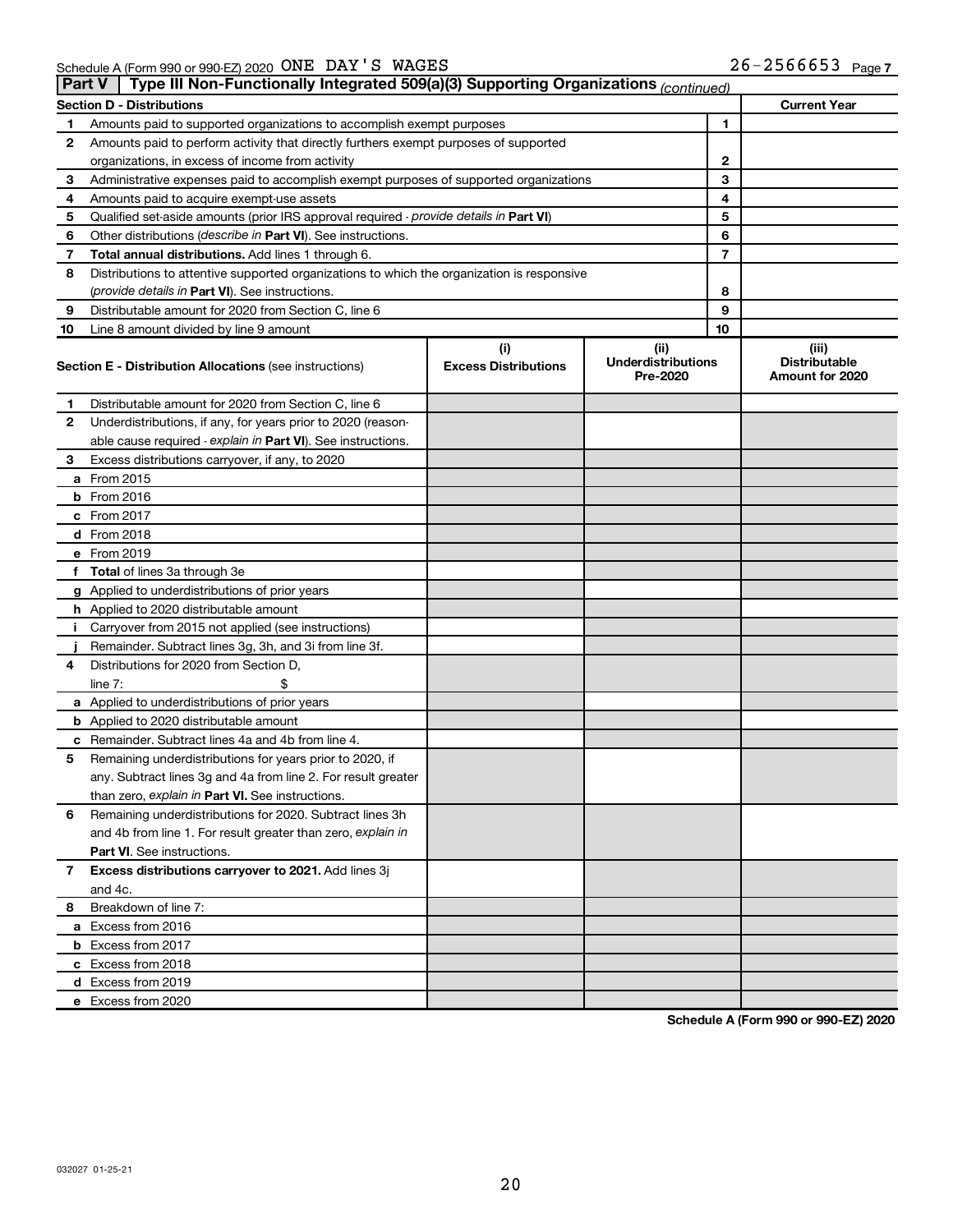| Part VI |                                                                                                                                                                                                                                        |
|---------|----------------------------------------------------------------------------------------------------------------------------------------------------------------------------------------------------------------------------------------|
|         | <b>Supplemental Information.</b> Provide the explanations required by Part II, line 10; Part II, line 17a or 17b; Part III, line 12;<br>Part IV, Section A, lines 1, 2, 3b, 3c, 4b, 4c, 5a, 6, 9a, 9b, 9c, 11a, 11b, and 11c; Part IV, |
|         |                                                                                                                                                                                                                                        |
|         | Section D, lines 5, 6, and 8; and Part V, Section E, lines 2, 5, and 6. Also complete this part for any additional information.                                                                                                        |
|         | (See instructions.)                                                                                                                                                                                                                    |
|         |                                                                                                                                                                                                                                        |
|         |                                                                                                                                                                                                                                        |
|         |                                                                                                                                                                                                                                        |
|         |                                                                                                                                                                                                                                        |
|         |                                                                                                                                                                                                                                        |
|         |                                                                                                                                                                                                                                        |
|         |                                                                                                                                                                                                                                        |
|         |                                                                                                                                                                                                                                        |
|         |                                                                                                                                                                                                                                        |
|         |                                                                                                                                                                                                                                        |
|         |                                                                                                                                                                                                                                        |
|         |                                                                                                                                                                                                                                        |
|         |                                                                                                                                                                                                                                        |
|         |                                                                                                                                                                                                                                        |
|         |                                                                                                                                                                                                                                        |
|         |                                                                                                                                                                                                                                        |
|         |                                                                                                                                                                                                                                        |
|         |                                                                                                                                                                                                                                        |
|         |                                                                                                                                                                                                                                        |
|         |                                                                                                                                                                                                                                        |
|         |                                                                                                                                                                                                                                        |
|         |                                                                                                                                                                                                                                        |
|         |                                                                                                                                                                                                                                        |
|         |                                                                                                                                                                                                                                        |
|         |                                                                                                                                                                                                                                        |
|         |                                                                                                                                                                                                                                        |
|         |                                                                                                                                                                                                                                        |
|         |                                                                                                                                                                                                                                        |
|         |                                                                                                                                                                                                                                        |
|         |                                                                                                                                                                                                                                        |
|         |                                                                                                                                                                                                                                        |
|         |                                                                                                                                                                                                                                        |
|         |                                                                                                                                                                                                                                        |
|         |                                                                                                                                                                                                                                        |
|         |                                                                                                                                                                                                                                        |
|         |                                                                                                                                                                                                                                        |
|         |                                                                                                                                                                                                                                        |
|         |                                                                                                                                                                                                                                        |
|         |                                                                                                                                                                                                                                        |
|         |                                                                                                                                                                                                                                        |
|         |                                                                                                                                                                                                                                        |
|         |                                                                                                                                                                                                                                        |
|         |                                                                                                                                                                                                                                        |
|         |                                                                                                                                                                                                                                        |
|         |                                                                                                                                                                                                                                        |
|         |                                                                                                                                                                                                                                        |
|         |                                                                                                                                                                                                                                        |
|         |                                                                                                                                                                                                                                        |
|         |                                                                                                                                                                                                                                        |
|         |                                                                                                                                                                                                                                        |
|         |                                                                                                                                                                                                                                        |
|         |                                                                                                                                                                                                                                        |
|         |                                                                                                                                                                                                                                        |
|         |                                                                                                                                                                                                                                        |
|         |                                                                                                                                                                                                                                        |
|         |                                                                                                                                                                                                                                        |
|         |                                                                                                                                                                                                                                        |
|         |                                                                                                                                                                                                                                        |
|         |                                                                                                                                                                                                                                        |
|         |                                                                                                                                                                                                                                        |
|         |                                                                                                                                                                                                                                        |
|         |                                                                                                                                                                                                                                        |
|         |                                                                                                                                                                                                                                        |
|         |                                                                                                                                                                                                                                        |
|         |                                                                                                                                                                                                                                        |
|         |                                                                                                                                                                                                                                        |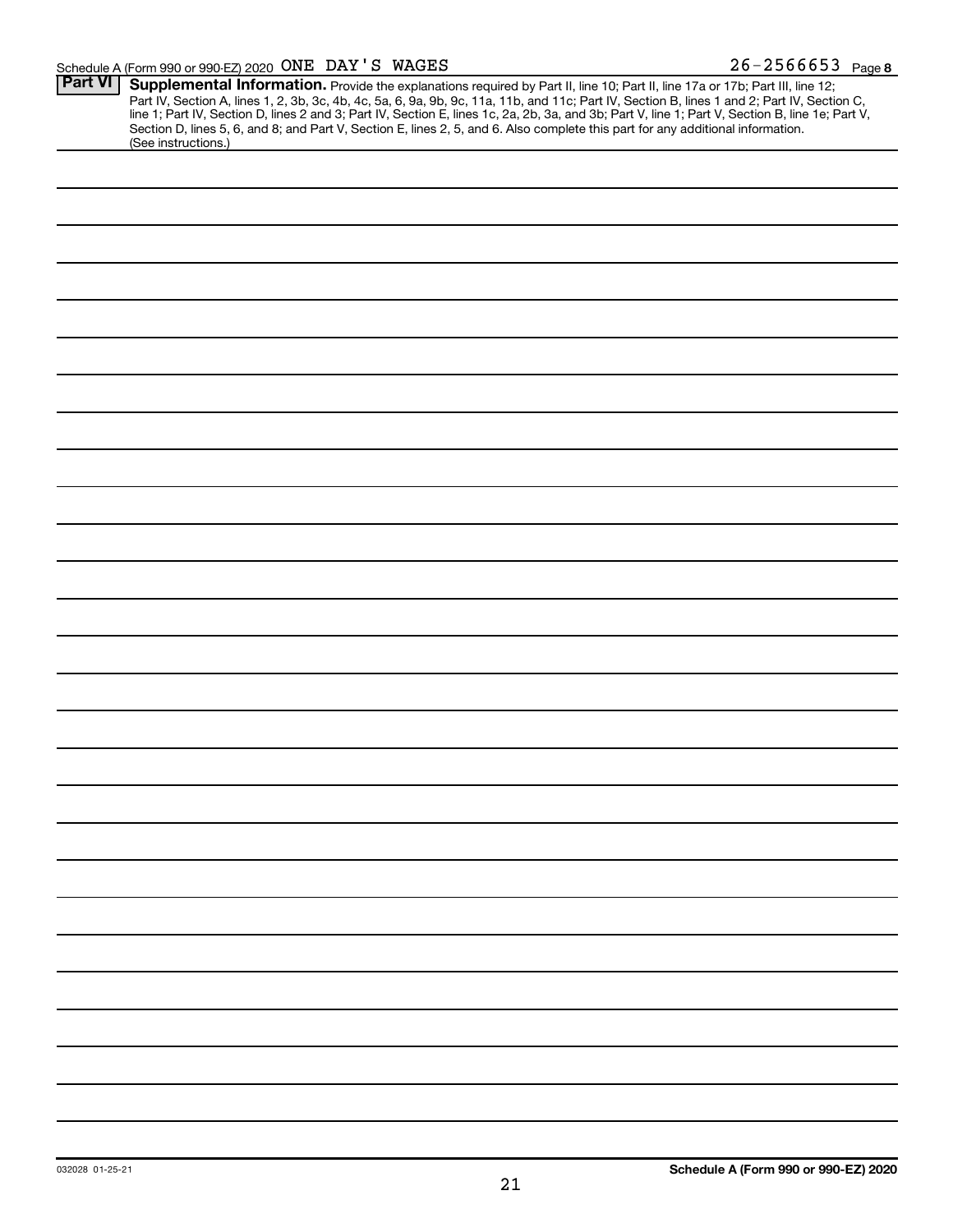Department of the Treasury Internal Revenue Service **(Form 990, 990-EZ,**

Name of the organization

#### \*\* PUBLIC DISCLOSURE COPY \*\*

## **Schedule B Schedule of Contributors**

**or 990-PF) | Attach to Form 990, Form 990-EZ, or Form 990-PF. | Go to www.irs.gov/Form990 for the latest information.** OMB No. 1545-0047

**2020**

**Employer identification number**

| ONE DAY'S WAGES | 26-2566653 |
|-----------------|------------|
|                 |            |

| <b>Organization type (check one):</b> |                                                                           |  |  |  |  |
|---------------------------------------|---------------------------------------------------------------------------|--|--|--|--|
| Filers of:                            | Section:                                                                  |  |  |  |  |
| Form 990 or 990-EZ                    | $\lfloor \underline{X} \rfloor$ 501(c)( 3) (enter number) organization    |  |  |  |  |
|                                       | 4947(a)(1) nonexempt charitable trust not treated as a private foundation |  |  |  |  |
|                                       | 527 political organization                                                |  |  |  |  |
| Form 990-PF                           | 501(c)(3) exempt private foundation                                       |  |  |  |  |
|                                       | 4947(a)(1) nonexempt charitable trust treated as a private foundation     |  |  |  |  |
|                                       | 501(c)(3) taxable private foundation                                      |  |  |  |  |

Check if your organization is covered by the General Rule or a Special Rule.

**Note:**  Only a section 501(c)(7), (8), or (10) organization can check boxes for both the General Rule and a Special Rule. See instructions.

#### **General Rule**

 $\Box$ 

 $\Box$ 

For an organization filing Form 990, 990-EZ, or 990-PF that received, during the year, contributions totaling \$5,000 or more (in money or property) from any one contributor. Complete Parts I and II. See instructions for determining a contributor's total contributions.

#### **Special Rules**

any one contributor, during the year, total contributions of the greater of (1) \$5,000; or (2) 2% of the amount on (i) Form 990, Part VIII, line 1h;  $\boxed{\text{X}}$  For an organization described in section 501(c)(3) filing Form 990 or 990-EZ that met the 33 1/3% support test of the regulations under sections 509(a)(1) and 170(b)(1)(A)(vi), that checked Schedule A (Form 990 or 990-EZ), Part II, line 13, 16a, or 16b, and that received from or (ii) Form 990-EZ, line 1. Complete Parts I and II.

For an organization described in section 501(c)(7), (8), or (10) filing Form 990 or 990-EZ that received from any one contributor, during the year, total contributions of more than \$1,000 exclusively for religious, charitable, scientific, literary, or educational purposes, or for the prevention of cruelty to children or animals. Complete Parts I (entering "N/A" in column (b) instead of the contributor name and address), II, and III.  $\Box$ 

purpose. Don't complete any of the parts unless the General Rule applies to this organization because it received nonexclusively year, contributions exclusively for religious, charitable, etc., purposes, but no such contributions totaled more than \$1,000. If this box is checked, enter here the total contributions that were received during the year for an exclusively religious, charitable, etc., For an organization described in section 501(c)(7), (8), or (10) filing Form 990 or 990-EZ that received from any one contributor, during the religious, charitable, etc., contributions totaling \$5,000 or more during the year  $~\ldots\ldots\ldots\ldots\ldots\ldots\ldots\ldots\blacktriangleright~$ \$

**Caution:**  An organization that isn't covered by the General Rule and/or the Special Rules doesn't file Schedule B (Form 990, 990-EZ, or 990-PF),  **must** but it answer "No" on Part IV, line 2, of its Form 990; or check the box on line H of its Form 990-EZ or on its Form 990-PF, Part I, line 2, to certify that it doesn't meet the filing requirements of Schedule B (Form 990, 990-EZ, or 990-PF).

**For Paperwork Reduction Act Notice, see the instructions for Form 990, 990-EZ, or 990-PF. Schedule B (Form 990, 990-EZ, or 990-PF) (2020)** LHA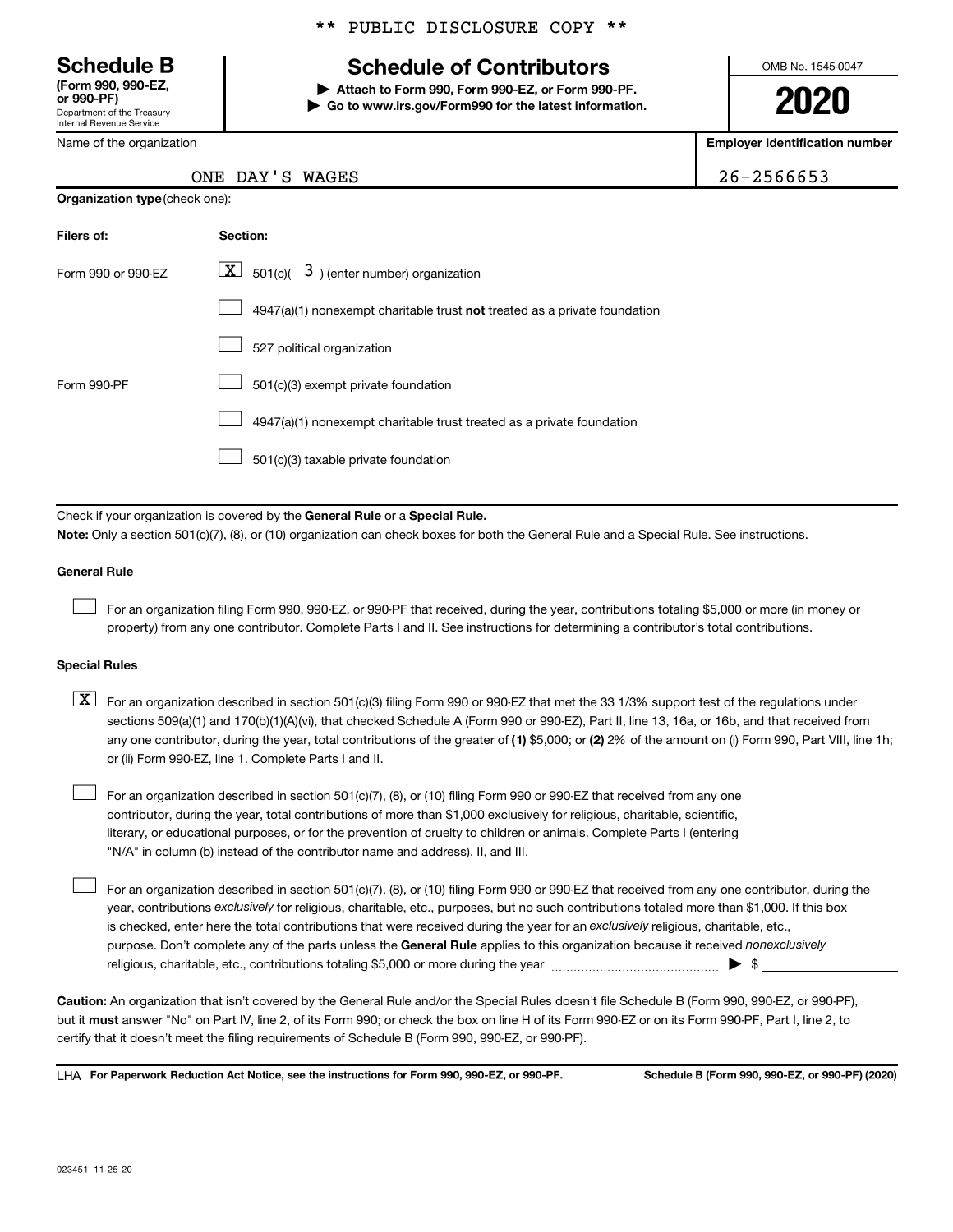#### Schedule B (Form 990, 990-EZ, or 990-PF) (2020)

Name of organization

### ONE DAY'S WAGES 26-2566653

| Part I     | <b>Contributors</b> (see instructions). Use duplicate copies of Part I if additional space is needed. |                                   |                                                                                                             |  |  |  |  |
|------------|-------------------------------------------------------------------------------------------------------|-----------------------------------|-------------------------------------------------------------------------------------------------------------|--|--|--|--|
| (a)        | (b)                                                                                                   | (c)<br><b>Total contributions</b> | (d)<br>Type of contribution                                                                                 |  |  |  |  |
| No.<br>1   | Name, address, and ZIP + 4                                                                            | 37,607.<br>\$                     | $\overline{\mathbf{X}}$<br>Person<br>Payroll<br>Noncash<br>(Complete Part II for<br>noncash contributions.) |  |  |  |  |
| (a)<br>No. | (b)<br>Name, address, and ZIP + 4                                                                     | (c)<br><b>Total contributions</b> | (d)<br>Type of contribution                                                                                 |  |  |  |  |
| 2          |                                                                                                       | 52,445.<br>\$                     | $\overline{\mathbf{X}}$<br>Person<br>Payroll<br>Noncash<br>(Complete Part II for<br>noncash contributions.) |  |  |  |  |
| (a)<br>No. | (b)<br>Name, address, and ZIP + 4                                                                     | (c)<br><b>Total contributions</b> | (d)<br>Type of contribution                                                                                 |  |  |  |  |
|            |                                                                                                       | \$                                | Person<br>Payroll<br>Noncash<br>(Complete Part II for<br>noncash contributions.)                            |  |  |  |  |
| (a)<br>No. | (b)<br>Name, address, and ZIP + 4                                                                     | (c)<br><b>Total contributions</b> | (d)<br>Type of contribution                                                                                 |  |  |  |  |
|            |                                                                                                       | \$                                | Person<br>Payroll<br>Noncash<br>(Complete Part II for<br>noncash contributions.)                            |  |  |  |  |
| (a)<br>No. | (b)<br>Name, address, and ZIP + 4                                                                     | (c)<br><b>Total contributions</b> | (d)<br>Type of contribution                                                                                 |  |  |  |  |
|            |                                                                                                       | \$                                | Person<br>Payroll<br>Noncash<br>(Complete Part II for<br>noncash contributions.)                            |  |  |  |  |
| (a)<br>No. | (b)<br>Name, address, and ZIP + 4                                                                     | (c)<br><b>Total contributions</b> | (d)<br>Type of contribution                                                                                 |  |  |  |  |
|            |                                                                                                       | \$                                | Person<br>Payroll<br>Noncash<br>(Complete Part II for<br>noncash contributions.)                            |  |  |  |  |

023452 11-25-20 **Schedule B (Form 990, 990-EZ, or 990-PF) (2020)**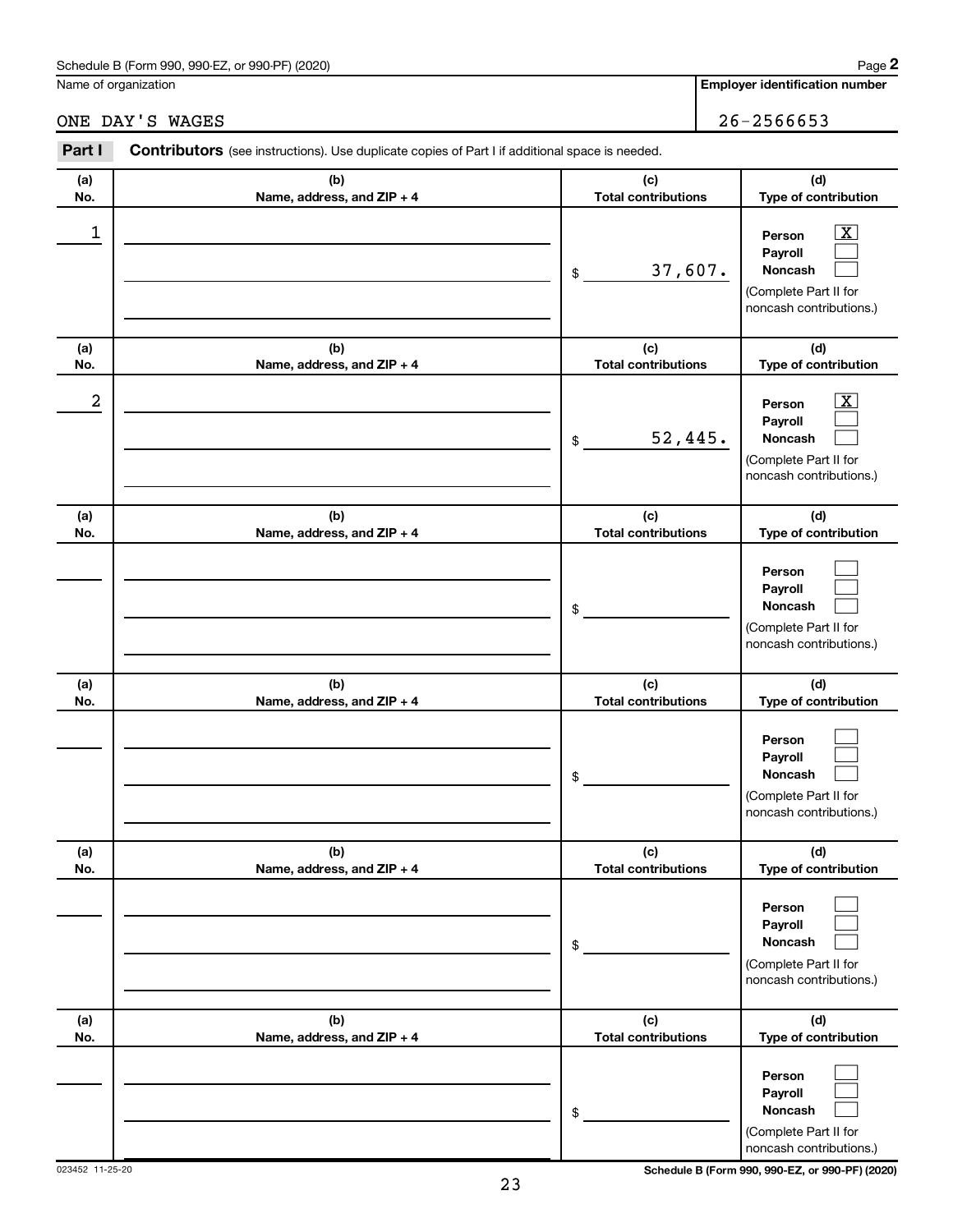Name of organization

**Employer identification number**

ONE DAY'S WAGES 26-2566653

| Part II                      | Noncash Property (see instructions). Use duplicate copies of Part II if additional space is needed. |                                                 |                                                 |  |  |  |
|------------------------------|-----------------------------------------------------------------------------------------------------|-------------------------------------------------|-------------------------------------------------|--|--|--|
| (a)<br>No.<br>from<br>Part I | (b)<br>Description of noncash property given                                                        | (c)<br>FMV (or estimate)<br>(See instructions.) | (d)<br>Date received                            |  |  |  |
|                              |                                                                                                     | \$                                              |                                                 |  |  |  |
| (a)<br>No.<br>from<br>Part I | (b)<br>Description of noncash property given                                                        | (c)<br>FMV (or estimate)<br>(See instructions.) | (d)<br>Date received                            |  |  |  |
|                              |                                                                                                     | $$\tilde{\phantom{a}}$$                         |                                                 |  |  |  |
| (a)<br>No.<br>from<br>Part I | (b)<br>Description of noncash property given                                                        | (c)<br>FMV (or estimate)<br>(See instructions.) | (d)<br>Date received                            |  |  |  |
|                              |                                                                                                     | \$                                              |                                                 |  |  |  |
| (a)<br>No.<br>from<br>Part I | (b)<br>Description of noncash property given                                                        | (c)<br>FMV (or estimate)<br>(See instructions.) | (d)<br>Date received                            |  |  |  |
|                              |                                                                                                     | \$                                              |                                                 |  |  |  |
| (a)<br>No.<br>from<br>Part I | (b)<br>Description of noncash property given                                                        | (c)<br>FMV (or estimate)<br>(See instructions.) | (d)<br>Date received                            |  |  |  |
|                              |                                                                                                     | \$                                              |                                                 |  |  |  |
| (a)<br>No.<br>from<br>Part I | (b)<br>Description of noncash property given                                                        | (c)<br>FMV (or estimate)<br>(See instructions.) | (d)<br>Date received                            |  |  |  |
|                              |                                                                                                     | \$                                              |                                                 |  |  |  |
| 023453 11-25-20              |                                                                                                     |                                                 | Schedule B (Form 990, 990-EZ, or 990-PF) (2020) |  |  |  |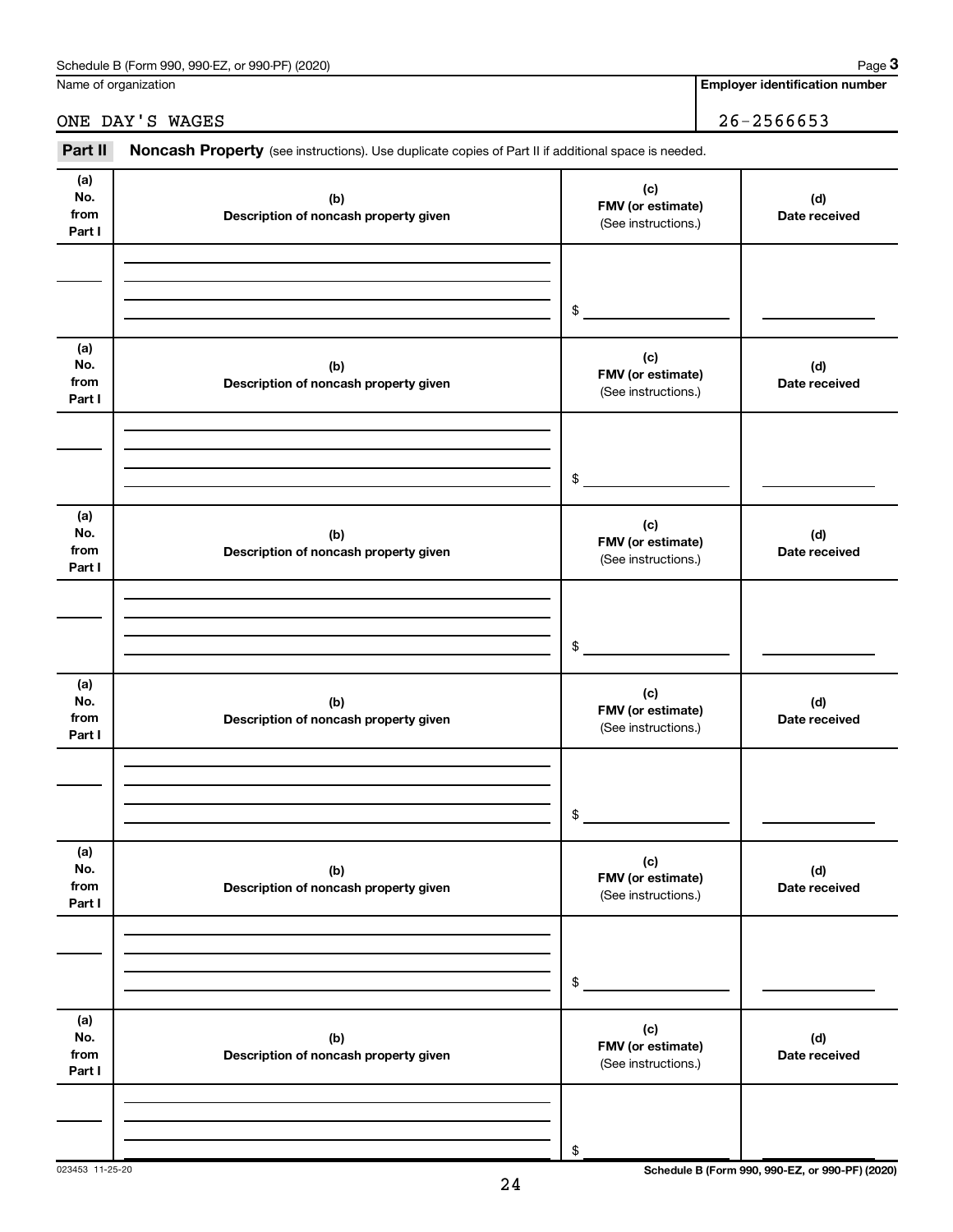| Name of organization      |                                                                                                                                                                                                                                                                                                                                           |                      | <b>Employer identification number</b>                                                                                                                          |
|---------------------------|-------------------------------------------------------------------------------------------------------------------------------------------------------------------------------------------------------------------------------------------------------------------------------------------------------------------------------------------|----------------------|----------------------------------------------------------------------------------------------------------------------------------------------------------------|
|                           | ONE DAY'S WAGES                                                                                                                                                                                                                                                                                                                           |                      | $26 - 2566653$                                                                                                                                                 |
| Part III                  | from any one contributor. Complete columns (a) through (e) and the following line entry. For organizations<br>completing Part III, enter the total of exclusively religious, charitable, etc., contributions of \$1,000 or less for the year. (Enter this info. once.)<br>Use duplicate copies of Part III if additional space is needed. |                      | Exclusively religious, charitable, etc., contributions to organizations described in section 501(c)(7), (8), or (10) that total more than \$1,000 for the year |
| (a) No.<br>from<br>Part I | (b) Purpose of gift                                                                                                                                                                                                                                                                                                                       | (c) Use of gift      | (d) Description of how gift is held                                                                                                                            |
|                           |                                                                                                                                                                                                                                                                                                                                           |                      |                                                                                                                                                                |
|                           | Transferee's name, address, and ZIP + 4                                                                                                                                                                                                                                                                                                   | (e) Transfer of gift | Relationship of transferor to transferee                                                                                                                       |
| (a) No.                   |                                                                                                                                                                                                                                                                                                                                           |                      |                                                                                                                                                                |
| from<br>Part I            | (b) Purpose of gift                                                                                                                                                                                                                                                                                                                       | (c) Use of gift      | (d) Description of how gift is held                                                                                                                            |
|                           |                                                                                                                                                                                                                                                                                                                                           | (e) Transfer of gift |                                                                                                                                                                |
|                           | Transferee's name, address, and ZIP + 4                                                                                                                                                                                                                                                                                                   |                      | Relationship of transferor to transferee                                                                                                                       |
| (a) No.<br>from<br>Part I | (b) Purpose of gift                                                                                                                                                                                                                                                                                                                       | (c) Use of gift      | (d) Description of how gift is held                                                                                                                            |
|                           |                                                                                                                                                                                                                                                                                                                                           | (e) Transfer of gift |                                                                                                                                                                |
|                           | Transferee's name, address, and ZIP + 4                                                                                                                                                                                                                                                                                                   |                      | Relationship of transferor to transferee                                                                                                                       |
| (a) No.<br>from<br>Part I | (b) Purpose of gift                                                                                                                                                                                                                                                                                                                       | (c) Use of gift      | (d) Description of how gift is held                                                                                                                            |
|                           |                                                                                                                                                                                                                                                                                                                                           |                      |                                                                                                                                                                |
|                           | Transferee's name, address, and ZIP + 4                                                                                                                                                                                                                                                                                                   | (e) Transfer of gift | Relationship of transferor to transferee                                                                                                                       |
|                           |                                                                                                                                                                                                                                                                                                                                           |                      |                                                                                                                                                                |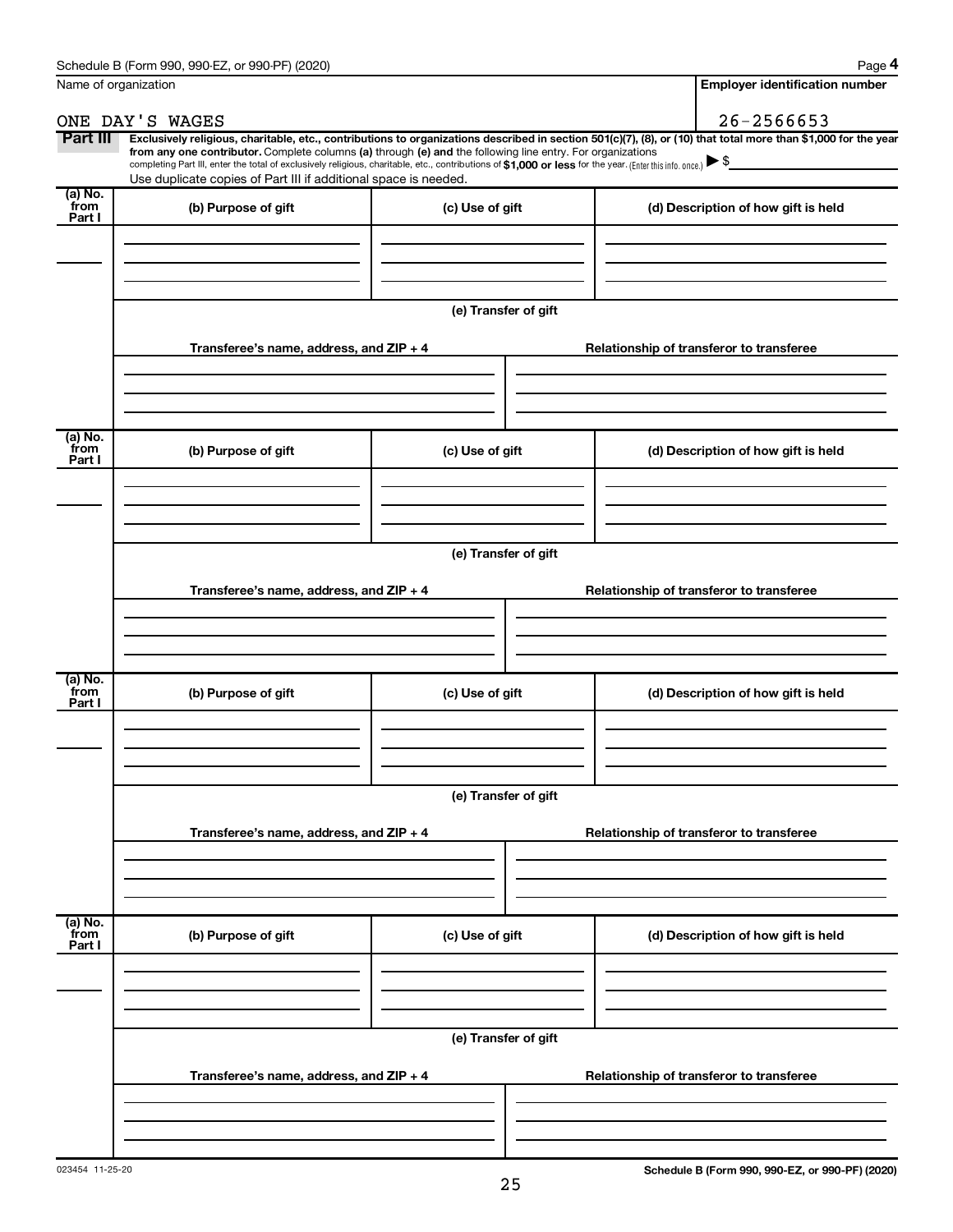| <b>SCHEDULE D</b> |  |
|-------------------|--|
|-------------------|--|

Department of the Treasury Internal Revenue Service

| (Form 990) |  |
|------------|--|
|------------|--|

# **SCHEDULE D Supplemental Financial Statements**<br> **Form 990 2020**<br> **Part IV** line 6.7.8.9.10, 11a, 11b, 11d, 11d, 11d, 11d, 11d, 12a, 0r, 12b

**(Form 990) | Complete if the organization answered "Yes" on Form 990, Part IV, line 6, 7, 8, 9, 10, 11a, 11b, 11c, 11d, 11e, 11f, 12a, or 12b.**



**| Attach to Form 990. |Go to www.irs.gov/Form990 for instructions and the latest information.**

**Name of the organization Employer identification number**

OMB No. 1545-0047

|          | ONE DAY'S WAGES                                                                                                                                |                         | 26-2566653                                         |
|----------|------------------------------------------------------------------------------------------------------------------------------------------------|-------------------------|----------------------------------------------------|
| Part I   | Organizations Maintaining Donor Advised Funds or Other Similar Funds or Accounts. Complete if the                                              |                         |                                                    |
|          | organization answered "Yes" on Form 990, Part IV, line 6.                                                                                      |                         |                                                    |
|          |                                                                                                                                                | (a) Donor advised funds | (b) Funds and other accounts                       |
| 1        |                                                                                                                                                |                         |                                                    |
| 2        | Aggregate value of contributions to (during year)                                                                                              |                         |                                                    |
| 3        | Aggregate value of grants from (during year)                                                                                                   |                         |                                                    |
| 4        |                                                                                                                                                |                         |                                                    |
| 5        | Did the organization inform all donors and donor advisors in writing that the assets held in donor advised funds                               |                         |                                                    |
|          |                                                                                                                                                |                         | Yes<br>No                                          |
|          |                                                                                                                                                |                         |                                                    |
| 6        | Did the organization inform all grantees, donors, and donor advisors in writing that grant funds can be used only                              |                         |                                                    |
|          | for charitable purposes and not for the benefit of the donor or donor advisor, or for any other purpose conferring                             |                         |                                                    |
|          |                                                                                                                                                |                         | Yes<br>No                                          |
| Part II  | Conservation Easements. Complete if the organization answered "Yes" on Form 990, Part IV, line 7.                                              |                         |                                                    |
| 1        | Purpose(s) of conservation easements held by the organization (check all that apply).                                                          |                         |                                                    |
|          | Preservation of land for public use (for example, recreation or education)                                                                     |                         | Preservation of a historically important land area |
|          | Protection of natural habitat                                                                                                                  |                         | Preservation of a certified historic structure     |
|          | Preservation of open space                                                                                                                     |                         |                                                    |
| 2        | Complete lines 2a through 2d if the organization held a qualified conservation contribution in the form of a conservation easement on the last |                         |                                                    |
|          | day of the tax year.                                                                                                                           |                         | Held at the End of the Tax Year                    |
| а        |                                                                                                                                                |                         | 2a                                                 |
|          | Total acreage restricted by conservation easements [11] [12] Total acreage restricted by conservation easements                                |                         | 2 <sub>b</sub>                                     |
|          |                                                                                                                                                |                         | 2c                                                 |
| d        | Number of conservation easements included in (c) acquired after 7/25/06, and not on a historic structure                                       |                         |                                                    |
|          | listed in the National Register [111] [12] The Marian Marian Marian Marian Marian Marian Marian Marian Marian M                                |                         | 2d                                                 |
| 3        | Number of conservation easements modified, transferred, released, extinguished, or terminated by the organization during the tax               |                         |                                                    |
|          | $year \blacktriangleright$                                                                                                                     |                         |                                                    |
| 4        | Number of states where property subject to conservation easement is located >                                                                  |                         |                                                    |
| 5        | Does the organization have a written policy regarding the periodic monitoring, inspection, handling of                                         |                         |                                                    |
|          | violations, and enforcement of the conservation easements it holds?                                                                            |                         | Yes<br><b>No</b>                                   |
| 6        | Staff and volunteer hours devoted to monitoring, inspecting, handling of violations, and enforcing conservation easements during the year      |                         |                                                    |
|          |                                                                                                                                                |                         |                                                    |
| 7        | Amount of expenses incurred in monitoring, inspecting, handling of violations, and enforcing conservation easements during the year            |                         |                                                    |
|          | ► \$                                                                                                                                           |                         |                                                    |
| 8        | Does each conservation easement reported on line 2(d) above satisfy the requirements of section 170(h)(4)(B)(i)                                |                         |                                                    |
|          |                                                                                                                                                |                         | Yes<br><b>No</b>                                   |
| 9        | In Part XIII, describe how the organization reports conservation easements in its revenue and expense statement and                            |                         |                                                    |
|          | balance sheet, and include, if applicable, the text of the footnote to the organization's financial statements that describes the              |                         |                                                    |
|          | organization's accounting for conservation easements.                                                                                          |                         |                                                    |
| Part III | Organizations Maintaining Collections of Art, Historical Treasures, or Other Similar Assets.                                                   |                         |                                                    |
|          | Complete if the organization answered "Yes" on Form 990, Part IV, line 8.                                                                      |                         |                                                    |
|          | 1a If the organization elected, as permitted under FASB ASC 958, not to report in its revenue statement and balance sheet works                |                         |                                                    |
|          | of art, historical treasures, or other similar assets held for public exhibition, education, or research in furtherance of public              |                         |                                                    |
|          | service, provide in Part XIII the text of the footnote to its financial statements that describes these items.                                 |                         |                                                    |
|          |                                                                                                                                                |                         |                                                    |
|          | b If the organization elected, as permitted under FASB ASC 958, to report in its revenue statement and balance sheet works of                  |                         |                                                    |
|          | art, historical treasures, or other similar assets held for public exhibition, education, or research in furtherance of public service,        |                         |                                                    |
|          | provide the following amounts relating to these items:                                                                                         |                         |                                                    |
|          | (i)                                                                                                                                            |                         | - \$<br>▶                                          |
|          | (ii) Assets included in Form 990, Part X                                                                                                       |                         | $\blacktriangleright$ \$                           |
| 2        | If the organization received or held works of art, historical treasures, or other similar assets for financial gain, provide                   |                         |                                                    |
|          | the following amounts required to be reported under FASB ASC 958 relating to these items:                                                      |                         |                                                    |
| a        |                                                                                                                                                |                         | $\blacktriangleright$ \$                           |
|          |                                                                                                                                                |                         |                                                    |
|          | nuouk Deduction Act Notice, can the Instructions for Form 000                                                                                  |                         | Cahadula D (Faum 000) 0000                         |

032051 12-01-20 **For Paperwork Reduction Act Notice, see the Instructions for Form 990. Schedule D (Form 990) 2020** LHA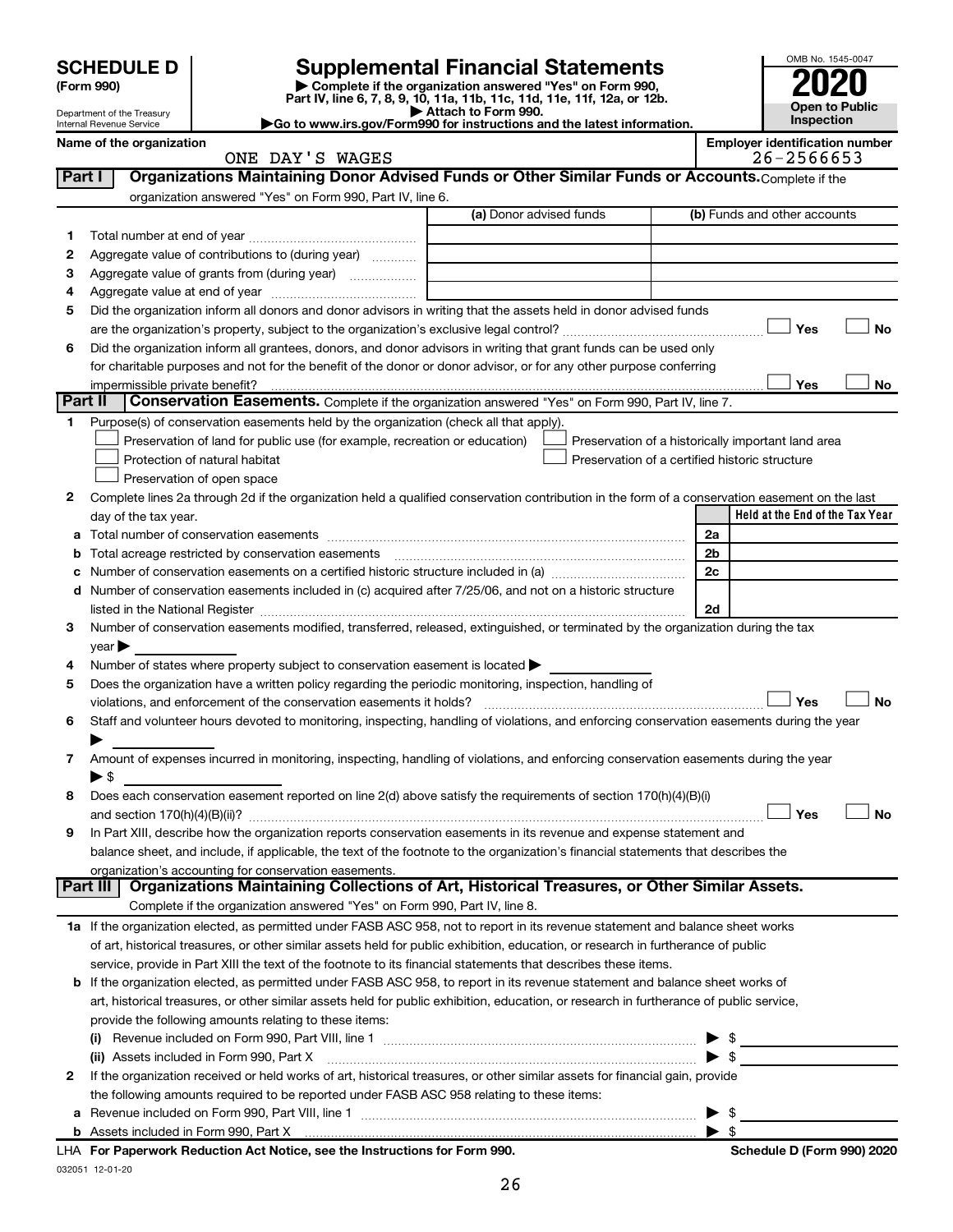|   | Schedule D (Form 990) 2020                                                                                                                                                                                                                                                                                                                                                                                                                                           | ONE DAY'S WAGES    |   |                |                                                                                                                                                                                                                               |                 |                | $26 - 2566653$ Page 2 |
|---|----------------------------------------------------------------------------------------------------------------------------------------------------------------------------------------------------------------------------------------------------------------------------------------------------------------------------------------------------------------------------------------------------------------------------------------------------------------------|--------------------|---|----------------|-------------------------------------------------------------------------------------------------------------------------------------------------------------------------------------------------------------------------------|-----------------|----------------|-----------------------|
|   | Part III  <br>Organizations Maintaining Collections of Art, Historical Treasures, or Other Similar Assets (continued)                                                                                                                                                                                                                                                                                                                                                |                    |   |                |                                                                                                                                                                                                                               |                 |                |                       |
| 3 | Using the organization's acquisition, accession, and other records, check any of the following that make significant use of its                                                                                                                                                                                                                                                                                                                                      |                    |   |                |                                                                                                                                                                                                                               |                 |                |                       |
|   | collection items (check all that apply):                                                                                                                                                                                                                                                                                                                                                                                                                             |                    |   |                |                                                                                                                                                                                                                               |                 |                |                       |
| a | Public exhibition                                                                                                                                                                                                                                                                                                                                                                                                                                                    |                    |   |                | Loan or exchange program                                                                                                                                                                                                      |                 |                |                       |
| b | Scholarly research                                                                                                                                                                                                                                                                                                                                                                                                                                                   |                    |   |                | Other and the contract of the contract of the contract of the contract of the contract of the contract of the contract of the contract of the contract of the contract of the contract of the contract of the contract of the |                 |                |                       |
| с | Preservation for future generations                                                                                                                                                                                                                                                                                                                                                                                                                                  |                    |   |                |                                                                                                                                                                                                                               |                 |                |                       |
| 4 | Provide a description of the organization's collections and explain how they further the organization's exempt purpose in Part XIII.                                                                                                                                                                                                                                                                                                                                 |                    |   |                |                                                                                                                                                                                                                               |                 |                |                       |
| 5 | During the year, did the organization solicit or receive donations of art, historical treasures, or other similar assets                                                                                                                                                                                                                                                                                                                                             |                    |   |                |                                                                                                                                                                                                                               |                 |                |                       |
|   |                                                                                                                                                                                                                                                                                                                                                                                                                                                                      |                    |   |                |                                                                                                                                                                                                                               |                 | Yes            | No                    |
|   | Part IV<br><b>Escrow and Custodial Arrangements.</b> Complete if the organization answered "Yes" on Form 990, Part IV, line 9, or                                                                                                                                                                                                                                                                                                                                    |                    |   |                |                                                                                                                                                                                                                               |                 |                |                       |
|   | reported an amount on Form 990, Part X, line 21.                                                                                                                                                                                                                                                                                                                                                                                                                     |                    |   |                |                                                                                                                                                                                                                               |                 |                |                       |
|   | 1a Is the organization an agent, trustee, custodian or other intermediary for contributions or other assets not included                                                                                                                                                                                                                                                                                                                                             |                    |   |                |                                                                                                                                                                                                                               |                 |                |                       |
|   | on Form 990, Part X? [11] matter contracts and contracts and contracts are contracted and contracts are contracted and contract and contract of the set of the set of the set of the set of the set of the set of the set of t<br>b If "Yes," explain the arrangement in Part XIII and complete the following table:                                                                                                                                                 |                    |   |                |                                                                                                                                                                                                                               |                 | Yes            | No                    |
|   |                                                                                                                                                                                                                                                                                                                                                                                                                                                                      |                    |   |                |                                                                                                                                                                                                                               |                 | Amount         |                       |
|   |                                                                                                                                                                                                                                                                                                                                                                                                                                                                      |                    |   |                |                                                                                                                                                                                                                               | 1c              |                |                       |
|   | c Beginning balance <b>communications</b> and the contract of the contract of the contract of the contract of the contract of the contract of the contract of the contract of the contract of the contract of the contract of the c<br>d Additions during the year measurement contains and a final state of the year measurement of the year measurement of the state of the state of the state of the state of the state of the state of the state of the state of |                    |   |                |                                                                                                                                                                                                                               | 1d              |                |                       |
|   | e Distributions during the year manufactured and continuum and continuum and continuum and continuum and continuum and continuum and continuum and continuum and continuum and continuum and continuum and continuum and conti                                                                                                                                                                                                                                       |                    |   |                |                                                                                                                                                                                                                               | 1e              |                |                       |
|   | f Ending balance measurements and the contract of the contract of the contract of the contract of the contract of the contract of the contract of the contract of the contract of the contract of the contract of the contract                                                                                                                                                                                                                                       |                    |   |                |                                                                                                                                                                                                                               | 1f              |                |                       |
|   | 2a Did the organization include an amount on Form 990, Part X, line 21, for escrow or custodial account liability?                                                                                                                                                                                                                                                                                                                                                   |                    |   |                |                                                                                                                                                                                                                               |                 | ∣ Yes          | No                    |
|   | b If "Yes," explain the arrangement in Part XIII. Check here if the explanation has been provided on Part XIII <i>mummumumum</i>                                                                                                                                                                                                                                                                                                                                     |                    |   |                |                                                                                                                                                                                                                               |                 |                |                       |
|   | Endowment Funds. Complete if the organization answered "Yes" on Form 990, Part IV, line 10.<br><b>Part V</b>                                                                                                                                                                                                                                                                                                                                                         |                    |   |                |                                                                                                                                                                                                                               |                 |                |                       |
|   |                                                                                                                                                                                                                                                                                                                                                                                                                                                                      | (a) Current year   |   | (b) Prior year | (c) Two years back $\vert$ (d) Three years back $\vert$ (e) Four years back                                                                                                                                                   |                 |                |                       |
|   | 1a Beginning of year balance                                                                                                                                                                                                                                                                                                                                                                                                                                         |                    |   |                |                                                                                                                                                                                                                               |                 |                |                       |
| b |                                                                                                                                                                                                                                                                                                                                                                                                                                                                      |                    |   |                |                                                                                                                                                                                                                               |                 |                |                       |
|   | Net investment earnings, gains, and losses                                                                                                                                                                                                                                                                                                                                                                                                                           |                    |   |                |                                                                                                                                                                                                                               |                 |                |                       |
|   |                                                                                                                                                                                                                                                                                                                                                                                                                                                                      |                    |   |                |                                                                                                                                                                                                                               |                 |                |                       |
|   | e Other expenditures for facilities                                                                                                                                                                                                                                                                                                                                                                                                                                  |                    |   |                |                                                                                                                                                                                                                               |                 |                |                       |
|   |                                                                                                                                                                                                                                                                                                                                                                                                                                                                      |                    |   |                |                                                                                                                                                                                                                               |                 |                |                       |
|   | f Administrative expenses                                                                                                                                                                                                                                                                                                                                                                                                                                            |                    |   |                |                                                                                                                                                                                                                               |                 |                |                       |
| g |                                                                                                                                                                                                                                                                                                                                                                                                                                                                      |                    |   |                |                                                                                                                                                                                                                               |                 |                |                       |
| 2 | Provide the estimated percentage of the current year end balance (line 1g, column (a)) held as:                                                                                                                                                                                                                                                                                                                                                                      |                    |   |                |                                                                                                                                                                                                                               |                 |                |                       |
| а | Board designated or quasi-endowment                                                                                                                                                                                                                                                                                                                                                                                                                                  |                    | % |                |                                                                                                                                                                                                                               |                 |                |                       |
|   | <b>b</b> Permanent endowment $\blacktriangleright$                                                                                                                                                                                                                                                                                                                                                                                                                   | %                  |   |                |                                                                                                                                                                                                                               |                 |                |                       |
|   | $\mathbf c$ Term endowment $\blacktriangleright$                                                                                                                                                                                                                                                                                                                                                                                                                     | $\frac{0}{0}$      |   |                |                                                                                                                                                                                                                               |                 |                |                       |
|   | The percentages on lines 2a, 2b, and 2c should equal 100%.                                                                                                                                                                                                                                                                                                                                                                                                           |                    |   |                |                                                                                                                                                                                                                               |                 |                |                       |
|   | 3a Are there endowment funds not in the possession of the organization that are held and administered for the organization                                                                                                                                                                                                                                                                                                                                           |                    |   |                |                                                                                                                                                                                                                               |                 |                |                       |
|   | by:                                                                                                                                                                                                                                                                                                                                                                                                                                                                  |                    |   |                |                                                                                                                                                                                                                               |                 |                | Yes<br>No             |
|   | (i)                                                                                                                                                                                                                                                                                                                                                                                                                                                                  |                    |   |                |                                                                                                                                                                                                                               |                 | 3a(i)          |                       |
|   |                                                                                                                                                                                                                                                                                                                                                                                                                                                                      |                    |   |                |                                                                                                                                                                                                                               |                 | 3a(ii)         |                       |
|   |                                                                                                                                                                                                                                                                                                                                                                                                                                                                      |                    |   |                |                                                                                                                                                                                                                               |                 | 3b             |                       |
| 4 | Describe in Part XIII the intended uses of the organization's endowment funds.<br>Land, Buildings, and Equipment.<br><b>Part VI</b>                                                                                                                                                                                                                                                                                                                                  |                    |   |                |                                                                                                                                                                                                                               |                 |                |                       |
|   | Complete if the organization answered "Yes" on Form 990, Part IV, line 11a. See Form 990, Part X, line 10.                                                                                                                                                                                                                                                                                                                                                           |                    |   |                |                                                                                                                                                                                                                               |                 |                |                       |
|   | Description of property                                                                                                                                                                                                                                                                                                                                                                                                                                              | (a) Cost or other  |   |                | (b) Cost or other                                                                                                                                                                                                             | (c) Accumulated | (d) Book value |                       |
|   |                                                                                                                                                                                                                                                                                                                                                                                                                                                                      | basis (investment) |   |                | basis (other)                                                                                                                                                                                                                 | depreciation    |                |                       |
|   |                                                                                                                                                                                                                                                                                                                                                                                                                                                                      |                    |   |                |                                                                                                                                                                                                                               |                 |                |                       |
| b |                                                                                                                                                                                                                                                                                                                                                                                                                                                                      |                    |   |                |                                                                                                                                                                                                                               |                 |                |                       |
|   |                                                                                                                                                                                                                                                                                                                                                                                                                                                                      |                    |   |                |                                                                                                                                                                                                                               |                 |                |                       |
|   |                                                                                                                                                                                                                                                                                                                                                                                                                                                                      |                    |   |                | 3,766.                                                                                                                                                                                                                        | 3,766.          |                | 0.                    |
|   |                                                                                                                                                                                                                                                                                                                                                                                                                                                                      |                    |   |                | 11,896.                                                                                                                                                                                                                       | 11,896.         |                | $\overline{0}$ .      |
|   | Total. Add lines 1a through 1e. (Column (d) must equal Form 990, Part X, column (B), line 10c.)                                                                                                                                                                                                                                                                                                                                                                      |                    |   |                |                                                                                                                                                                                                                               |                 |                | $\overline{0}$ .      |

**Schedule D (Form 990) 2020**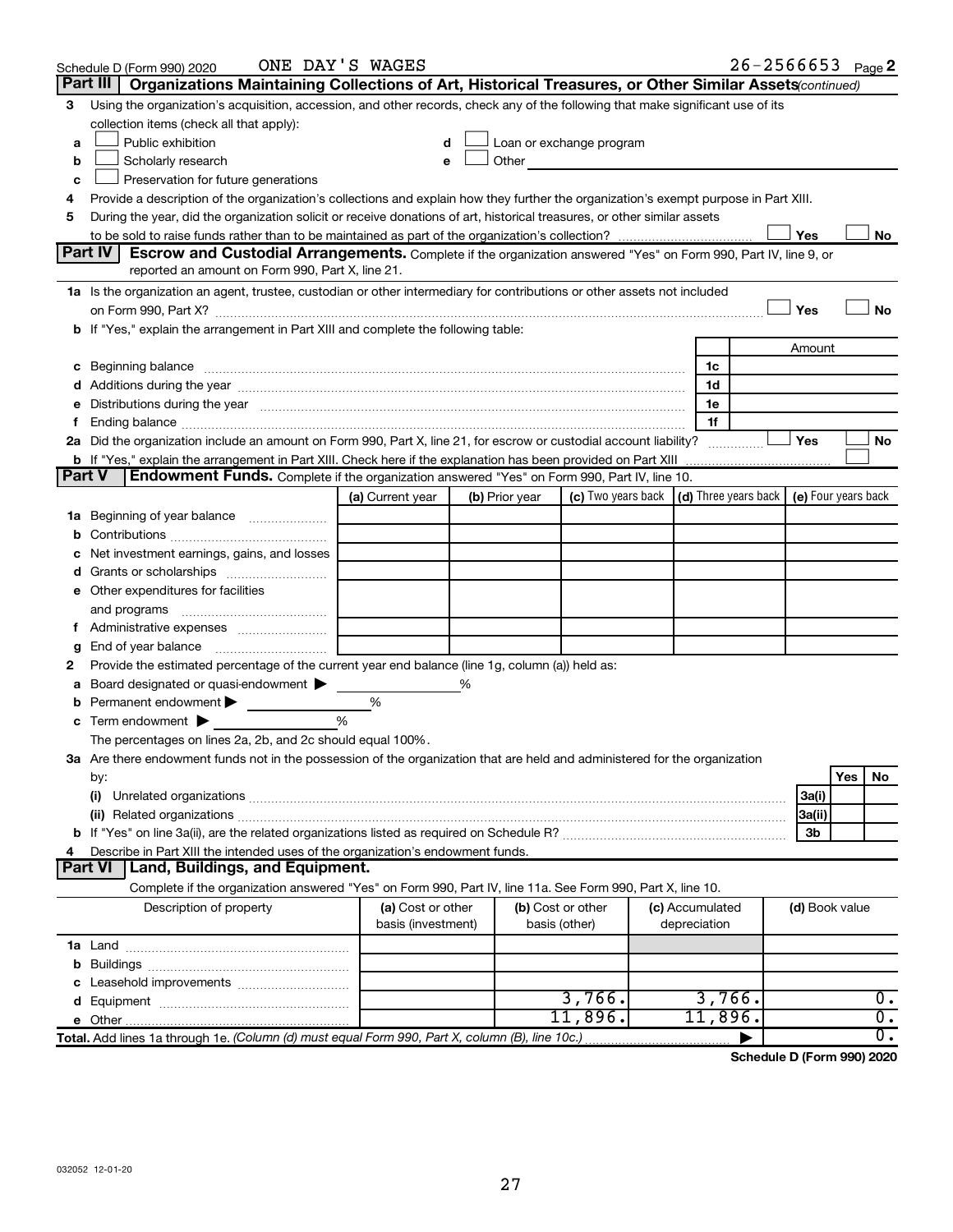| Complete if the organization answered "Yes" on Form 990, Part IV, line 11b. See Form 990, Part X, line 12.                                        |                 |                                                           |                |
|---------------------------------------------------------------------------------------------------------------------------------------------------|-----------------|-----------------------------------------------------------|----------------|
| (a) Description of security or category (including name of security)                                                                              | (b) Book value  | (c) Method of valuation: Cost or end-of-year market value |                |
|                                                                                                                                                   |                 |                                                           |                |
|                                                                                                                                                   |                 |                                                           |                |
| (3) Other                                                                                                                                         |                 |                                                           |                |
| (A)                                                                                                                                               |                 |                                                           |                |
| (B)                                                                                                                                               |                 |                                                           |                |
| (C)                                                                                                                                               |                 |                                                           |                |
|                                                                                                                                                   |                 |                                                           |                |
| (D)                                                                                                                                               |                 |                                                           |                |
| (E)                                                                                                                                               |                 |                                                           |                |
| (F)                                                                                                                                               |                 |                                                           |                |
| (G)                                                                                                                                               |                 |                                                           |                |
| (H)                                                                                                                                               |                 |                                                           |                |
| Total. (Col. (b) must equal Form 990, Part X, col. (B) line 12.)                                                                                  |                 |                                                           |                |
| Part VIII Investments - Program Related.                                                                                                          |                 |                                                           |                |
| Complete if the organization answered "Yes" on Form 990, Part IV, line 11c. See Form 990, Part X, line 13.                                        |                 |                                                           |                |
| (a) Description of investment                                                                                                                     | (b) Book value  | (c) Method of valuation: Cost or end-of-year market value |                |
| (1)                                                                                                                                               |                 |                                                           |                |
| (2)                                                                                                                                               |                 |                                                           |                |
| (3)                                                                                                                                               |                 |                                                           |                |
| (4)                                                                                                                                               |                 |                                                           |                |
| (5)                                                                                                                                               |                 |                                                           |                |
| (6)                                                                                                                                               |                 |                                                           |                |
|                                                                                                                                                   |                 |                                                           |                |
| (7)                                                                                                                                               |                 |                                                           |                |
| (8)                                                                                                                                               |                 |                                                           |                |
| (9)                                                                                                                                               |                 |                                                           |                |
| Total. (Col. (b) must equal Form 990, Part X, col. (B) line 13.)                                                                                  |                 |                                                           |                |
| <b>Other Assets.</b><br>Part IX                                                                                                                   |                 |                                                           |                |
| Complete if the organization answered "Yes" on Form 990, Part IV, line 11d. See Form 990, Part X, line 15.                                        |                 |                                                           |                |
|                                                                                                                                                   | (a) Description |                                                           | (b) Book value |
| (1)                                                                                                                                               |                 |                                                           |                |
| (2)                                                                                                                                               |                 |                                                           |                |
| (3)                                                                                                                                               |                 |                                                           |                |
| (4)                                                                                                                                               |                 |                                                           |                |
| (5)                                                                                                                                               |                 |                                                           |                |
| (6)                                                                                                                                               |                 |                                                           |                |
| (7)                                                                                                                                               |                 |                                                           |                |
| (8)                                                                                                                                               |                 |                                                           |                |
| (9)                                                                                                                                               |                 |                                                           |                |
| Total. (Column (b) must equal Form 990, Part X, col. (B) line 15.)                                                                                |                 |                                                           |                |
| Part X<br><b>Other Liabilities.</b>                                                                                                               |                 |                                                           |                |
|                                                                                                                                                   |                 |                                                           |                |
| Complete if the organization answered "Yes" on Form 990, Part IV, line 11e or 11f. See Form 990, Part X, line 25.<br>(a) Description of liability |                 |                                                           | (b) Book value |
| 1.                                                                                                                                                |                 |                                                           |                |
| (1)<br>Federal income taxes                                                                                                                       |                 |                                                           |                |
| (2)                                                                                                                                               |                 |                                                           |                |
| (3)                                                                                                                                               |                 |                                                           |                |
| (4)                                                                                                                                               |                 |                                                           |                |
| (5)                                                                                                                                               |                 |                                                           |                |
| (6)                                                                                                                                               |                 |                                                           |                |
|                                                                                                                                                   |                 |                                                           |                |
|                                                                                                                                                   |                 |                                                           |                |
| (7)                                                                                                                                               |                 |                                                           |                |
| (8)                                                                                                                                               |                 |                                                           |                |
| (9)                                                                                                                                               |                 |                                                           |                |

**2.** Liability for uncertain tax positions. In Part XIII, provide the text of the footnote to the organization's financial statements that reports the organization's liability for uncertain tax positions under FASB ASC 740. Check here if the text of the footnote has been provided in Part XIII.  $\perp$ 

**Schedule D (Form 990) 2020**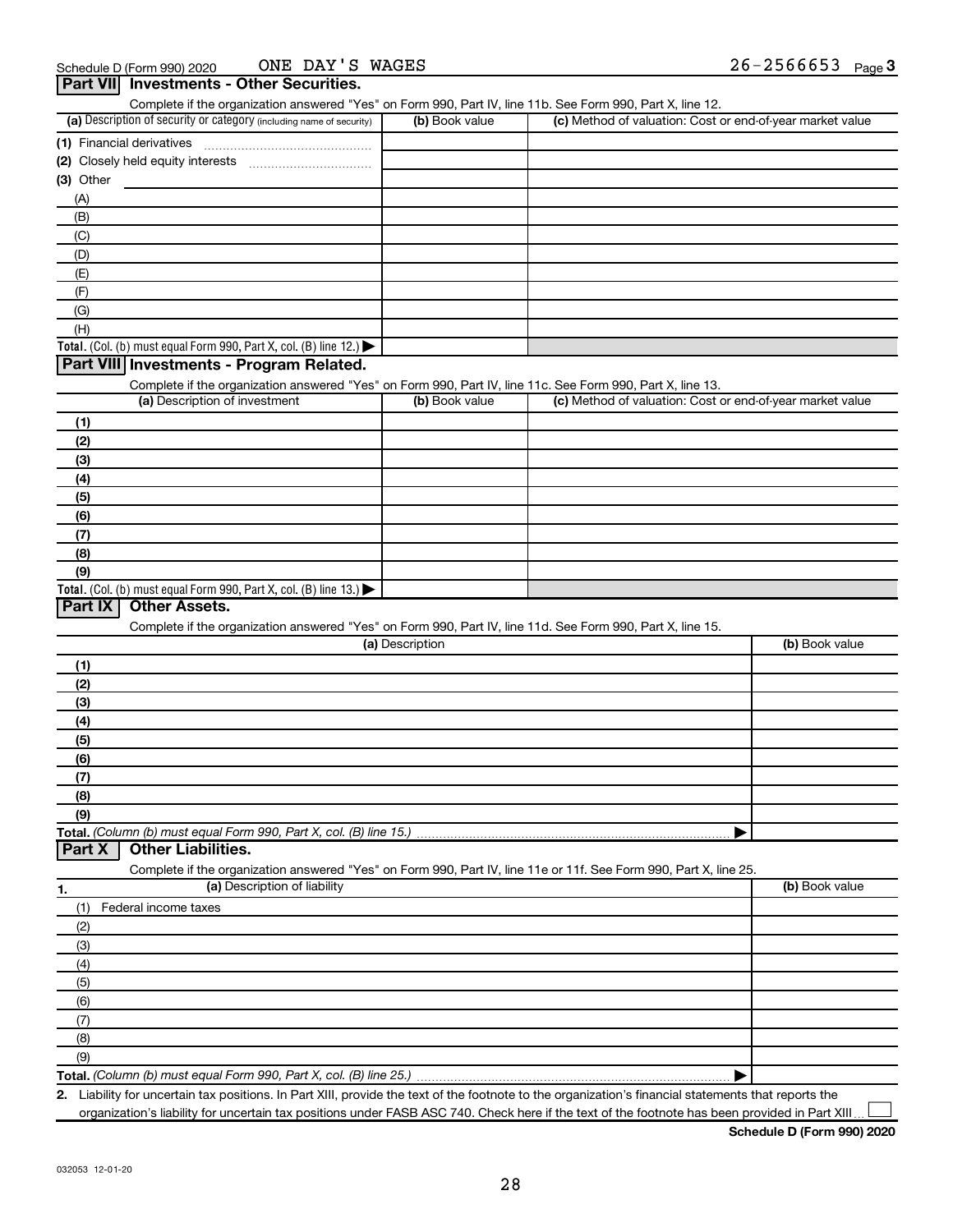|    | ONE DAY'S WAGES<br>Schedule D (Form 990) 2020                                                                                                                                                                                      |                | $26 - 2566653$ Page 4 |
|----|------------------------------------------------------------------------------------------------------------------------------------------------------------------------------------------------------------------------------------|----------------|-----------------------|
|    | <b>Part XI</b><br>Reconciliation of Revenue per Audited Financial Statements With Revenue per Return.                                                                                                                              |                |                       |
|    | Complete if the organization answered "Yes" on Form 990, Part IV, line 12a.                                                                                                                                                        |                |                       |
| 1. | Total revenue, gains, and other support per audited financial statements [[[[[[[[[[[[[[[[[[[[[[[[]]]]]]]]]]]]                                                                                                                      |                | $\mathbf{1}$          |
| 2  | Amounts included on line 1 but not on Form 990, Part VIII, line 12:                                                                                                                                                                |                |                       |
| a  |                                                                                                                                                                                                                                    | 2a             |                       |
| b  |                                                                                                                                                                                                                                    | 2 <sub>b</sub> |                       |
| c  |                                                                                                                                                                                                                                    | 2c             |                       |
| d  |                                                                                                                                                                                                                                    | 2d             |                       |
| e  | Add lines 2a through 2d                                                                                                                                                                                                            |                | 2e                    |
| з  |                                                                                                                                                                                                                                    |                | 3                     |
|    | Amounts included on Form 990, Part VIII, line 12, but not on line 1:                                                                                                                                                               |                |                       |
| a  | Investment expenses not included on Form 990, Part VIII, line 7b [11, 111, 111, 111]                                                                                                                                               | 4a             |                       |
| b  | Other (Describe in Part XIII.)                                                                                                                                                                                                     | 4 <sub>b</sub> |                       |
|    | Add lines 4a and 4b                                                                                                                                                                                                                |                | 4c                    |
| 5. |                                                                                                                                                                                                                                    |                | 5                     |
|    | Part XII Reconciliation of Expenses per Audited Financial Statements With Expenses per Return.                                                                                                                                     |                |                       |
|    | Complete if the organization answered "Yes" on Form 990, Part IV, line 12a.                                                                                                                                                        |                |                       |
| 1. |                                                                                                                                                                                                                                    |                | $\mathbf{1}$          |
| 2  | Amounts included on line 1 but not on Form 990, Part IX, line 25:                                                                                                                                                                  |                |                       |
| a  |                                                                                                                                                                                                                                    | 2a             |                       |
| b  |                                                                                                                                                                                                                                    | 2 <sub>b</sub> |                       |
| с  |                                                                                                                                                                                                                                    | 2c             |                       |
|    |                                                                                                                                                                                                                                    | 2d             |                       |
| е  | Add lines 2a through 2d <b>[10]</b> Communication and the state of the state of the state of the state of the state of the state of the state of the state of the state of the state of the state of the state of the state of the |                | 2е                    |
| 3  | Subtract line 2e from line 1                                                                                                                                                                                                       |                | 3                     |
| 4  | Amounts included on Form 990, Part IX, line 25, but not on line 1:                                                                                                                                                                 |                |                       |
| a  | Investment expenses not included on Form 990, Part VIII, line 7b [                                                                                                                                                                 | 4a             |                       |
| b  |                                                                                                                                                                                                                                    | 4h             |                       |
|    | Add lines 4a and 4b                                                                                                                                                                                                                |                | 4c                    |
| 5  |                                                                                                                                                                                                                                    |                | 5                     |
|    | Part XIII Supplemental Information.                                                                                                                                                                                                |                |                       |

Provide the descriptions required for Part II, lines 3, 5, and 9; Part III, lines 1a and 4; Part IV, lines 1b and 2b; Part V, line 4; Part X, line 2; Part XI, lines 2d and 4b; and Part XII, lines 2d and 4b. Also complete this part to provide any additional information.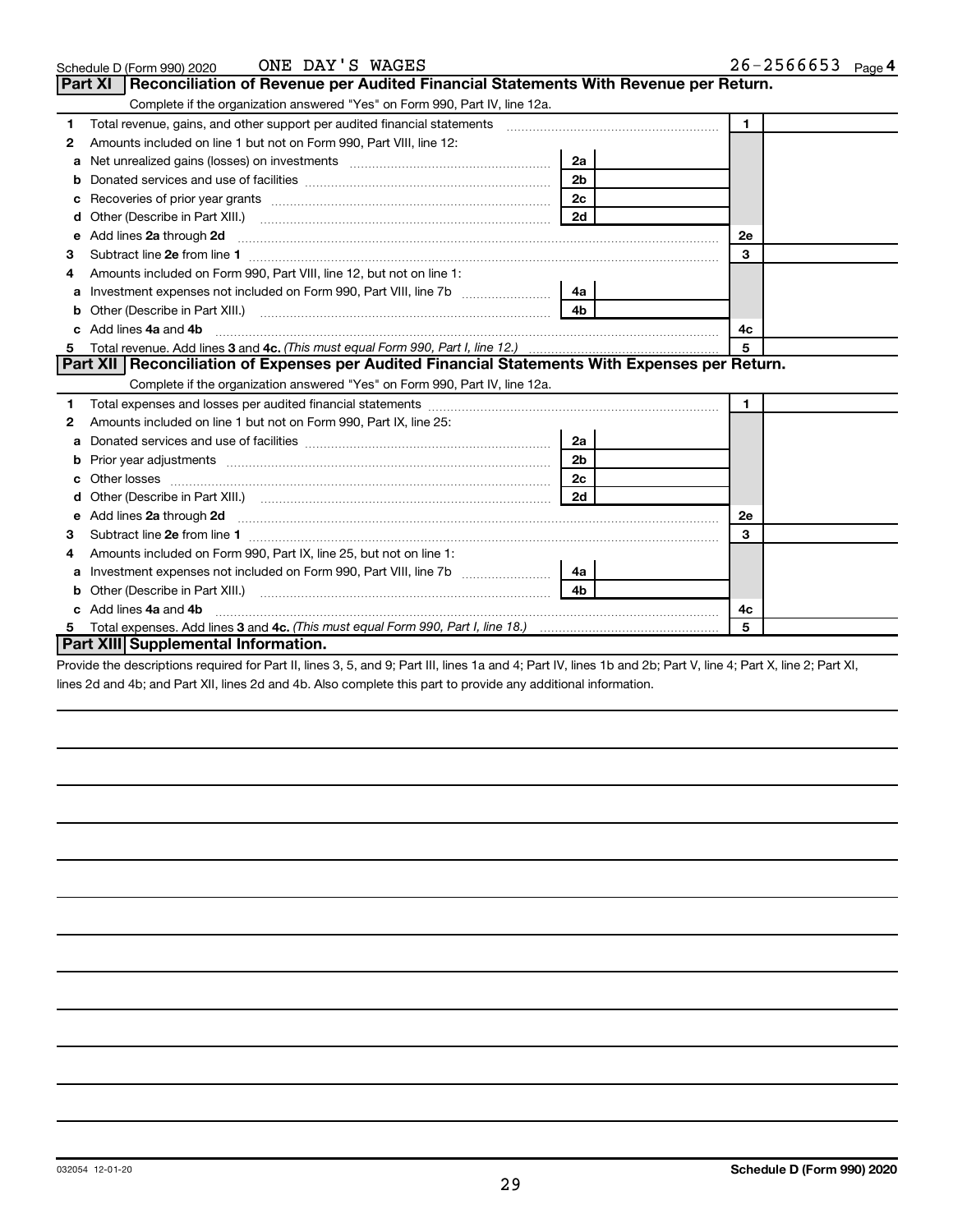| <b>SCHEDULE F</b> | <b>Statement of Activities Outside the United States</b>                                 | OMB No. 1545-004 |
|-------------------|------------------------------------------------------------------------------------------|------------------|
|                   |                                                                                          |                  |
| (Form 990)        | ► Complete if the organization answered "Yes" on Form 990, Part IV, line 14b, 15, or 16. | 2020             |
|                   |                                                                                          |                  |

**| Attach to Form 990.**

**| Go to www.irs.gov/Form990 for instructions and the latest information. Open to Public** 

|    | ame of the organization      |               |                           |                                                                                                                                                              |                        | <b>Employer identification number</b> |                              |
|----|------------------------------|---------------|---------------------------|--------------------------------------------------------------------------------------------------------------------------------------------------------------|------------------------|---------------------------------------|------------------------------|
|    | NE DAY'S WAGES               |               |                           |                                                                                                                                                              |                        | 26-2566653                            |                              |
|    | Part I                       |               |                           | General Information on Activities Outside the United States. Complete if the organization answered "Yes" on                                                  |                        |                                       |                              |
|    | Form 990, Part IV, line 14b. |               |                           |                                                                                                                                                              |                        |                                       |                              |
| 1. |                              |               |                           | For grantmakers. Does the organization maintain records to substantiate the amount of its grants and other assistance,                                       |                        |                                       |                              |
|    |                              |               |                           | the grantees' eligibility for the grants or assistance, and the selection criteria used to award the grants or assistance? $\ldots$ $\boxed{\textbf{X}}$ Yes |                        |                                       | <b>No</b>                    |
|    |                              |               |                           |                                                                                                                                                              |                        |                                       |                              |
| 2  |                              |               |                           | For grantmakers. Describe in Part V the organization's procedures for monitoring the use of its grants and other assistance outside the                      |                        |                                       |                              |
|    | United States.               |               |                           |                                                                                                                                                              |                        |                                       |                              |
| 3  | (a) Region                   | (b) Number of | (c) Number of             | Activities per Region. (The following Part I, line 3 table can be duplicated if additional space is needed.)<br>(d) Activities conducted in the region       |                        | (e) If activity listed in (d)         | (f) Total                    |
|    |                              | offices       | employees,<br>agents, and | (by type) (such as, fundraising, pro-                                                                                                                        |                        | is a program service,                 | expenditures                 |
|    |                              | in the region | independent               | gram services, investments, grants to                                                                                                                        |                        | describe specific type                | for and                      |
|    |                              |               | contractors               | recipients located in the region)                                                                                                                            |                        | of service(s) in the region           | investments<br>in the region |
|    |                              |               | in the region             |                                                                                                                                                              |                        |                                       |                              |
|    |                              |               |                           |                                                                                                                                                              |                        |                                       |                              |
|    |                              |               |                           |                                                                                                                                                              |                        |                                       |                              |
|    | AST ASIA AND THE             |               |                           |                                                                                                                                                              |                        |                                       |                              |
|    | ACIFIC                       |               | 0                         | PROGRAM SERVICES                                                                                                                                             | <b>FREEDOM PROJECT</b> |                                       | 24,754.                      |
|    |                              |               |                           |                                                                                                                                                              |                        |                                       |                              |
|    |                              |               |                           |                                                                                                                                                              |                        |                                       |                              |
|    | <b>IDDLE EAST AND</b>        |               |                           |                                                                                                                                                              | COVID 19 RESPONSE IN   |                                       |                              |
|    | <b>DRTH AFRICA</b>           |               | 0                         | PROGRAM SERVICES                                                                                                                                             | <b>KENYA</b>           |                                       | 12,640.                      |
|    |                              |               |                           |                                                                                                                                                              |                        |                                       |                              |
|    |                              |               |                           |                                                                                                                                                              |                        |                                       |                              |
|    |                              |               | 0                         |                                                                                                                                                              |                        |                                       |                              |
|    | <b>DRTH AMERICA</b>          |               |                           | PROGRAM SERVICES                                                                                                                                             | HEALTHY HOMES PROJECT  |                                       | 18,453.                      |
|    |                              |               |                           |                                                                                                                                                              |                        |                                       |                              |
|    |                              |               |                           |                                                                                                                                                              | HUMAN TRAFFICKING AND  |                                       |                              |
|    | <b>DUTH ASIA</b>             |               | 0                         | PROGRAM SERVICES                                                                                                                                             | COVID 19 RELIEF        |                                       |                              |
|    |                              |               |                           |                                                                                                                                                              |                        |                                       | 37,035.                      |
|    |                              |               |                           |                                                                                                                                                              |                        |                                       |                              |
|    |                              |               |                           |                                                                                                                                                              |                        |                                       |                              |
|    |                              |               |                           |                                                                                                                                                              |                        |                                       |                              |
|    |                              |               |                           |                                                                                                                                                              |                        |                                       |                              |
|    |                              |               |                           |                                                                                                                                                              |                        |                                       |                              |
|    |                              |               |                           |                                                                                                                                                              |                        |                                       |                              |
|    |                              |               |                           |                                                                                                                                                              |                        |                                       |                              |
|    |                              |               |                           |                                                                                                                                                              |                        |                                       |                              |

- **1 For grantmakers.**  Does the organization maintain records to substantiate the amount of its grants and other assistance, the grantees' eligibility for the grants or and the selection criteria used to a
- **2 For grantmakers.**  Describe in Part V the organization's procedures for monitoring the use of its grants and other assistance outside the United States.

|                                                                            | offices<br>in the region | employees,<br>agents, and<br>independent<br>contractors<br>in the region | (by type) (such as, fundraising, pro-<br>gram services, investments, grants to<br>recipients located in the region) | is a program service,<br>describe specific type<br>of service(s) in the region | expenditures<br>for and<br>investments<br>in the region |
|----------------------------------------------------------------------------|--------------------------|--------------------------------------------------------------------------|---------------------------------------------------------------------------------------------------------------------|--------------------------------------------------------------------------------|---------------------------------------------------------|
| EAST ASIA AND THE                                                          |                          |                                                                          |                                                                                                                     |                                                                                |                                                         |
| PACIFIC                                                                    | 0                        | 0                                                                        | PROGRAM SERVICES                                                                                                    | FREEDOM PROJECT                                                                | 24,754.                                                 |
| MIDDLE EAST AND                                                            |                          |                                                                          |                                                                                                                     | COVID 19 RESPONSE IN                                                           |                                                         |
| NORTH AFRICA                                                               | 0                        | 0                                                                        | PROGRAM SERVICES                                                                                                    | <b>KENYA</b>                                                                   | 12,640.                                                 |
|                                                                            |                          |                                                                          |                                                                                                                     |                                                                                |                                                         |
| NORTH AMERICA                                                              | $\overline{0}$           | 0                                                                        | PROGRAM SERVICES                                                                                                    | HEALTHY HOMES PROJECT                                                          | 18,453.                                                 |
|                                                                            |                          |                                                                          |                                                                                                                     | HUMAN TRAFFICKING AND                                                          |                                                         |
| SOUTH ASIA                                                                 | $\overline{0}$           | 0                                                                        | PROGRAM SERVICES                                                                                                    | COVID 19 RELIEF                                                                | 37,035.                                                 |
|                                                                            |                          |                                                                          |                                                                                                                     |                                                                                |                                                         |
|                                                                            |                          |                                                                          |                                                                                                                     |                                                                                |                                                         |
|                                                                            |                          |                                                                          |                                                                                                                     |                                                                                |                                                         |
|                                                                            |                          |                                                                          |                                                                                                                     |                                                                                |                                                         |
| 3 a Subtotal<br>.                                                          | $\overline{0}$           | $\mathbf 0$                                                              |                                                                                                                     |                                                                                | 92,882.                                                 |
| <b>b</b> Total from continuation<br>sheets to Part I                       | $\overline{0}$           | 0                                                                        |                                                                                                                     |                                                                                | 0.                                                      |
| c Totals (add lines 3a<br>and 3b)<br>.                                     | 0                        | 0                                                                        |                                                                                                                     |                                                                                | 92,882.                                                 |
| LHA For Paperwork Reduction Act Notice, see the Instructions for Form 990. |                          |                                                                          |                                                                                                                     |                                                                                | Schedule F (Form 990) 2020                              |

ONE DAY'S WAGES

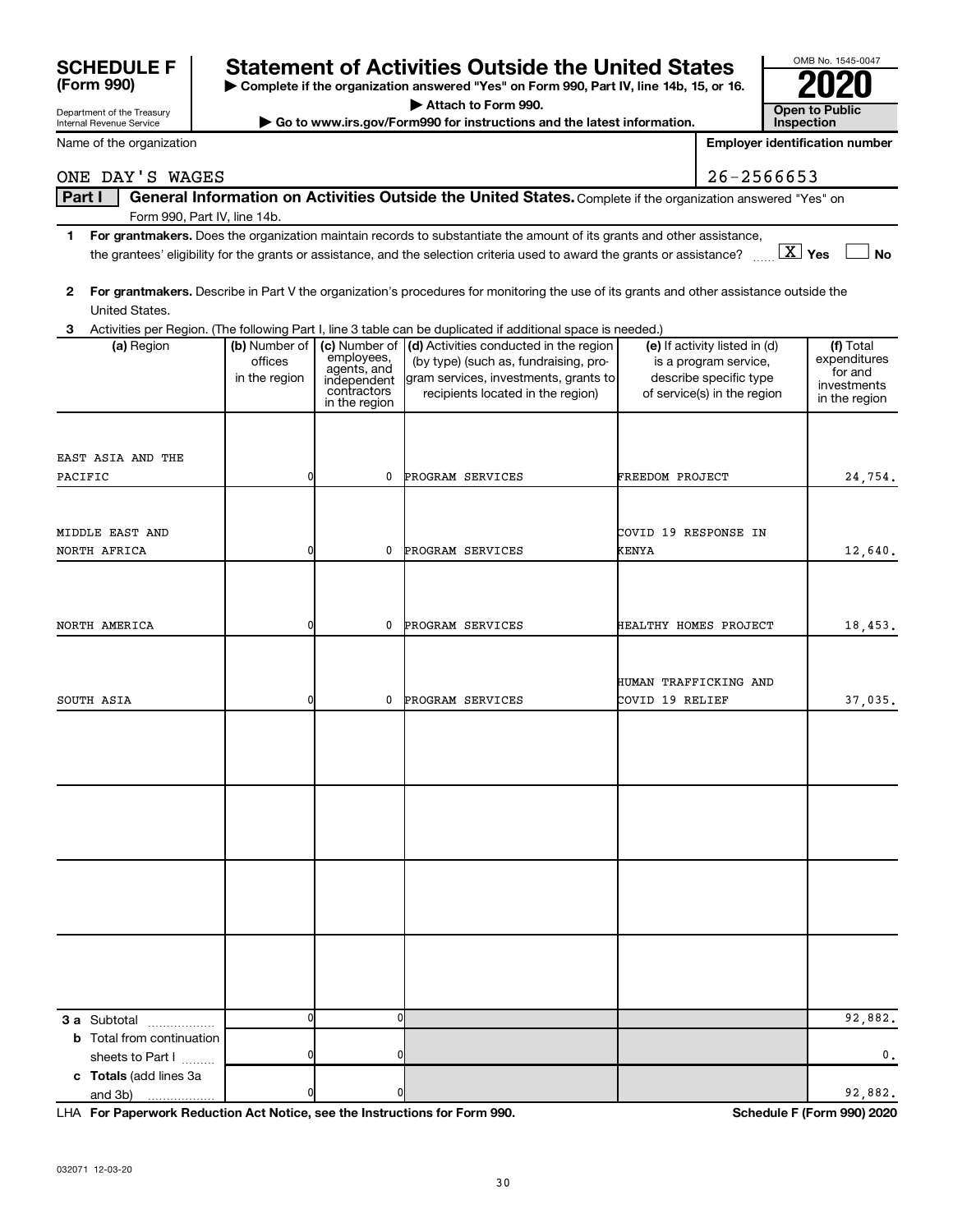032072 12-03-20

| 1<br>(a) Name of organization                              | (b) IRS code section<br>and EIN (if applicable) | (c) Region        | (d) Purpose of<br>grant                                                                                                                 | (e) Amount<br>of cash grant | (f) Manner of<br>cash disbursement | (g) Amount of<br>noncash<br>assistance | (h) Description<br>of noncash<br>assistance | (i) Method of<br>valuation (book, FMV,<br>appraisal, other) |
|------------------------------------------------------------|-------------------------------------------------|-------------------|-----------------------------------------------------------------------------------------------------------------------------------------|-----------------------------|------------------------------------|----------------------------------------|---------------------------------------------|-------------------------------------------------------------|
|                                                            |                                                 |                   |                                                                                                                                         |                             |                                    |                                        |                                             |                                                             |
|                                                            |                                                 | EAST ASIA AND THE |                                                                                                                                         |                             |                                    |                                        |                                             |                                                             |
|                                                            |                                                 | PACIFIC           | FREEDOM PROJECT                                                                                                                         | 24,754. WIRE                |                                    | 0                                      |                                             |                                                             |
|                                                            |                                                 |                   |                                                                                                                                         |                             |                                    |                                        |                                             |                                                             |
|                                                            |                                                 |                   |                                                                                                                                         |                             |                                    |                                        |                                             |                                                             |
|                                                            |                                                 | SOUTH ASIA        | HUMAN TRAFFICKING                                                                                                                       | 20, 272. WIRE               |                                    | 0                                      |                                             |                                                             |
|                                                            |                                                 |                   |                                                                                                                                         |                             |                                    |                                        |                                             |                                                             |
|                                                            |                                                 |                   |                                                                                                                                         |                             |                                    |                                        |                                             |                                                             |
|                                                            |                                                 |                   |                                                                                                                                         | 16,763. WIRE                |                                    |                                        |                                             |                                                             |
|                                                            |                                                 | SOUTH ASIA        | COVID 19 RELIEF                                                                                                                         |                             |                                    | 0                                      |                                             |                                                             |
|                                                            |                                                 |                   |                                                                                                                                         |                             |                                    |                                        |                                             |                                                             |
|                                                            |                                                 |                   | COVID 19 RELIEF IN                                                                                                                      |                             |                                    |                                        |                                             |                                                             |
|                                                            |                                                 | NORTH AMERICA     | <b>KENYA</b>                                                                                                                            | 12,640. WIRE                |                                    | $\mathbf 0$                            |                                             |                                                             |
|                                                            |                                                 |                   |                                                                                                                                         |                             |                                    |                                        |                                             |                                                             |
|                                                            |                                                 |                   |                                                                                                                                         |                             |                                    |                                        |                                             |                                                             |
|                                                            |                                                 | NORTH AMERICA     | HEALTHY HOMES PROJECT                                                                                                                   | 18,453. CHECK               |                                    | 0                                      |                                             |                                                             |
|                                                            |                                                 |                   |                                                                                                                                         |                             |                                    |                                        |                                             |                                                             |
|                                                            |                                                 |                   |                                                                                                                                         |                             |                                    |                                        |                                             |                                                             |
|                                                            |                                                 |                   |                                                                                                                                         |                             |                                    |                                        |                                             |                                                             |
|                                                            |                                                 |                   |                                                                                                                                         |                             |                                    |                                        |                                             |                                                             |
|                                                            |                                                 |                   |                                                                                                                                         |                             |                                    |                                        |                                             |                                                             |
|                                                            |                                                 |                   |                                                                                                                                         |                             |                                    |                                        |                                             |                                                             |
|                                                            |                                                 |                   |                                                                                                                                         |                             |                                    |                                        |                                             |                                                             |
|                                                            |                                                 |                   |                                                                                                                                         |                             |                                    |                                        |                                             |                                                             |
|                                                            |                                                 |                   |                                                                                                                                         |                             |                                    |                                        |                                             |                                                             |
|                                                            |                                                 |                   |                                                                                                                                         |                             |                                    |                                        |                                             |                                                             |
| $\mathbf{2}$                                               |                                                 |                   | Enter total number of recipient organizations listed above that are recognized as charities by the foreign country, recognized as a tax |                             |                                    |                                        |                                             |                                                             |
| Enter total number of other organizations or entities<br>3 |                                                 |                   | exempt 501(c)(3) organization by the IRS, or for which the grantee or counsel has provided a section 501(c)(3) equivalency letter       |                             |                                    |                                        |                                             | 5                                                           |
|                                                            |                                                 |                   |                                                                                                                                         |                             |                                    |                                        |                                             |                                                             |

Part II | Grants and Other Assistance to Organizations or Entities Outside the United States. Complete if the organization answered "Yes" on Form 990, Part IV, line 15, for any recipient who received more than \$5,000. Part II can be duplicated if additional space is needed.

**Schedule F (Form 990) 2020**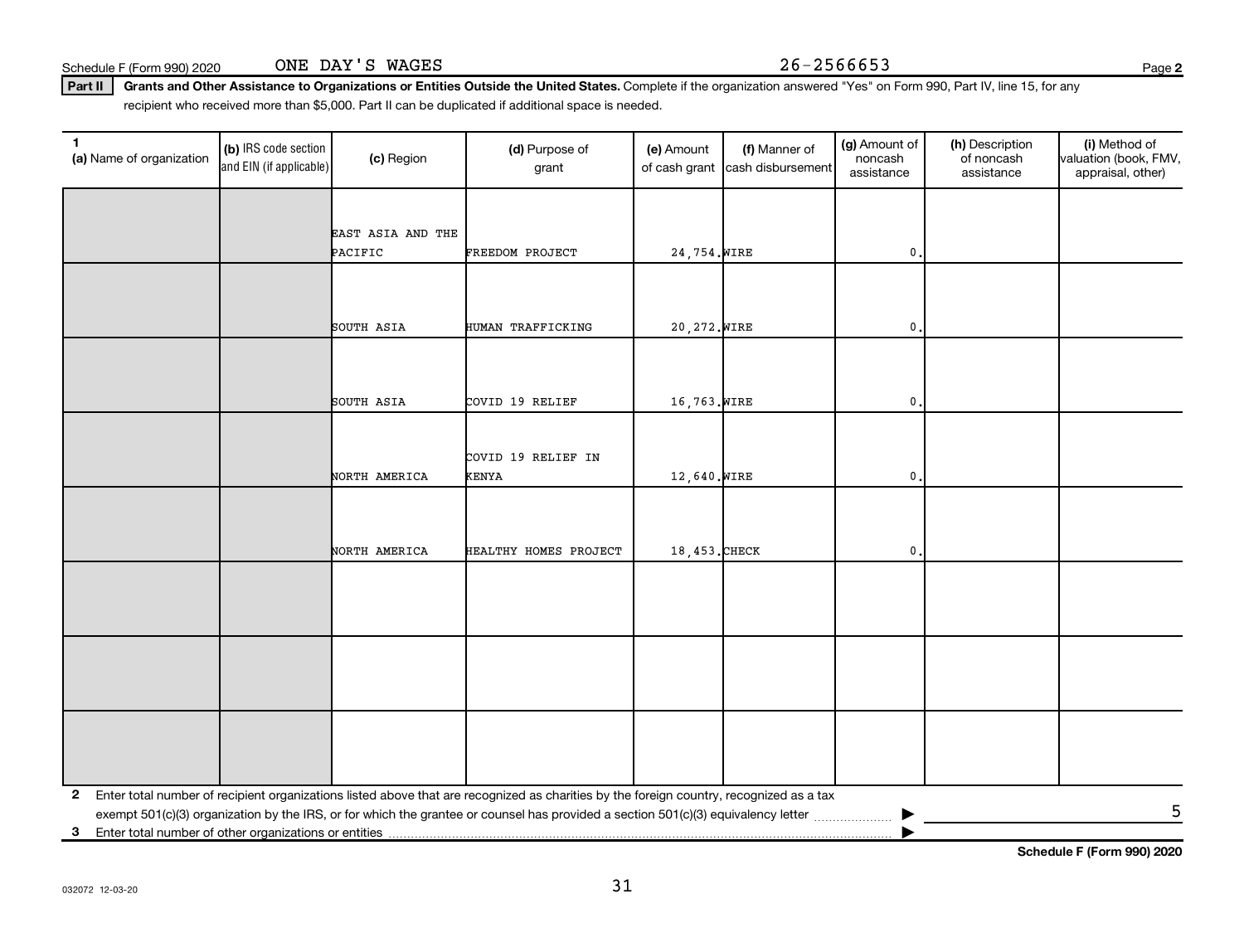| (a) Type of grant or assistance | (b) Region | $\vert$ (c) Number of $\vert$ (d) Amount of $\vert$<br>recipients | cash grant | (e) Manner of<br>cash disbursement | (f) Amount of<br>noncash<br>assistance | (g) Description of<br>noncash assistance | (h)<br>(b<br>appr |
|---------------------------------|------------|-------------------------------------------------------------------|------------|------------------------------------|----------------------------------------|------------------------------------------|-------------------|
|                                 |            |                                                                   |            |                                    |                                        |                                          |                   |

ONE DAY'S WAGES

Part III can be duplicated if additional space is needed.

Part III Grants and Other Assistance to Individuals Outside the United States. Complete if the organization answered "Yes" on Form 990, Part IV, line 16.

Schedule F (Form 990) 2020  $\qquad \qquad \text{ONE } \text{DAY } 'S \text{ WAGES}$   $26-2566653$ 

Page 3

**(h)** Method of<br>valuation<br>(book, FMV,<br>appraisal, other)

**Schedule F (Form 990) 2020**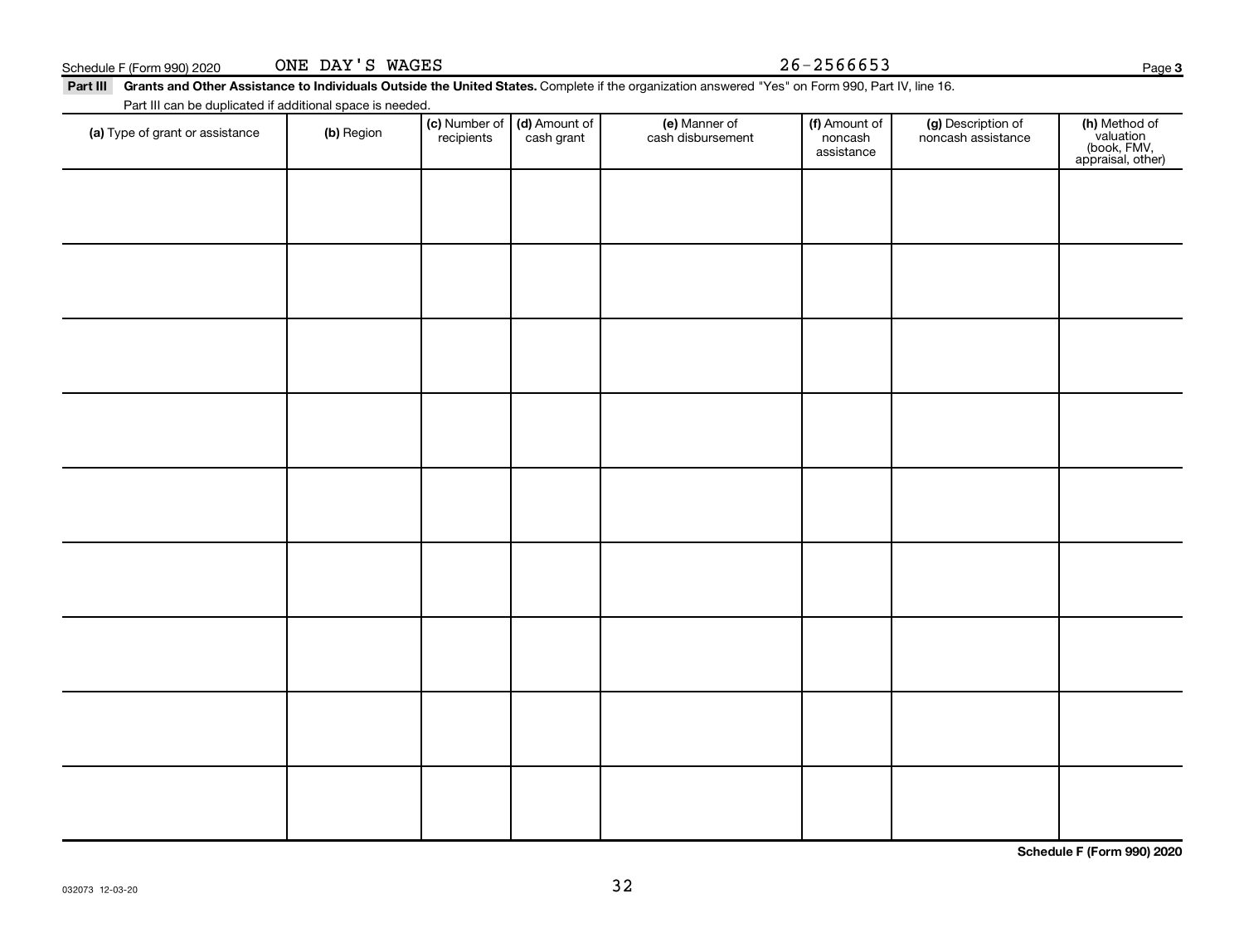| 1              | Was the organization a U.S. transferor of property to a foreign corporation during the tax year? If "Yes,"<br>the organization may be required to file Form 926, Return by a U.S. Transferor of Property to a Foreign                                                                                                             | Yes | $X_{\text{No}}$   |
|----------------|-----------------------------------------------------------------------------------------------------------------------------------------------------------------------------------------------------------------------------------------------------------------------------------------------------------------------------------|-----|-------------------|
| $\overline{2}$ | Did the organization have an interest in a foreign trust during the tax year? If "Yes," the organization may<br>be required to separately file Form 3520, Annual Return To Report Transactions With Foreign Trusts and<br>Receipt of Certain Foreign Gifts, and/or Form 3520-A, Annual Information Return of Foreign Trust With a | Yes | $\overline{X}$ No |
| 3              | Did the organization have an ownership interest in a foreign corporation during the tax year? If "Yes,"<br>the organization may be required to file Form 5471, Information Return of U.S. Persons With Respect to                                                                                                                 | Yes | $X _{N_{\Omega}}$ |
| 4              | Was the organization a direct or indirect shareholder of a passive foreign investment company or a<br>qualified electing fund during the tax year? If "Yes," the organization may be required to file Form 8621,<br>Information Return by a Shareholder of a Passive Foreign Investment Company or Qualified Electing             | Yes | $X _{\text{No}}$  |
| 5              | Did the organization have an ownership interest in a foreign partnership during the tax year? If "Yes,"<br>the organization may be required to file Form 8865, Return of U.S. Persons With Respect to Certain<br>Foreign Partnerships (see Instructions for Form 8865)                                                            | Yes | $X _{N_{\Omega}}$ |
| 6              | Did the organization have any operations in or related to any boycotting countries during the tax year? If<br>"Yes," the organization may be required to separately file Form 5713, International Boycott Report (see                                                                                                             | Yes |                   |

**Schedule F (Form 990) 2020**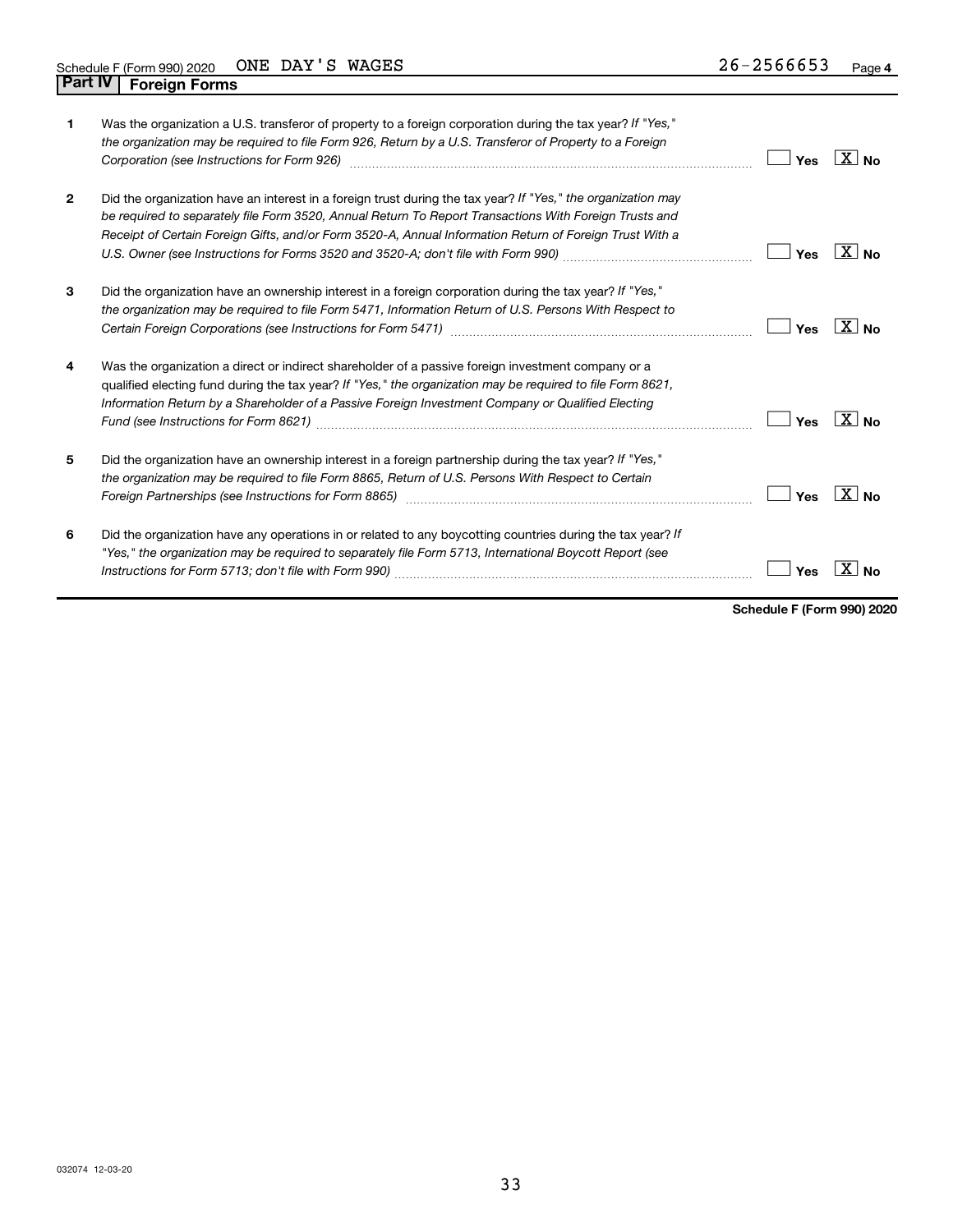**Part V Supplemental Information**

Provide the information required by Part I, line 2 (monitoring of funds); Part I, line 3, column (f) (accounting method; amounts of investments vs. expenditures per region); Part II, line 1 (accounting method); Part III (accounting method); and Part III, column (c) (estimated number of recipients), as applicable. Also complete this part to provide any additional information. See instructions.

PART I, LINE 2:

ONE DAY'S WAGES REQUIRES GRANT RECIPIENTS TO PROVIDE SPECIFIC FOLLOW-UP

DOCUMENTATION AT THREE DIFFERENT TIME INTERVALS FOLLOWING GRANT FUNDING.

THE DOCUMENTATION REQUIRED INCLUDES NARRATIVE ACCOUNTS FROM

BENEFICIARIES, PHOTOS OF THE PROJECT AND/OR THE BENEFACTORS, IMPACT

SURVEY/MEASUREMENTS TO SHOW PROGRESS TOWARDS STATED GOAL, AND DETAILED

BUDGET OF ACTUAL PROJECT EXPENSE.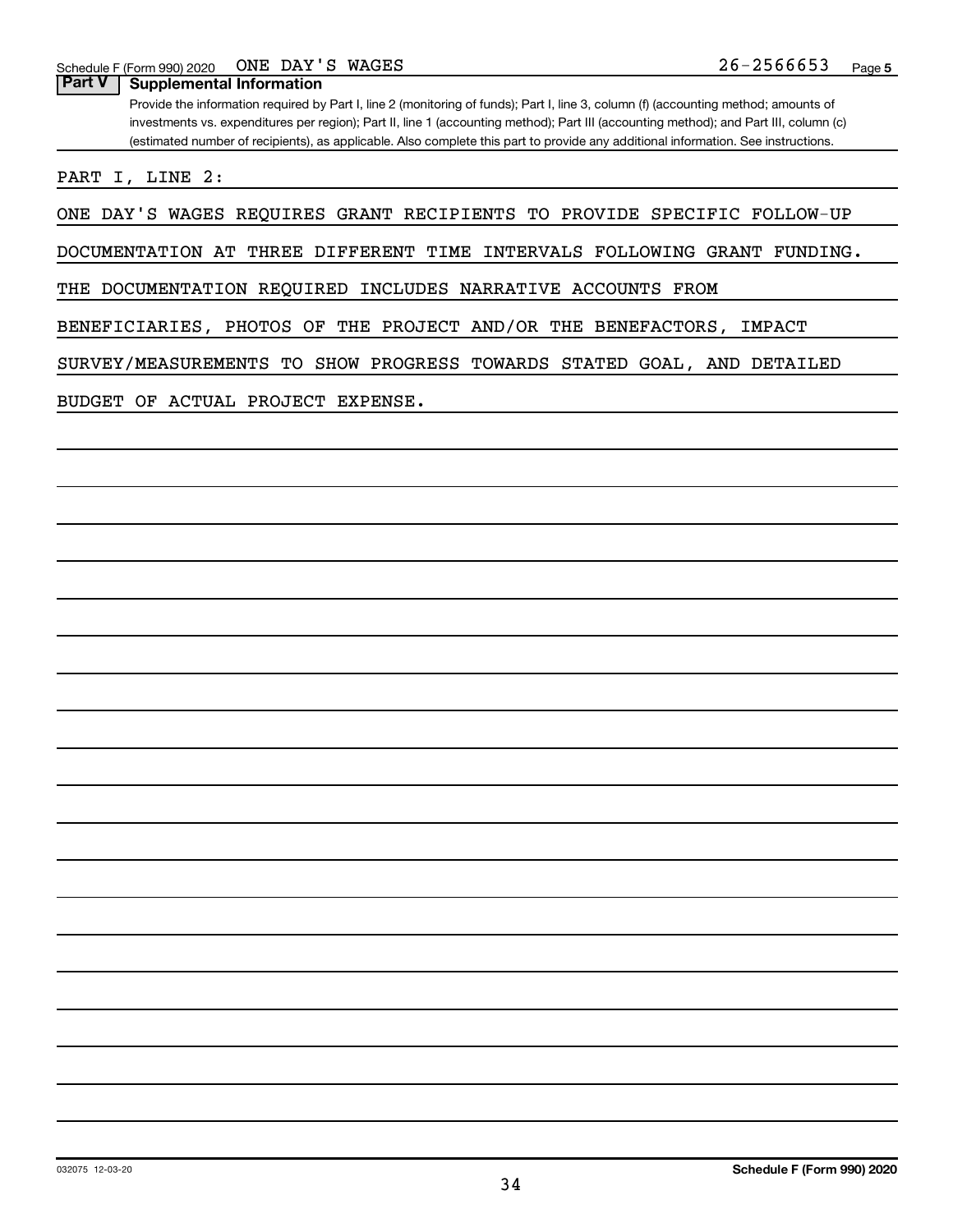| <b>SCHEDULE G</b>                                                                                                                                                                           | <b>Supplemental Information Regarding Fundraising or Gaming Activities</b>                                                    |                                                 |                                       |                                        | OMB No. 1545-0047                     |  |  |  |  |
|---------------------------------------------------------------------------------------------------------------------------------------------------------------------------------------------|-------------------------------------------------------------------------------------------------------------------------------|-------------------------------------------------|---------------------------------------|----------------------------------------|---------------------------------------|--|--|--|--|
| (Form 990 or 990-EZ)<br>Complete if the organization answered "Yes" on Form 990, Part IV, line 17, 18, or 19, or if the<br>organization entered more than \$15,000 on Form 990-EZ, line 6a. |                                                                                                                               |                                                 |                                       |                                        |                                       |  |  |  |  |
| Department of the Treasury                                                                                                                                                                  | Attach to Form 990 or Form 990-EZ.                                                                                            |                                                 |                                       |                                        | <b>Open to Public</b><br>Inspection   |  |  |  |  |
| Internal Revenue Service<br>Name of the organization                                                                                                                                        | Go to www.irs.gov/Form990 for instructions and the latest information.                                                        |                                                 |                                       |                                        | <b>Employer identification number</b> |  |  |  |  |
|                                                                                                                                                                                             | ONE DAY'S WAGES                                                                                                               |                                                 |                                       | 26-2566653                             |                                       |  |  |  |  |
| Part I                                                                                                                                                                                      | Fundraising Activities. Complete if the organization answered "Yes" on Form 990, Part IV, line 17. Form 990-EZ filers are not |                                                 |                                       |                                        |                                       |  |  |  |  |
| required to complete this part.<br>Indicate whether the organization raised funds through any of the following activities. Check all that apply.<br>1.                                      |                                                                                                                               |                                                 |                                       |                                        |                                       |  |  |  |  |
| Mail solicitations<br>а                                                                                                                                                                     | е                                                                                                                             |                                                 | Solicitation of non-government grants |                                        |                                       |  |  |  |  |
| Internet and email solicitations<br>b                                                                                                                                                       | f                                                                                                                             |                                                 | Solicitation of government grants     |                                        |                                       |  |  |  |  |
| Phone solicitations<br>с<br>In-person solicitations<br>d                                                                                                                                    | g                                                                                                                             | Special fundraising events                      |                                       |                                        |                                       |  |  |  |  |
| 2 a Did the organization have a written or oral agreement with any individual (including officers, directors, trustees, or                                                                  |                                                                                                                               |                                                 |                                       |                                        |                                       |  |  |  |  |
|                                                                                                                                                                                             | key employees listed in Form 990, Part VII) or entity in connection with professional fundraising services?                   |                                                 |                                       |                                        | <b>No</b><br>Yes                      |  |  |  |  |
| b If "Yes," list the 10 highest paid individuals or entities (fundraisers) pursuant to agreements under which the fundraiser is to be                                                       |                                                                                                                               |                                                 |                                       |                                        |                                       |  |  |  |  |
| compensated at least \$5,000 by the organization.                                                                                                                                           |                                                                                                                               |                                                 |                                       |                                        |                                       |  |  |  |  |
| (i) Name and address of individual                                                                                                                                                          |                                                                                                                               | (iii) Did<br>fundraiser                         | (iv) Gross receipts                   | (v) Amount paid<br>to (or retained by) | (vi) Amount paid                      |  |  |  |  |
| or entity (fundraiser)                                                                                                                                                                      | (ii) Activity                                                                                                                 | have custody<br>or control of<br>contributions? | from activity                         | fundraiser<br>listed in col. (i)       | to (or retained by)<br>organization   |  |  |  |  |
|                                                                                                                                                                                             |                                                                                                                               | Yes<br>No                                       |                                       |                                        |                                       |  |  |  |  |
|                                                                                                                                                                                             |                                                                                                                               |                                                 |                                       |                                        |                                       |  |  |  |  |
|                                                                                                                                                                                             |                                                                                                                               |                                                 |                                       |                                        |                                       |  |  |  |  |
|                                                                                                                                                                                             |                                                                                                                               |                                                 |                                       |                                        |                                       |  |  |  |  |
|                                                                                                                                                                                             |                                                                                                                               |                                                 |                                       |                                        |                                       |  |  |  |  |
|                                                                                                                                                                                             |                                                                                                                               |                                                 |                                       |                                        |                                       |  |  |  |  |
|                                                                                                                                                                                             |                                                                                                                               |                                                 |                                       |                                        |                                       |  |  |  |  |
|                                                                                                                                                                                             |                                                                                                                               |                                                 |                                       |                                        |                                       |  |  |  |  |
|                                                                                                                                                                                             |                                                                                                                               |                                                 |                                       |                                        |                                       |  |  |  |  |
|                                                                                                                                                                                             |                                                                                                                               |                                                 |                                       |                                        |                                       |  |  |  |  |
|                                                                                                                                                                                             |                                                                                                                               |                                                 |                                       |                                        |                                       |  |  |  |  |
|                                                                                                                                                                                             |                                                                                                                               |                                                 |                                       |                                        |                                       |  |  |  |  |
|                                                                                                                                                                                             |                                                                                                                               |                                                 |                                       |                                        |                                       |  |  |  |  |
|                                                                                                                                                                                             |                                                                                                                               |                                                 |                                       |                                        |                                       |  |  |  |  |
| Total<br>3 List all states in which the organization is registered or licensed to solicit contributions or has been notified it is exempt from registration<br>or licensing.                |                                                                                                                               |                                                 |                                       |                                        |                                       |  |  |  |  |
|                                                                                                                                                                                             |                                                                                                                               |                                                 |                                       |                                        |                                       |  |  |  |  |
|                                                                                                                                                                                             |                                                                                                                               |                                                 |                                       |                                        |                                       |  |  |  |  |
|                                                                                                                                                                                             |                                                                                                                               |                                                 |                                       |                                        |                                       |  |  |  |  |
|                                                                                                                                                                                             |                                                                                                                               |                                                 |                                       |                                        |                                       |  |  |  |  |

**For Paperwork Reduction Act Notice, see the Instructions for Form 990 or 990-EZ. Schedule G (Form 990 or 990-EZ) 2020** LHA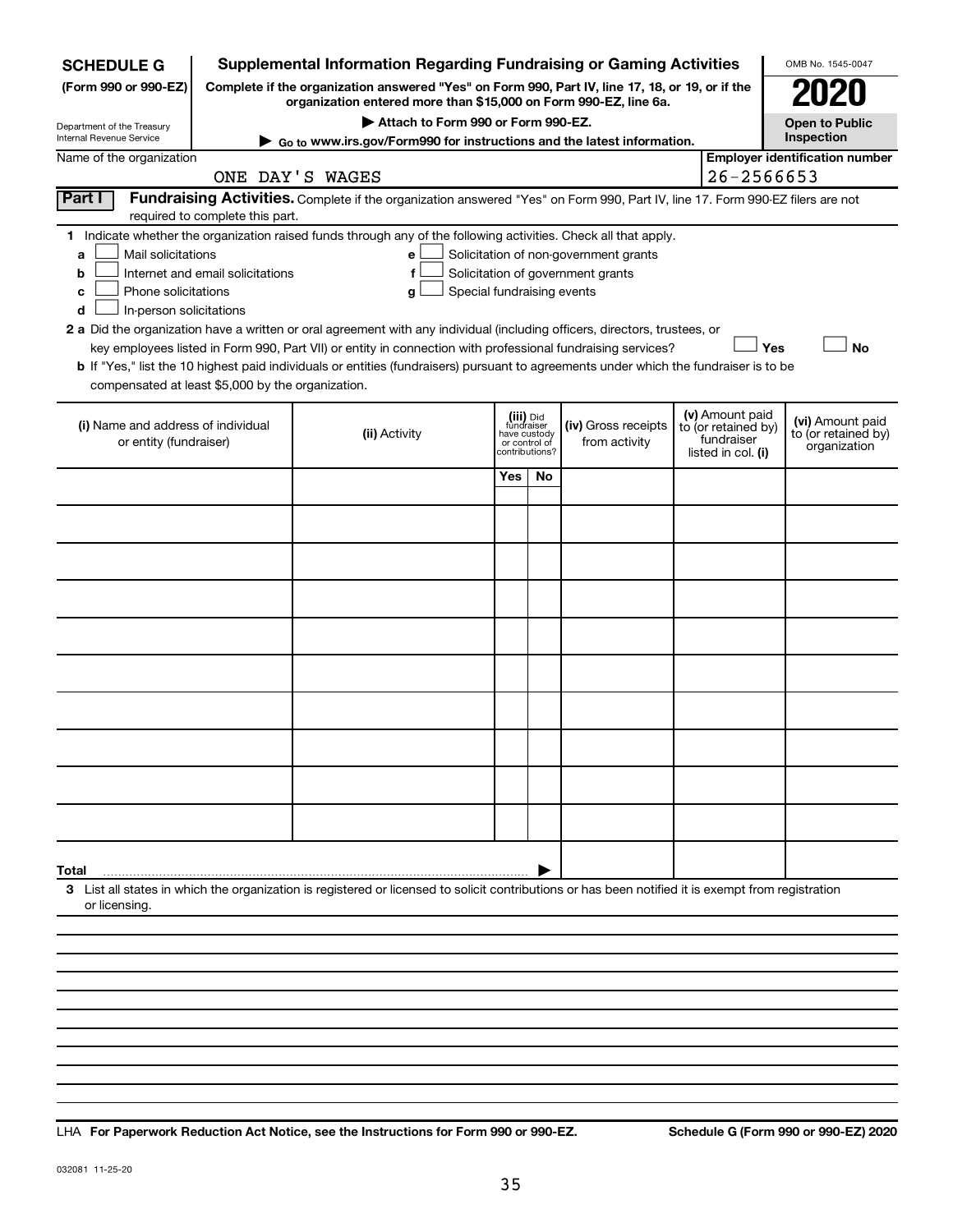#### Schedule G (Form 990 or 990-EZ) 2020 Page ONE DAY'S WAGES 26-2566653

Part II | Fundraising Events. Complete if the organization answered "Yes" on Form 990, Part IV, line 18, or reported more than \$15,000 of fundraising event contributions and gross income on Form 990-EZ, lines 1 and 6b. List events with gross receipts greater than \$5,000.

|                        |    | or fundraising event contributions and gross income on Form 990-EZ, lines T and 6D. List events with gross receipts greater than \$5,000.                                                                                                 |                |                                                  |                                 |                                                     |
|------------------------|----|-------------------------------------------------------------------------------------------------------------------------------------------------------------------------------------------------------------------------------------------|----------------|--------------------------------------------------|---------------------------------|-----------------------------------------------------|
|                        |    |                                                                                                                                                                                                                                           | (a) Event $#1$ | $(b)$ Event #2                                   | (c) Other events<br><b>NONE</b> | (d) Total events<br>(add col. (a) through           |
|                        |    |                                                                                                                                                                                                                                           | ANNUAL GALA    |                                                  |                                 | col. (c)                                            |
|                        |    |                                                                                                                                                                                                                                           | (event type)   | (event type)                                     | (total number)                  |                                                     |
| Revenue                | 1. |                                                                                                                                                                                                                                           | 232,575.       |                                                  |                                 | 232,575.                                            |
|                        |    |                                                                                                                                                                                                                                           | 218,403.       |                                                  |                                 | 218,403.                                            |
|                        | 3  | Gross income (line 1 minus line 2)                                                                                                                                                                                                        | 14,172.        |                                                  |                                 | 14,172.                                             |
|                        |    |                                                                                                                                                                                                                                           |                |                                                  |                                 |                                                     |
|                        |    |                                                                                                                                                                                                                                           |                |                                                  |                                 |                                                     |
|                        | 5  |                                                                                                                                                                                                                                           |                |                                                  |                                 |                                                     |
|                        | 6  |                                                                                                                                                                                                                                           | 12,518.        |                                                  |                                 | 12,518.                                             |
| Direct Expenses        |    |                                                                                                                                                                                                                                           |                |                                                  |                                 |                                                     |
|                        | 8  |                                                                                                                                                                                                                                           |                |                                                  |                                 |                                                     |
|                        | 9  |                                                                                                                                                                                                                                           | 16,948.        |                                                  |                                 | 16,948.                                             |
|                        | 10 | Direct expense summary. Add lines 4 through 9 in column (d)                                                                                                                                                                               |                |                                                  |                                 | 29,466.                                             |
|                        |    |                                                                                                                                                                                                                                           |                |                                                  |                                 | $-15, 294.$                                         |
| Part III               |    | Gaming. Complete if the organization answered "Yes" on Form 990, Part IV, line 19, or reported more than                                                                                                                                  |                |                                                  |                                 |                                                     |
|                        |    | \$15,000 on Form 990-EZ, line 6a.                                                                                                                                                                                                         |                |                                                  |                                 |                                                     |
| Revenue                |    |                                                                                                                                                                                                                                           | (a) Bingo      | (b) Pull tabs/instant<br>bingo/progressive bingo | (c) Other gaming                | (d) Total gaming (add<br>col. (a) through col. (c)) |
|                        |    |                                                                                                                                                                                                                                           |                |                                                  |                                 |                                                     |
|                        | 1. |                                                                                                                                                                                                                                           |                |                                                  |                                 |                                                     |
|                        |    |                                                                                                                                                                                                                                           |                |                                                  |                                 |                                                     |
| <b>Direct Expenses</b> | 3  |                                                                                                                                                                                                                                           |                |                                                  |                                 |                                                     |
|                        | 4  |                                                                                                                                                                                                                                           |                |                                                  |                                 |                                                     |
|                        |    |                                                                                                                                                                                                                                           |                |                                                  |                                 |                                                     |
|                        |    |                                                                                                                                                                                                                                           | Yes<br>%       | Yes<br>%                                         | Yes<br>%                        |                                                     |
|                        | 6  | Volunteer labor                                                                                                                                                                                                                           | No             | No                                               | No                              |                                                     |
|                        | 7  | Direct expense summary. Add lines 2 through 5 in column (d)                                                                                                                                                                               |                |                                                  |                                 |                                                     |
|                        | 8  |                                                                                                                                                                                                                                           |                |                                                  |                                 |                                                     |
|                        |    |                                                                                                                                                                                                                                           |                |                                                  |                                 |                                                     |
| 9                      |    | Enter the state(s) in which the organization conducts gaming activities:                                                                                                                                                                  |                |                                                  |                                 |                                                     |
|                        |    |                                                                                                                                                                                                                                           |                |                                                  |                                 | Yes<br>No                                           |
|                        |    | <b>b</b> If "No," explain:                                                                                                                                                                                                                |                |                                                  |                                 |                                                     |
|                        |    |                                                                                                                                                                                                                                           |                |                                                  |                                 | Yes<br>No                                           |
|                        |    | <b>b</b> If "Yes," explain: <u>All and the set of the set of the set of the set of the set of the set of the set of the set of the set of the set of the set of the set of the set of the set of the set of the set of the set of the</u> |                |                                                  |                                 |                                                     |
|                        |    |                                                                                                                                                                                                                                           |                |                                                  |                                 |                                                     |

032082 11-25-20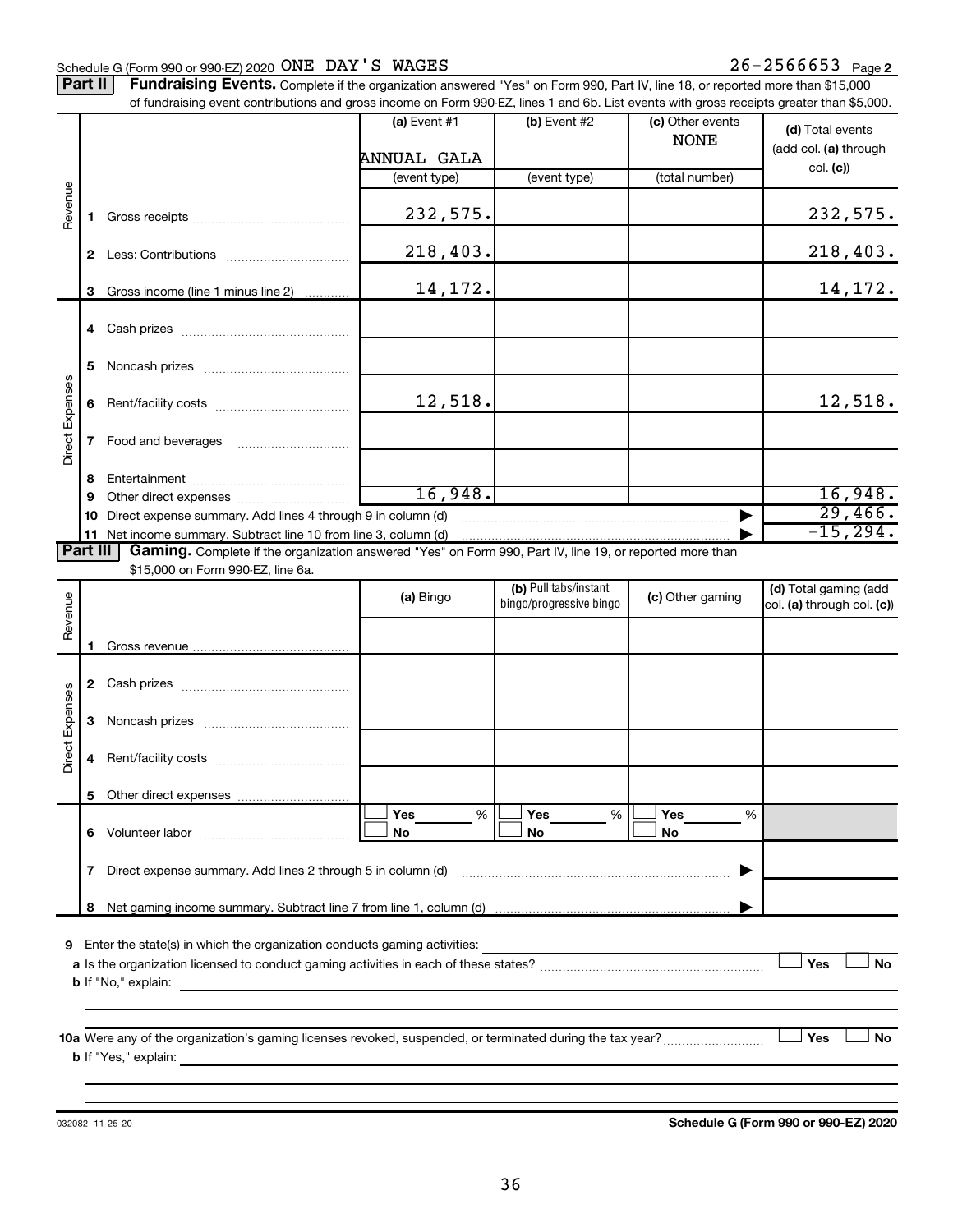|    | Schedule G (Form 990 or 990-EZ) 2020 ONE DAY'S WAGES                                                                                                          | $26 - 2566653$ |                 |     | Page 3               |
|----|---------------------------------------------------------------------------------------------------------------------------------------------------------------|----------------|-----------------|-----|----------------------|
|    |                                                                                                                                                               |                |                 | Yes | <b>No</b>            |
|    | 12 Is the organization a grantor, beneficiary or trustee of a trust, or a member of a partnership or other entity formed                                      |                |                 |     |                      |
|    |                                                                                                                                                               |                |                 | Yes | No                   |
|    | 13 Indicate the percentage of gaming activity conducted in:                                                                                                   |                |                 |     |                      |
|    |                                                                                                                                                               |                | 13а             |     | %                    |
|    | <b>b</b> An outside facility <i>www.communicality www.communicality.communicality www.communicality www.communicality.communicality www.communicality.com</i> |                | 13 <sub>b</sub> |     | %                    |
|    | 14 Enter the name and address of the person who prepares the organization's gaming/special events books and records:                                          |                |                 |     |                      |
|    | Name $\blacktriangleright$<br><u>and the control of the control of the control of the control of the control of the control of</u>                            |                |                 |     |                      |
|    |                                                                                                                                                               |                |                 |     |                      |
|    | 15a Does the organization have a contract with a third party from whom the organization receives gaming revenue?                                              |                |                 | Yes | <b>No</b>            |
|    |                                                                                                                                                               |                |                 |     |                      |
|    | of gaming revenue retained by the third party $\triangleright$ \$                                                                                             |                |                 |     |                      |
|    | c If "Yes," enter name and address of the third party:                                                                                                        |                |                 |     |                      |
|    |                                                                                                                                                               |                |                 |     |                      |
|    | <u>and the control of the control of the control of the control of the control of the control of the control of</u><br>Name $\blacktriangleright$             |                |                 |     |                      |
|    | Address $\blacktriangleright$<br><u> 1989 - Andrea Andrew Maria (h. 1989).</u>                                                                                |                |                 |     |                      |
|    | <b>16</b> Gaming manager information:                                                                                                                         |                |                 |     |                      |
|    | <u> 1989 - Johann Barbara, martin amerikan basal dan berasal dan berasal dalam basal dan berasal dalam berasal da</u><br>Name $\blacktriangleright$           |                |                 |     |                      |
|    |                                                                                                                                                               |                |                 |     |                      |
|    | Gaming manager compensation > \$                                                                                                                              |                |                 |     |                      |
|    |                                                                                                                                                               |                |                 |     |                      |
|    |                                                                                                                                                               |                |                 |     |                      |
|    |                                                                                                                                                               |                |                 |     |                      |
|    | Director/officer<br>Employee<br>Independent contractor                                                                                                        |                |                 |     |                      |
|    |                                                                                                                                                               |                |                 |     |                      |
| 17 | Mandatory distributions:                                                                                                                                      |                |                 |     |                      |
|    | a Is the organization required under state law to make charitable distributions from the gaming proceeds to<br>retain the state gaming license?               |                |                 |     | $\Box$ Yes $\Box$ No |
|    | <b>b</b> Enter the amount of distributions required under state law to be distributed to other exempt organizations or spent in the                           |                |                 |     |                      |
|    | organization's own exempt activities during the tax year $\triangleright$ \$                                                                                  |                |                 |     |                      |
|    | <b>Part IV</b><br>Supplemental Information. Provide the explanations required by Part I, line 2b, columns (iii) and (v); and Part III, lines 9, 9b, 10b,      |                |                 |     |                      |
|    | 15b, 15c, 16, and 17b, as applicable. Also provide any additional information. See instructions.                                                              |                |                 |     |                      |
|    |                                                                                                                                                               |                |                 |     |                      |
|    |                                                                                                                                                               |                |                 |     |                      |
|    |                                                                                                                                                               |                |                 |     |                      |
|    |                                                                                                                                                               |                |                 |     |                      |
|    |                                                                                                                                                               |                |                 |     |                      |
|    |                                                                                                                                                               |                |                 |     |                      |
|    |                                                                                                                                                               |                |                 |     |                      |
|    |                                                                                                                                                               |                |                 |     |                      |
|    |                                                                                                                                                               |                |                 |     |                      |
|    |                                                                                                                                                               |                |                 |     |                      |
|    |                                                                                                                                                               |                |                 |     |                      |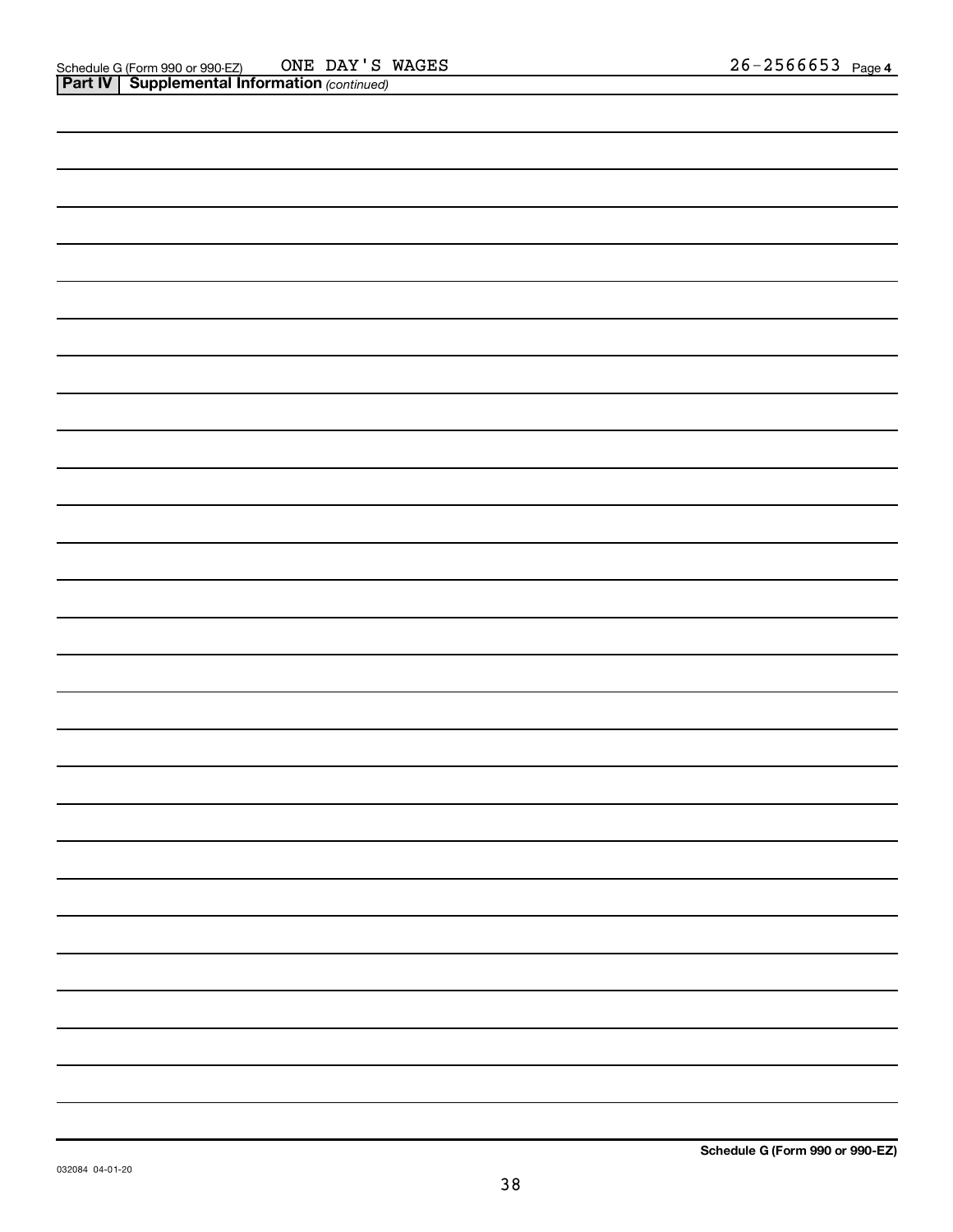| <b>SCHEDULE I</b><br>(Form 990)<br>Department of the Treasury                                                                                                                                                                                                                                                            |                | <b>Grants and Other Assistance to Organizations,</b><br>Governments, and Individuals in the United States<br>Complete if the organization answered "Yes" on Form 990, Part IV, line 21 or 22. | Attach to Form 990.                                   |                                         |                                                                |                                          | OMB No. 1545-0047<br><b>Open to Public</b>              |
|--------------------------------------------------------------------------------------------------------------------------------------------------------------------------------------------------------------------------------------------------------------------------------------------------------------------------|----------------|-----------------------------------------------------------------------------------------------------------------------------------------------------------------------------------------------|-------------------------------------------------------|-----------------------------------------|----------------------------------------------------------------|------------------------------------------|---------------------------------------------------------|
| Internal Revenue Service                                                                                                                                                                                                                                                                                                 |                |                                                                                                                                                                                               | Go to www.irs.gov/Form990 for the latest information. |                                         |                                                                |                                          | Inspection                                              |
| Name of the organization<br>ONE DAY'S WAGES                                                                                                                                                                                                                                                                              |                |                                                                                                                                                                                               |                                                       |                                         |                                                                |                                          | <b>Employer identification number</b><br>$26 - 2566653$ |
| Part I<br><b>General Information on Grants and Assistance</b>                                                                                                                                                                                                                                                            |                |                                                                                                                                                                                               |                                                       |                                         |                                                                |                                          |                                                         |
| Does the organization maintain records to substantiate the amount of the grants or assistance, the grantees' eligibility for the grants or assistance, and the selection<br>$\mathbf 1$<br>Describe in Part IV the organization's procedures for monitoring the use of grant funds in the United States.<br>$\mathbf{2}$ |                |                                                                                                                                                                                               |                                                       |                                         |                                                                |                                          | $\boxed{\text{X}}$ Yes<br>  No                          |
| Part II<br>Grants and Other Assistance to Domestic Organizations and Domestic Governments. Complete if the organization answered "Yes" on Form 990, Part IV, line 21, for any                                                                                                                                            |                |                                                                                                                                                                                               |                                                       |                                         |                                                                |                                          |                                                         |
| recipient that received more than \$5,000. Part II can be duplicated if additional space is needed.                                                                                                                                                                                                                      |                |                                                                                                                                                                                               |                                                       |                                         |                                                                |                                          |                                                         |
| <b>1 (a)</b> Name and address of organization<br>or government                                                                                                                                                                                                                                                           | $(b)$ EIN      | (c) IRC section<br>(if applicable)                                                                                                                                                            | (d) Amount of<br>cash grant                           | (e) Amount of<br>non-cash<br>assistance | (f) Method of<br>valuation (book,<br>FMV, appraisal,<br>other) | (g) Description of<br>noncash assistance | (h) Purpose of grant<br>or assistance                   |
| 10 THOUSAND WINDOWS<br>2095 LAKESIDE CENTRE WAY<br>KNOXVILLE, TN 37922                                                                                                                                                                                                                                                   | 27-2505761     |                                                                                                                                                                                               | 15,337.                                               | 0.                                      |                                                                |                                          | WORK STUDY PROGRAM FOR<br>TRAFFICKING SURVIVORS         |
| A BREEZE OF HOPE FOUNDATION<br>PO BOX 148<br>ESSINGTON, PA 19029                                                                                                                                                                                                                                                         | 27-1734337     |                                                                                                                                                                                               | 63,529                                                | $\mathbf 0$                             |                                                                |                                          | EMPOWERING CHILD<br>SURVIVORS OF VIOLENCE               |
| ACCESSIBLE HOPE INTERNATIONAL<br>PO BOX 17615<br>MEMPHIS, TN 38119                                                                                                                                                                                                                                                       | 27-0571060     |                                                                                                                                                                                               | 72,805.                                               | 0.                                      |                                                                |                                          | COVID-19 RESPONSE                                       |
| AFRICAN ROAD<br>13500 SW 72ND AVE STE 205<br>TIGARD, OR 97223                                                                                                                                                                                                                                                            | 27-2992818     |                                                                                                                                                                                               | 34,907.                                               | 0                                       |                                                                |                                          | ID KITS FOR BATWA PEOPLE                                |
| ALLIANCE FOR CHILDREN EVERYWHERE<br>PO BOX 55145<br>SEATTLE, WA 98155                                                                                                                                                                                                                                                    | 91-1704751     |                                                                                                                                                                                               | 15,218.                                               | 0.                                      |                                                                |                                          | STRENGTHENING MOTHERS IN<br>ZAMBIA                      |
| ASANTE AFRICA FOUNDATION<br>1334 CARLTON PLACE<br>LIVERMORE, CA 94550                                                                                                                                                                                                                                                    | $71 - 1010614$ |                                                                                                                                                                                               | 32,500.                                               | $\mathbf{0}$ .                          |                                                                |                                          | EDUCATION SUPPORT FOR<br>GIRLS DURING COVID-19          |
| $\mathbf{2}$<br>3                                                                                                                                                                                                                                                                                                        |                |                                                                                                                                                                                               |                                                       |                                         |                                                                |                                          | 34.                                                     |
|                                                                                                                                                                                                                                                                                                                          |                |                                                                                                                                                                                               |                                                       |                                         |                                                                |                                          |                                                         |

**For Paperwork Reduction Act Notice, see the Instructions for Form 990. Schedule I (Form 990) 2020** LHA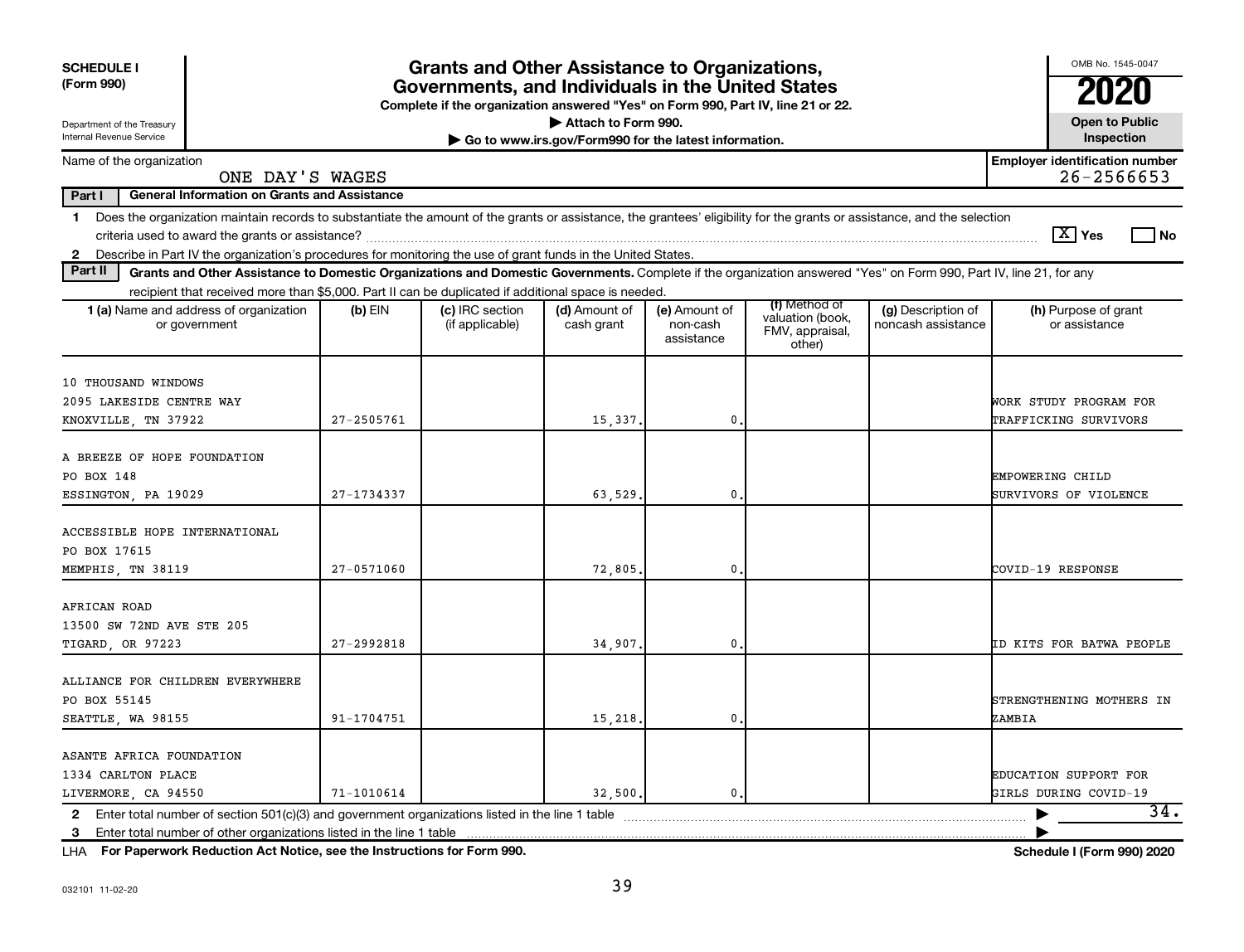#### Schedule I (Form 990) Page 1 ONE DAY'S WAGES 26-2566653

| (a) Name and address of<br>organization or government | $(b)$ EIN  | (c) IRC section<br>if applicable | (d) Amount of<br>cash grant | (e) Amount of<br>non-cash<br>assistance | (f) Method of<br>valuation<br>(book, FMV,<br>appraisal, other) | (g) Description of<br>non-cash assistance | (h) Purpose of grant<br>or assistance |
|-------------------------------------------------------|------------|----------------------------------|-----------------------------|-----------------------------------------|----------------------------------------------------------------|-------------------------------------------|---------------------------------------|
| BEYOND BORDERS                                        |            |                                  |                             |                                         |                                                                |                                           |                                       |
| PO BOX 2132                                           |            |                                  |                             |                                         |                                                                |                                           |                                       |
| NORRISTOWN, PA 19404                                  | 23-2713126 |                                  | 32,833.                     | 0                                       |                                                                |                                           | RAIN HARVESTING SYSTEMS               |
| CREATE!                                               |            |                                  |                             |                                         |                                                                |                                           |                                       |
| 132 EAST BROADWAY STE 416                             |            |                                  |                             |                                         |                                                                |                                           | WATER AND COMMUNITY                   |
| EUGENE, OR 97401                                      | 91-1826451 |                                  | 50,499                      | 0.                                      |                                                                |                                           | GARDENS IN SENEGAL                    |
| CROSSLINK DEVELOPMENT                                 |            |                                  |                             |                                         |                                                                |                                           |                                       |
| INTERNATIONAL - PO BOX 19604 -                        |            |                                  |                             |                                         |                                                                |                                           | <b>EMERGENCEY FOOD</b>                |
| B=MINNEAPOLIS, MN 55419                               | 41-1954891 |                                  | 23,390.                     | 0.                                      |                                                                |                                           | ASSISTANCE                            |
|                                                       |            |                                  |                             |                                         |                                                                |                                           |                                       |
| EL PORVENIR                                           |            |                                  |                             |                                         |                                                                |                                           |                                       |
| 80 GARDEN CENTER STE 135                              |            |                                  |                             |                                         |                                                                |                                           | COVID-19 HANDWASHING                  |
| BROOMFIELD, CO 80020                                  | 68-0230597 |                                  | 28,642.                     | $\mathbf 0$ .                           |                                                                |                                           | <b>STATIONS</b>                       |
|                                                       |            |                                  |                             |                                         |                                                                |                                           |                                       |
| FLYING KITES                                          |            |                                  |                             |                                         |                                                                |                                           |                                       |
| 103 CENTRAL STREET                                    |            |                                  |                             |                                         |                                                                |                                           | FLYING KITES PRESCHOOL                |
| WELLESLEY, MA 02482                                   | 20-5946832 |                                  | 38,638                      | 0                                       |                                                                |                                           | CONSTRUCTION                          |
| FREELY IN HOPE                                        |            |                                  |                             |                                         |                                                                |                                           |                                       |
| 2550 NINTH STREET #206M                               |            |                                  |                             |                                         |                                                                |                                           | EMPOWERING GIRLS IN                   |
| BERKLEY, CA 94710                                     | 27-4008726 |                                  | 14,950.                     | 0.                                      |                                                                |                                           | ZAMBIA                                |
|                                                       |            |                                  |                             |                                         |                                                                |                                           |                                       |
| GHANA HEALTH AND EDUCATION                            |            |                                  |                             |                                         |                                                                |                                           |                                       |
| INITIAVTIVE - C/O MICHALE KACKA -                     |            |                                  |                             |                                         |                                                                |                                           | SAVE VILLAGES DURING                  |
| COLUMBIA, SC 29201                                    | 26-2358536 |                                  | 21,026.                     | 0.                                      |                                                                |                                           | COVID-19                              |
|                                                       |            |                                  |                             |                                         |                                                                |                                           |                                       |
| HOPE FOR LIFE                                         |            |                                  |                             |                                         |                                                                |                                           |                                       |
| PO BOX 75684                                          |            |                                  |                             |                                         |                                                                |                                           | REHABILITATIVE PROGRAM IN             |
| SEATTLE, WA 98175                                     | 45-2646123 |                                  | 31,159                      | 0                                       |                                                                |                                           | KIGALI                                |
| IMPACT NETWORK                                        |            |                                  |                             |                                         |                                                                |                                           |                                       |
| 61 GREENPOINT AVE STE 640                             |            |                                  |                             |                                         |                                                                |                                           | EMPOWERING WOMEN AND                  |
| BROOKLYN, NY 11222                                    | 27-1247430 |                                  | 56,491.                     | $\mathbf{0}$ .                          |                                                                |                                           | GIRLS IN ZAMBIA                       |

**Schedule I (Form 990)**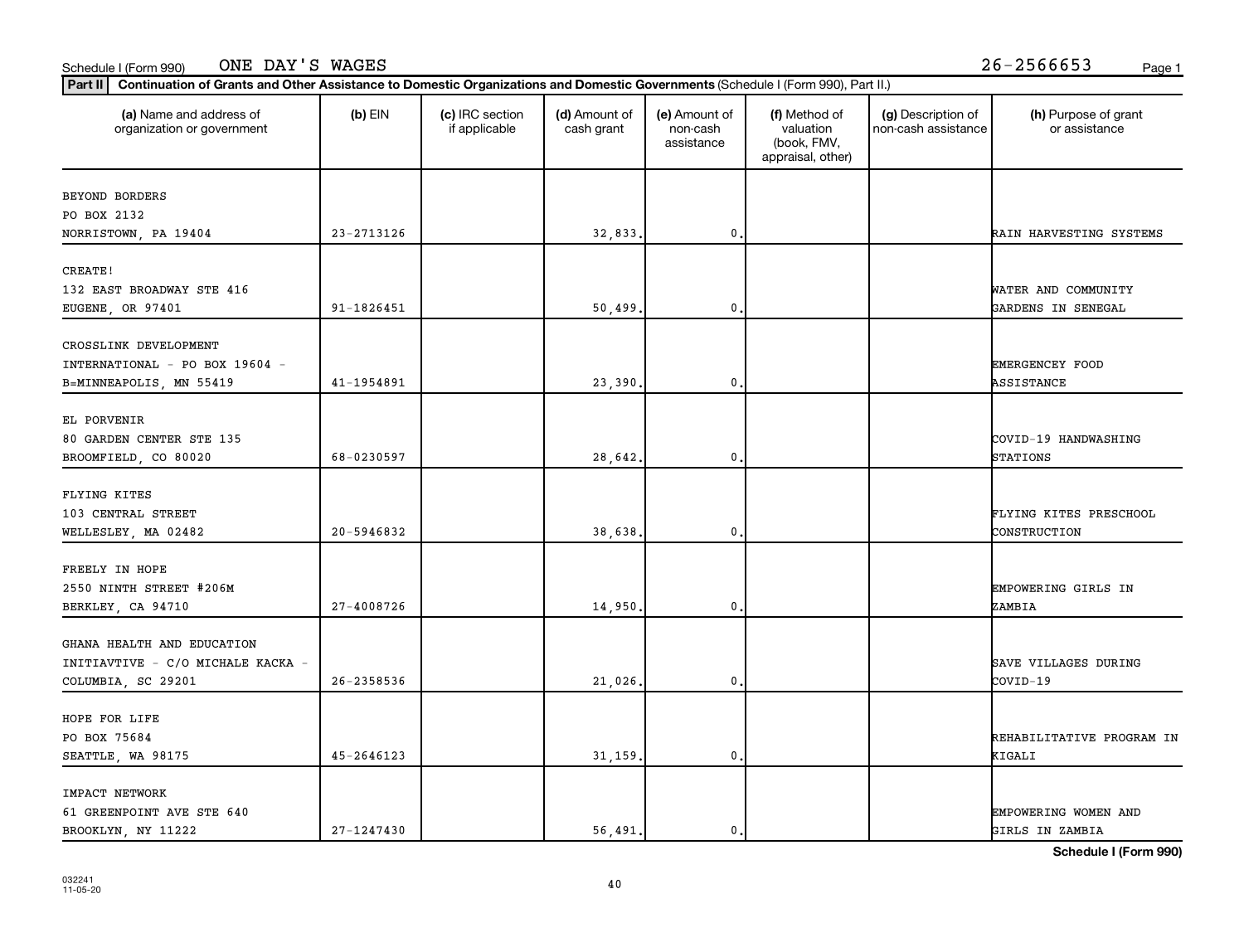## 032241 11-05-20

| 1-1448492 |  |
|-----------|--|
|           |  |

| Schedule I (Form 990) |  |
|-----------------------|--|
|                       |  |

| (a) Name and address of<br>organization or government                   | $(b)$ EIN      | (c) IRC section<br>if applicable | (d) Amount of<br>cash grant | (e) Amount of<br>non-cash<br>assistance | (f) Method of<br>valuation<br>(book, FMV,<br>appraisal, other) | (g) Description of<br>non-cash assistance | (h) Purpose of grant<br>or assistance        |
|-------------------------------------------------------------------------|----------------|----------------------------------|-----------------------------|-----------------------------------------|----------------------------------------------------------------|-------------------------------------------|----------------------------------------------|
| <b>JUSTICE RISING</b>                                                   |                |                                  |                             |                                         |                                                                |                                           |                                              |
| 830 TRACTION AVENUE #3A<br>LOS ANGELES, CA 90013                        | 47-3470087     |                                  | 35,476.                     | $\mathbf{0}$                            |                                                                |                                           | EMPOWERING STUDENTS IN<br>CONFLICT ZONES     |
| KULA PROJECT<br>307 COUNSEL COURT                                       |                |                                  |                             |                                         |                                                                |                                           |                                              |
| MARIETTA, GA 30068                                                      | 45-5273875     |                                  | 20,522.                     | $\mathbf{0}$                            |                                                                |                                           | SUPPORT FOR ENTREPRENEURS                    |
| MAIA<br>734087 NETWORK PLACE<br>CHICAGO, IL 60673                       | 68-0652444     |                                  | 31, 110.                    | $\mathbf{0}$                            |                                                                |                                           | EDUCATIONAL SUPPORT FOR<br>GIRL PIONEERS     |
| <b>MAVUNO</b><br>12413 RAMBLING LANE<br>BOWIE, MD 20715                 | 46-5627434     |                                  | 31,681                      | $\mathbf 0$                             |                                                                |                                           | TRAINING AGRIPRENEURS IN<br>DRC              |
| MIL MILAGROS<br>PO BOX 314<br>SOMERVILLE, MA 02143                      | 77-0683799     |                                  | 70,000,                     | $\mathbf 0$                             |                                                                |                                           | HEALTHY SCHOOL PROGRAM                       |
|                                                                         |                |                                  |                             |                                         |                                                                |                                           |                                              |
| <b>MWANZO</b><br>PO BOX 15622<br>SEATTLE, WA 98115                      | 27-4567996     |                                  | 23, 183,                    | $\mathbf{0}$                            |                                                                |                                           | DISTANCE LEARNING DURING<br>COVID-19         |
| NEPAL YOUTH FOUNDATION<br>3030 BRIDGEWAY STE 325<br>SAUSALITO, CA 94965 | 68-0224596     |                                  | 14,805                      | $\mathbf{0}$                            |                                                                |                                           | <b>VOCATIONAL TRAINING</b><br>PROGRAM        |
| NEXT GENERATION NEPAL<br>PO BOX 5583<br>EUGENE, OR 97405                | $02 - 0780463$ |                                  | 10,688                      | $\mathbf{0}$                            |                                                                |                                           | PREVENTING TRAFFICKING<br>DURING CORONAVIRUS |
| POWER OF LOVE FOUNDATION<br>11626 ALDRIGE LANE<br>SAN DIEGO, CA 92131   | 37-1448492     |                                  | 31, 173.                    | $\mathbf{0}$ .                          |                                                                |                                           | CARE FOR HIV+ CHILDREN IN<br>ZAMBIA          |

**Part II Continuation of Grants and Other Assistance to Domestic Organizations and Domestic Governments**  (Schedule I (Form 990), Part II.)

#### Schedule I (Form 990) ONE DAY'S WAGES 26-2566653 <sub>Page 1</sub>

41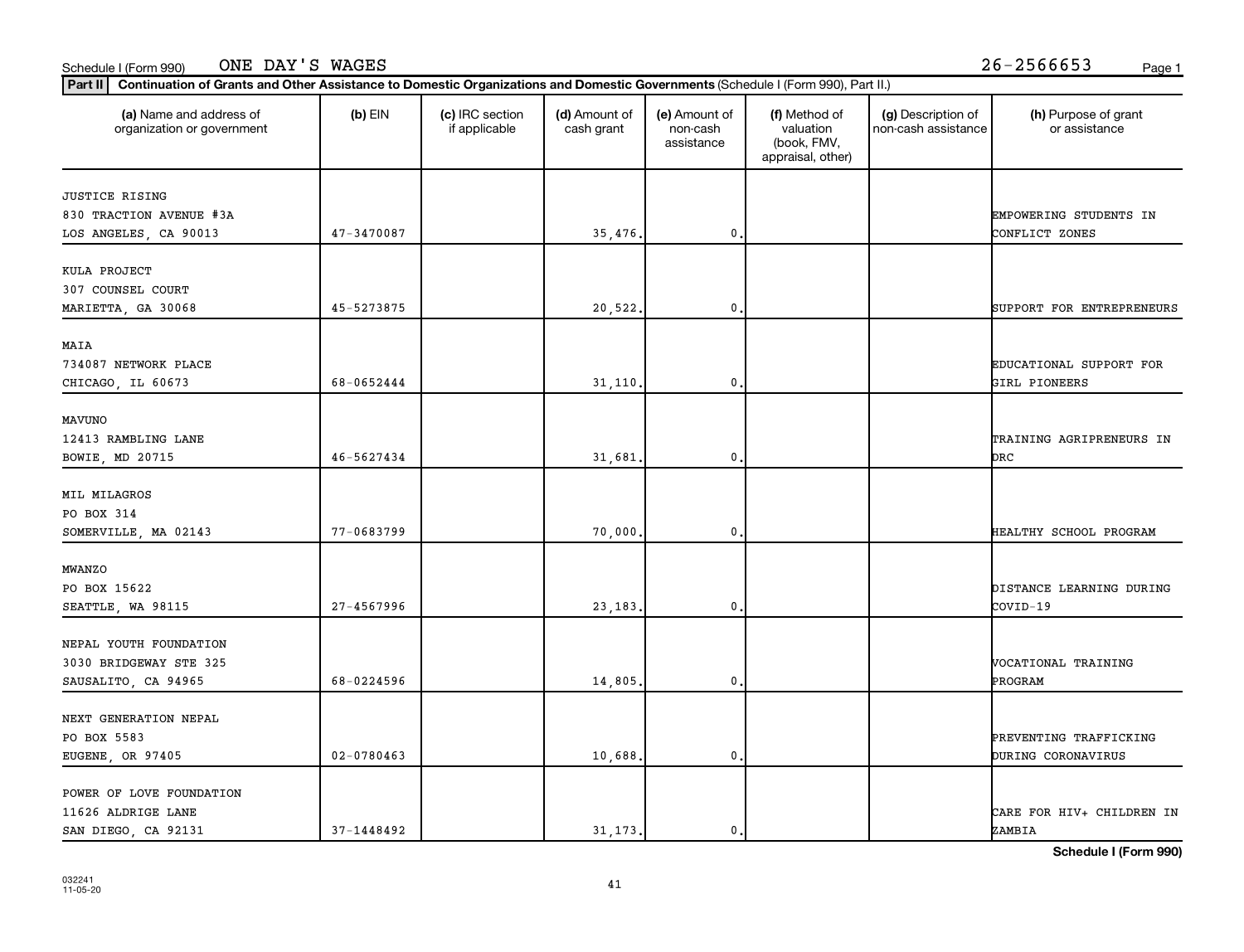#### **Part III Continuation of Grants and Other Assistance to Domestic Organizations and Domestic Governments (Schedule I (Eq. 1)** Schedule I (Form 990) ONE DAY'S WAGES 26-2566653 <sub>Page 1</sub>

| Continuation of Grants and Other Assistance to Domestic Organizations and Domestic Governments (Schedule I (Form 990), Part II.)<br>Part II |            |                                  |                             |                                         |                                                                |                                           |                                            |
|---------------------------------------------------------------------------------------------------------------------------------------------|------------|----------------------------------|-----------------------------|-----------------------------------------|----------------------------------------------------------------|-------------------------------------------|--------------------------------------------|
| (a) Name and address of<br>organization or government                                                                                       | $(b)$ EIN  | (c) IRC section<br>if applicable | (d) Amount of<br>cash grant | (e) Amount of<br>non-cash<br>assistance | (f) Method of<br>valuation<br>(book, FMV,<br>appraisal, other) | (g) Description of<br>non-cash assistance | (h) Purpose of grant<br>or assistance      |
| PREDISAN HEALTH MINISTIRES<br>2555 NORTHWINDS PARKWAY<br>ALPHARETTA, GA 30009                                                               | 31-1707594 |                                  | 28,704.                     | 0,                                      |                                                                |                                           | RAPID TESTING FOR<br>COVID-19              |
| RAIN FOR THE SAHEL AND SHARA<br>PO BOX 1503<br>PORTSMOUTH, NH 03802                                                                         | 73-1628703 |                                  | 46,404.                     | $\mathbf{0}$                            |                                                                |                                           | CLEAN WATER AND COMMUNITY<br>GARDENS       |
| TEARFUND<br>PO BOX 3810<br>RESTON, VA 20195                                                                                                 | 83-1116586 |                                  | 22,538.                     | $\mathbf 0$                             |                                                                |                                           | COVID RELIEF FOR ROHINGYA<br>REFUGEES      |
| UGANDAN WATER PROJECT<br>PO BOX 262<br>LIMA, NY 14485                                                                                       | 27-1481728 |                                  | 30,499.                     | 0.                                      |                                                                |                                           | CLEAN WATER FOR HEALTH<br>FACILITIES       |
| WATER FOR SOUTH SUDAN<br>PO BOX 25551<br>ROCHESTER, NY 14625                                                                                | 20-0291592 |                                  | 30,401                      | 0.                                      |                                                                |                                           | <b>INCREASING ACCESS TO</b><br>CLEAN WATER |
| WAVS<br>PO BOX 25455<br>SEATTLE, WA 98165                                                                                                   | 91-2028889 |                                  | 50                          | $\mathbf{0}$                            |                                                                |                                           | CLEAN WATER FOR WAVS<br><b>SCHOOLS</b>     |
| WILLOW INTERNATIONAL<br>337 N CLARK STREET<br>ORANGE, CA 92868                                                                              | 35-2534806 |                                  | 60,552.                     | 0.                                      |                                                                |                                           | SUPPORTING SURVIVORS OF<br>TRAFFICKING     |
| WORLD RELIEF<br>ATTN: DONATIONS<br>BALTIMORE, MD 21202                                                                                      | 23-6393344 |                                  | 30,000.                     | 0.                                      |                                                                |                                           | RWANDA CHURCH UNITY<br>PROJECT             |
| WORLD RENEW<br>1700 28TH STREET SE<br>GRAND RAPIDS, MI 49508                                                                                | 38-1708140 |                                  | 185,966.                    | 0.                                      |                                                                |                                           | EMPOWERING COMMUNITITES<br>IN BANGLADESH   |

**Schedule I (Form 990)**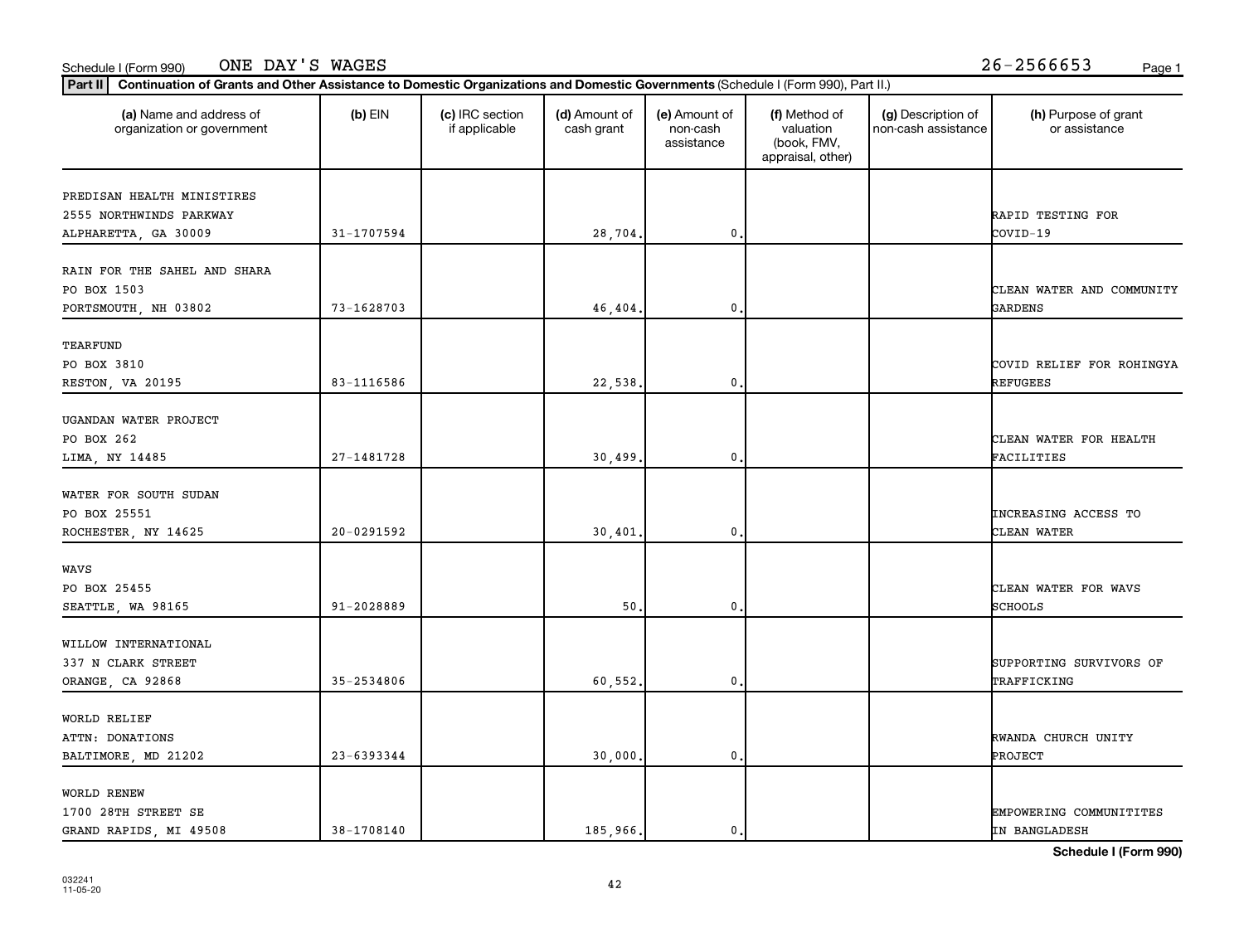| (a) Name and address of<br>organization or government          | $(b)$ EIN  | (c) IRC section<br>if applicable | (d) Amount of<br>cash grant | (e) Amount of<br>non-cash<br>assistance | (f) Method of<br>valuation<br>(book, FMV,<br>appraisal, other) | (g) Description of<br>non-cash assistance | (h) Purpose of grant<br>or assistance |
|----------------------------------------------------------------|------------|----------------------------------|-----------------------------|-----------------------------------------|----------------------------------------------------------------|-------------------------------------------|---------------------------------------|
| ZIMELE USA<br>291 S VAN BRUNT ST UNIT 4<br>ENGLEWOOD, NJ 07631 | 35-2292382 |                                  | 30,001.                     | $\mathbf 0$ ,                           |                                                                |                                           | COVID-19 EMERGENCY RELIEF<br>FUND     |
|                                                                |            |                                  |                             |                                         |                                                                |                                           |                                       |
|                                                                |            |                                  |                             |                                         |                                                                |                                           |                                       |
|                                                                |            |                                  |                             |                                         |                                                                |                                           |                                       |
|                                                                |            |                                  |                             |                                         |                                                                |                                           |                                       |
|                                                                |            |                                  |                             |                                         |                                                                |                                           |                                       |
|                                                                |            |                                  |                             |                                         |                                                                |                                           |                                       |
|                                                                |            |                                  |                             |                                         |                                                                |                                           |                                       |
|                                                                |            |                                  |                             |                                         |                                                                |                                           |                                       |
|                                                                |            |                                  |                             |                                         |                                                                |                                           |                                       |
|                                                                |            |                                  |                             |                                         |                                                                |                                           |                                       |
|                                                                |            |                                  |                             |                                         |                                                                |                                           |                                       |

Schedule I (Form 990) Page 1 ONE DAY'S WAGES 26-2566653

**Schedule I (Form 990)**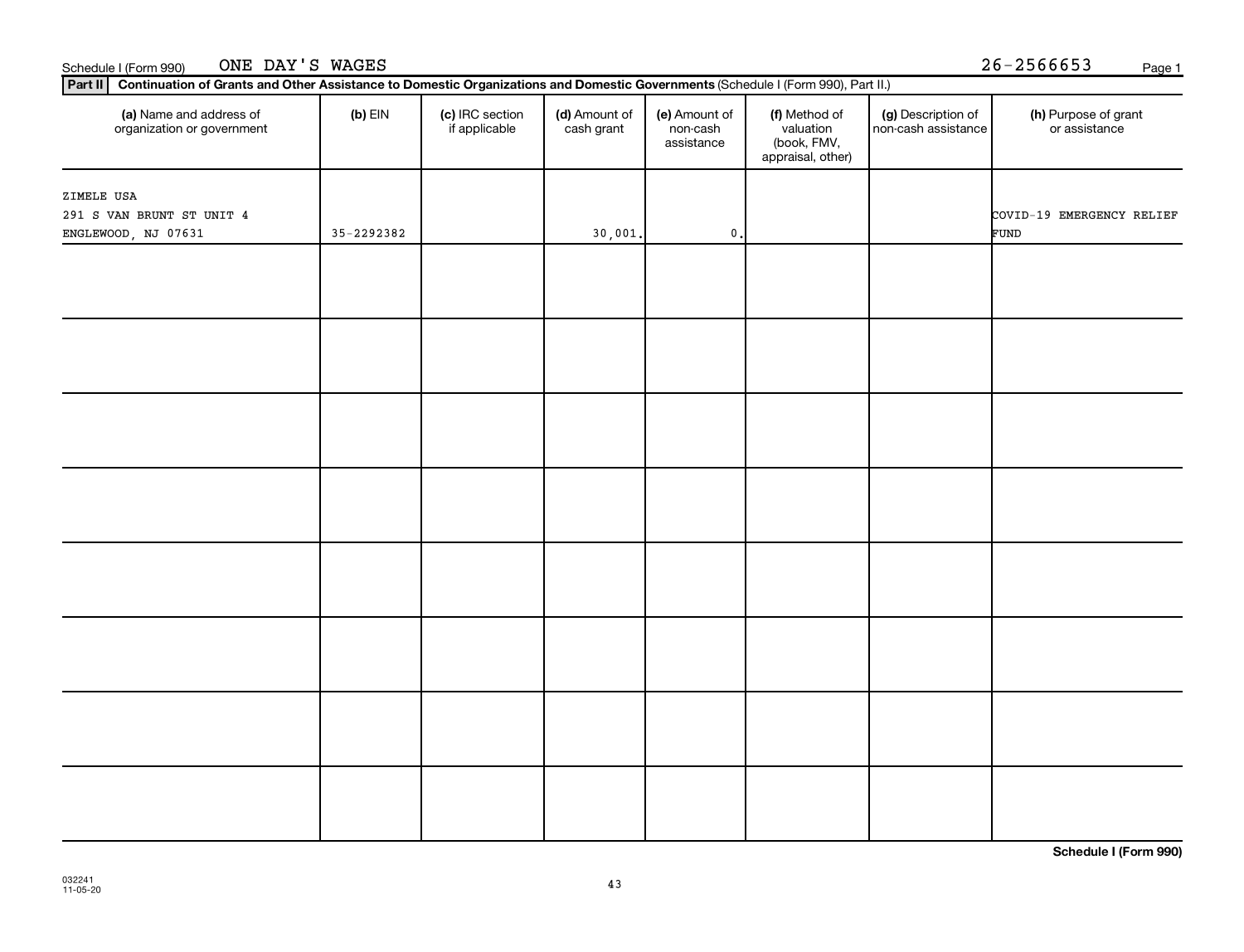Schedule I (Form 990) 2020 ONE DAY'S WAGES  $26-2566653$ ONE DAY'S WAGES

Part III | Grants and Other Assistance to Domestic Individuals. Complete if the organization answered "Yes" on Form 990, Part IV, line 22. Part III can be duplicated if additional space is needed.

| (a) Type of grant or assistance                                                                                                                   | (b) Number of<br>recipients | (c) Amount of<br>cash grant | (d) Amount of non-<br>cash assistance | (e) Method of valuation<br>(book, FMV, appraisal, other) | (f) Description of noncash assistance |  |  |  |  |
|---------------------------------------------------------------------------------------------------------------------------------------------------|-----------------------------|-----------------------------|---------------------------------------|----------------------------------------------------------|---------------------------------------|--|--|--|--|
|                                                                                                                                                   |                             |                             |                                       |                                                          |                                       |  |  |  |  |
|                                                                                                                                                   |                             |                             |                                       |                                                          |                                       |  |  |  |  |
|                                                                                                                                                   |                             |                             |                                       |                                                          |                                       |  |  |  |  |
|                                                                                                                                                   |                             |                             |                                       |                                                          |                                       |  |  |  |  |
|                                                                                                                                                   |                             |                             |                                       |                                                          |                                       |  |  |  |  |
|                                                                                                                                                   |                             |                             |                                       |                                                          |                                       |  |  |  |  |
|                                                                                                                                                   |                             |                             |                                       |                                                          |                                       |  |  |  |  |
|                                                                                                                                                   |                             |                             |                                       |                                                          |                                       |  |  |  |  |
|                                                                                                                                                   |                             |                             |                                       |                                                          |                                       |  |  |  |  |
|                                                                                                                                                   |                             |                             |                                       |                                                          |                                       |  |  |  |  |
| Part IV<br>Supplemental Information, Provide the information required in Part Lline 2: Part III, column (b); and any other additional information |                             |                             |                                       |                                                          |                                       |  |  |  |  |

Part IV | Supplemental Information. Provide the information required in Part I, line 2; Part III, column (b); and any other additional information.

PART I, LINE 2:

ONE DAY'S WAGES REQUIRES GRANT RECIPIENTS TO PROVIDE SPECIFIC FOLLOW-UP

DOCUMENTATION AT THREE DIFFERENT TIME INTERVALS FOLLOWING GRANT FUNDING.

THE DOCUMENTATION REQUIRED INCLUDES NARRATIVE ACCOUNTS FROM BENEFICIARIES,

PHOTOS OF THE PROJECT AND/OR THE BENEFACTORS, IMPACT SURVEY/MEASUREMENTS TO

SHOW PROGRESS TOWARDS STATED GOAL, AND DETAILED BUDGET OF ACTUAL PROJECT

EXPENSE.